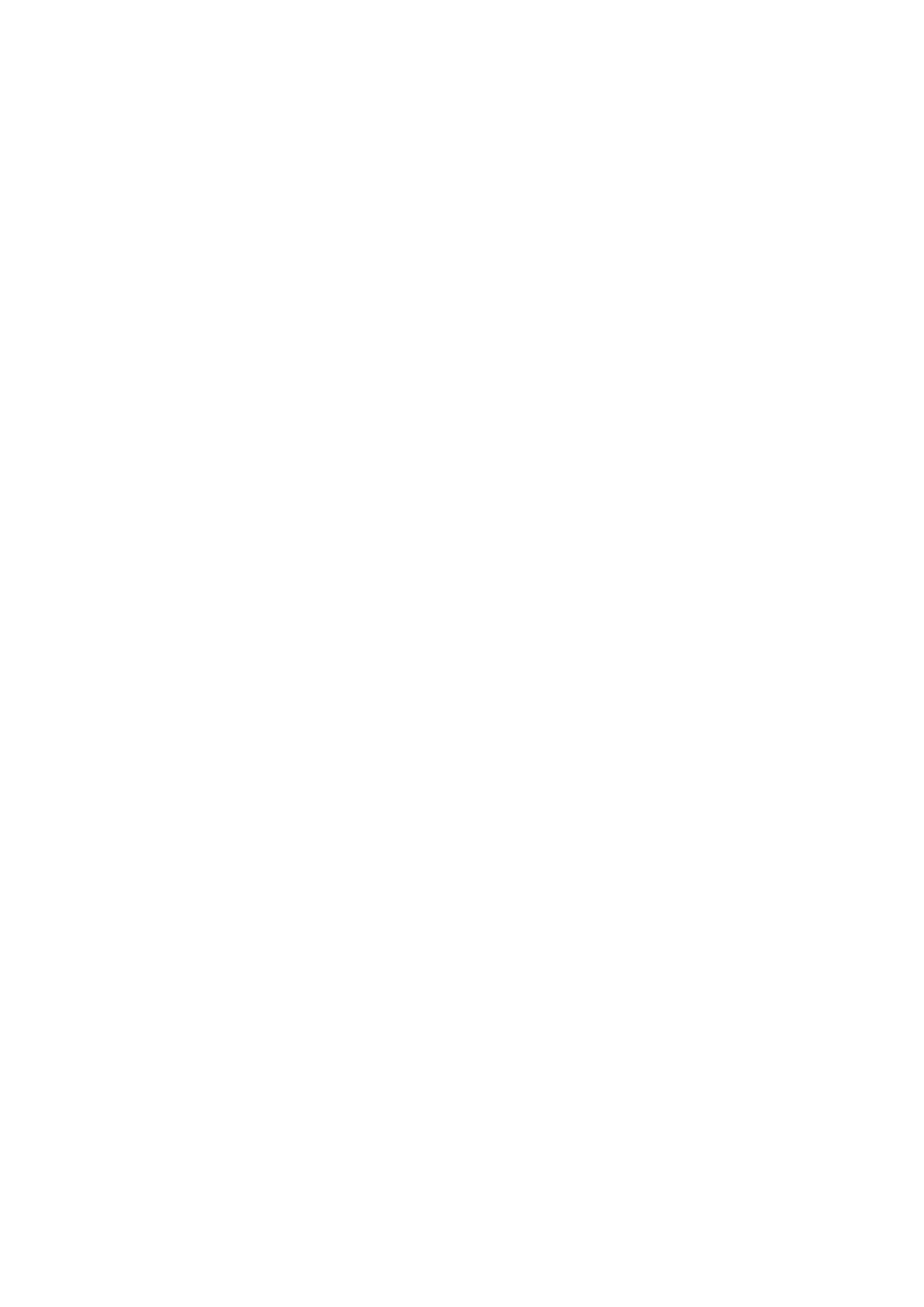# FINANCIAL STATEMENTS OF RWE AG

The financial statements and review of operations of RWE AG for the 2013 fiscal year are submitted to Bundesanzeiger Verlagsgesellschaft mbH, Cologne, Germany, the operator of the electronic Bundesanzeiger (Federal Gazette), and published in the electronic Bundesanzeiger. The review of operations of RWE AG has been combined with the review of operations of the RWE Group and is published in our annual report on pages 29 to 104 and pages 114 to 124.

| <b>Balance Sheet</b>                      | $\overline{2}$ |
|-------------------------------------------|----------------|
| Income Statement                          | 3              |
| <b>Notes</b>                              | 3              |
| Dividend Proposal                         | 19             |
| <b>Responsibility Statement</b>           | 20             |
| List of Shareholdings (Part of the Notes) | 21             |
| Boards (Part of the Notes)                | 46             |
| Independent Auditor's Report              | 50             |
| <b>Financial Calendar</b>                 | 52             |
| Imprint                                   | 53             |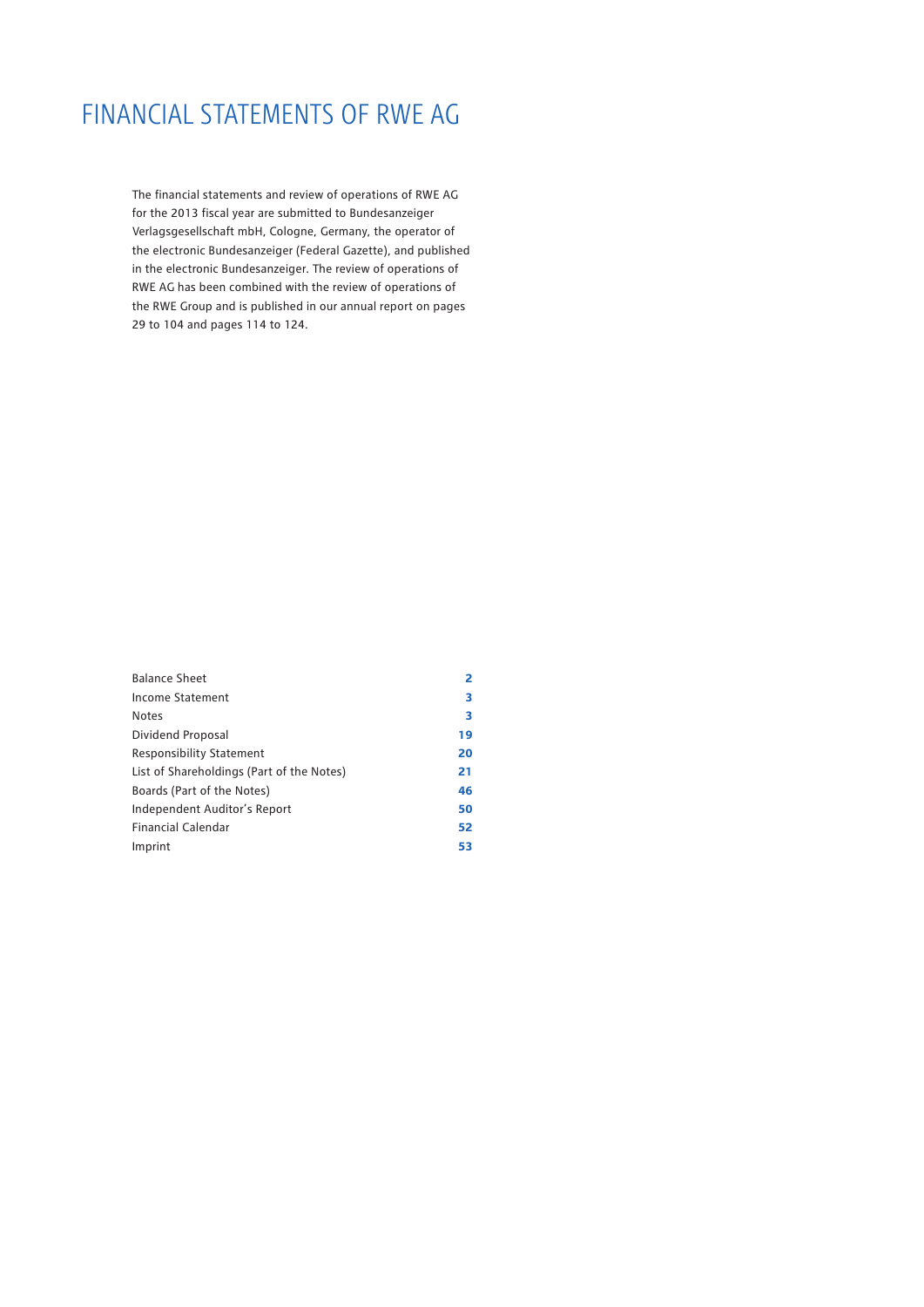# Balance Sheet at 31 December 2013

| Assets<br>$\epsilon$ million                        | Note | 31 Dec 2013  | 31 Dec 2012  |
|-----------------------------------------------------|------|--------------|--------------|
| Non-current assets                                  | (1)  |              |              |
| <b>Financial assets</b>                             |      | 39,837       | 42,440       |
| <b>Current assets</b>                               |      |              |              |
| Accounts receivable and other assets                | (2)  |              |              |
| Accounts receivable from affiliated companies       |      | 4,869        | 9,039        |
| Accounts receivable from investments                |      |              | $\mathbf{1}$ |
| Other assets                                        |      | 436          | 121          |
| Marketable securities                               | (3)  | 450          | 351          |
| Cash and cash equivalents                           | (4)  | 2,564        | 1,404        |
|                                                     |      | 8,319        | 10,916       |
| <b>Prepaid expenses</b>                             | (5)  | 427          | 465          |
| Deferred tax assets                                 | (6)  | 2,204        | 2,221        |
|                                                     |      | 50,787       | 56,042       |
|                                                     |      |              |              |
| <b>Equity and liabilities</b><br>$\epsilon$ million | Note | 31 Dec 2013  | 31 Dec 2012  |
| <b>Equity</b>                                       | (7)  |              |              |
| Subscribed capital                                  |      |              |              |
| Common shares                                       |      | 1,474        | 1,474        |
| Preferred shares                                    |      | 100          | 100          |
|                                                     |      | 1,574        | 1,574        |
| Capital reserve                                     |      | 2,385        | 2,385        |
| Retained earnings                                   |      |              |              |
| Other retained earnings                             |      | 4,959        | 4,870        |
| Distributable profit                                |      | 615          | 1,229        |
|                                                     |      | 9,533        | 10,058       |
| <b>Provisions</b>                                   | (8)  |              |              |
| Provisions for pensions and similar obligations     |      | 1,283        | 1,302        |
| Provisions for taxes                                |      | 2,060        | 2,616        |
| Other provisions                                    |      | 937          | 1,119        |
|                                                     |      | 4,280        | 5,037        |
| <b>Liabilities</b>                                  | (9)  |              |              |
| Bonds                                               |      | 5,338        | 4,980        |
| Bank debt                                           |      | 1,117        | 957          |
| Trade accounts payable                              |      | 14           | 33           |
| Accounts payable to affiliated companies            |      | 30,194       | 33,439       |
| Accounts payable to investments                     |      | $\mathbf{1}$ |              |
| Other liabilities                                   |      | 285          | 1,509        |
|                                                     |      | 36,949       | 40,918       |
| Deferred income                                     | (10) | 25           | 29           |
|                                                     |      | 50,787       | 56,042       |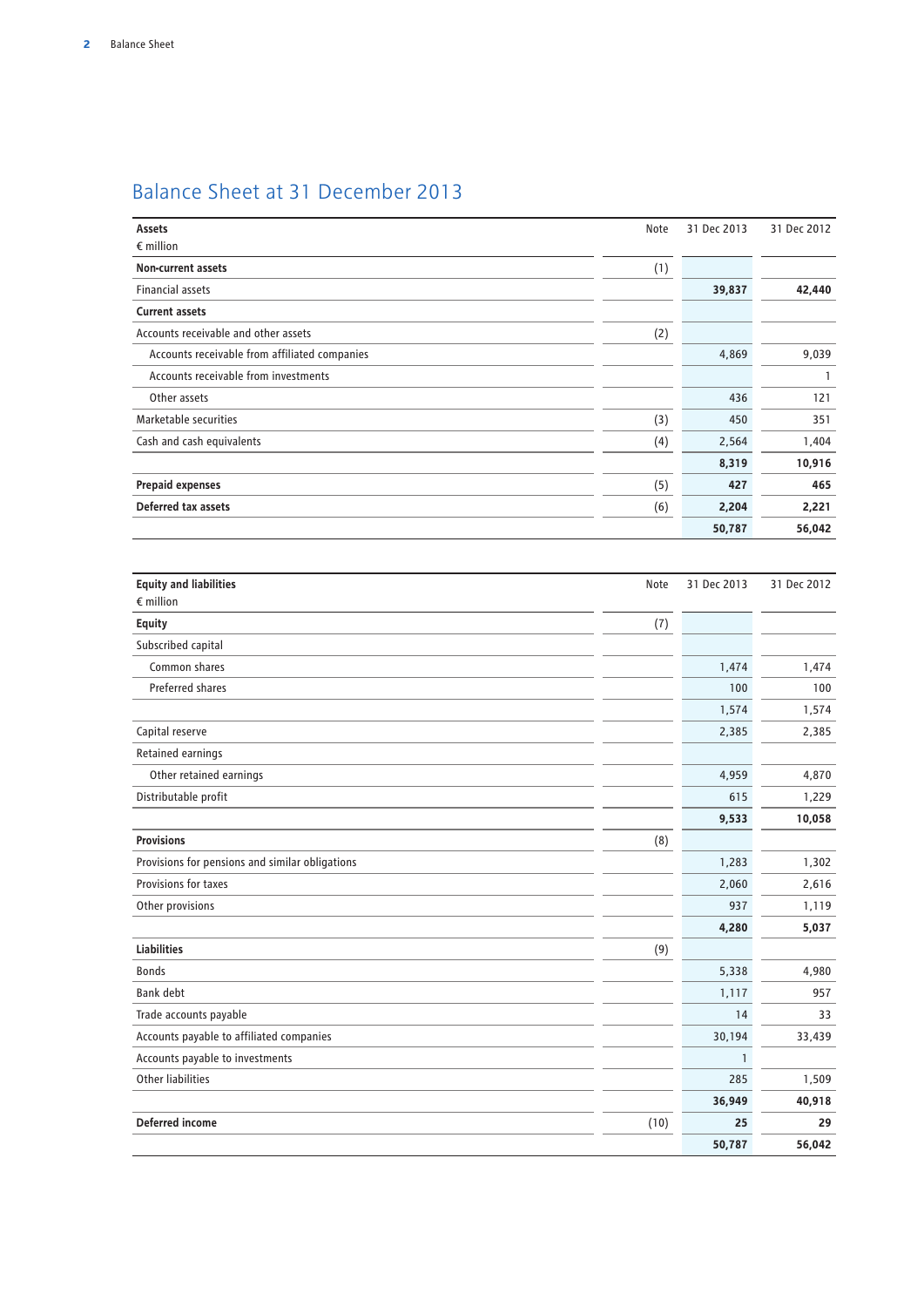| $\epsilon$ million                         | Note | 2013         | 2012     |
|--------------------------------------------|------|--------------|----------|
| Net income from financial assets           | (14) | 1,570        | 3,259    |
| Net interest                               | (15) | $-1,218$     | $-1,219$ |
| Other operating income                     | (16) | 880          | 840      |
| Staff costs                                | (17) | $-94$        | $-112$   |
| Other operating expenses                   | (18) | $-336$       | $-780$   |
| Profit from ordinary activities            |      | 802          | 1,988    |
| Taxes on income                            | (19) | $-98$        | $-635$   |
| Net profit                                 |      | 704          | 1,353    |
| Profit carryforward from the previous year |      | $\mathbf{0}$ |          |
| Transfer to other retained earnings        |      | $-89$        | $-125$   |
| Distributable profit                       |      | 615          | 1,229    |

## Income Statement for the period from 1 January to 31 December 2013

0 = Small amount.

# Notes at 31 December 2013

## Basis of presentation

The financial statements have been prepared in accordance with the German Commercial Code (HGB) and the German Stock Corporation Act (AktG). Individual balance sheet and income statement items have been combined in order to improve clarity. These items are stated and explained separately in the notes to the financial statements. The income statement has been prepared using the nature of expense method. The financial statements have been prepared in euros (€) and amounts are stated in millions of euros (€ million).

## Accounting policies

Investments in affiliated companies and investments are stated at cost or at lower fair values.

Long-term securities are valued at cost or lower market value.

Loans and employer loans are accounted for at nominal value or at lower fair value.

Cash and cash equivalents, accounts receivable and other assets are disclosed at nominal value after deducting required value adjustments. All identifiable individual risks are taken into account. Non-interest-bearing accounts receivable for other assets are discounted to their present value. Current securities are valued at cost or lower market value.

Expenses incurred prior to the balance-sheet date are reported under prepaid expenses if they represent expenses for a certain period thereafter.

Within the framework of the corporate and trade tax group, all deferred taxes of the group are attributable to RWE AG as the parent company and hence as the entity liable to pay tax, insofar as continued existence of the group is expected. The capitalisation option pursuant to Sec. 274, Para. 1, Sentence 2 of HGB is exercised in such a manner that, after netting deferred tax assets and deferred tax liabilities, a net asset position is reported as deferred tax assets. The measurement of deferred taxes is based on a group-specific tax rate of 31.4%.

Provisions are recognised at the settlement amount dictated by prudent business judgement.

Provisions for pensions and similar obligations are based on actuarial computations using Klaus Heubeck's 2005G reference tables – which take into account generation-dependent life expectancies – applying the projected unit credit method. They were discounted using the average market interest rate for the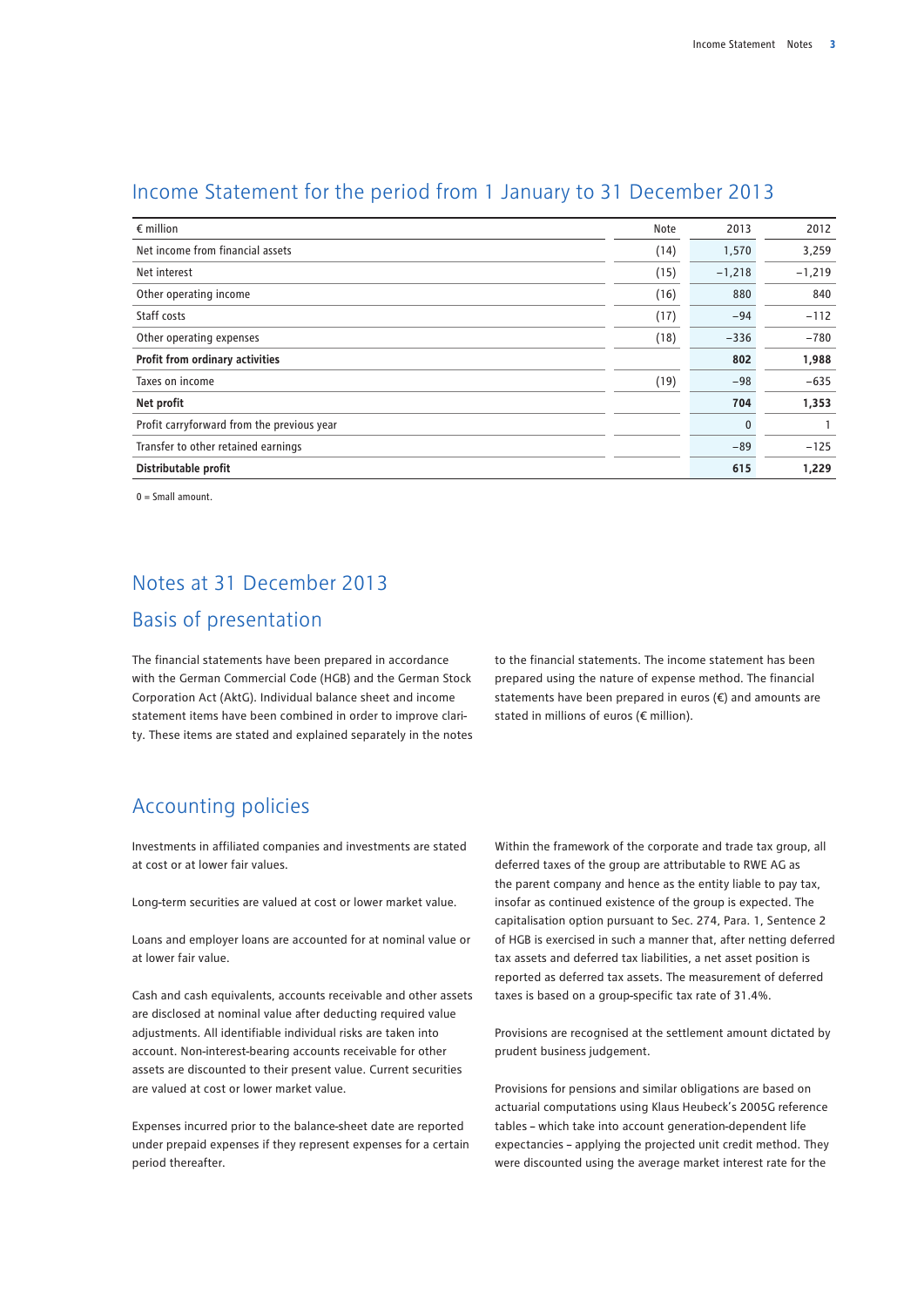previous seven years published by the German Bundesbank, taking an assumed remaining maturity of 15 years as a basis (Sec. 253, Para. 2, Sentence 2 of HGB); the interest rate used was 4.9% (previous year: 5.06%). In respect of other calculation assumptions, annual wage increases of 2.75%, pension increases of 1.0% and 1.75% and company-specific fluctuation assumptions were taken as a basis, as in the previous year. Insofar as there are special-purpose funds pursuant to Sec. 246, Para. 2 of HGB, the provision derives from the balance of the actuarial present value of the obligations and the fair value of the special-purpose funds; the fair value essentially corresponds to the market value of the special-purpose funds. After netting, the impact of changes in the discount rate, changes in the fair value of the special-purpose funds and ongoing returns on the special funds are reported in net interest.

Measurement of provisions for service anniversary obligations and for preretirement part-time employment occurs on the basis of actuarial principles, using an interest rate of 4.9% (previous year: 5.06%) and 3.65% (previous year: 4.12%), respectively.

## Notes to the Balance Sheet

#### **(1) Non-current assets**

An analysis and description of the movements of non-current assets summarised in the balance sheet during the year under review is presented in the following:

All identifiable risks, uncertain liabilities and anticipated losses from pending business transactions are taken into account in the assessment of other provisions.

Liabilities are valued at settlement amounts.

Contingent liabilities are valued according to the extent of liability existing as of the balance-sheet date.

Insofar as possible, valuation units pursuant to Sec. 254 of HGB are formed.

Foreign currency transactions are recognised at the exchange rate prevailing at the time of first entry or – when hedged – at the hedging rate. Receivables and liabilities which are not hedged are measured as at the balance-sheet date, taking into account the imparity principle for maturities over one year.

| <b>Roll-forward of</b><br>non-current assets | Cost                      |           |                  | Accumulated<br>amortisation | Carrying amounts          |            | Amortisation<br>for the               |                     |
|----------------------------------------------|---------------------------|-----------|------------------|-----------------------------|---------------------------|------------|---------------------------------------|---------------------|
| $\epsilon$ million                           | Balance at<br>31 Dec 2012 | Additions | <b>Disposals</b> | Balance at<br>31 Dec 2013   | Balance at<br>31 Dec 2013 | Balance at | Balance at<br>31 Dec 2012 31 Dec 2013 | reporting<br>period |
| <b>Financial assets</b>                      |                           |           |                  |                             |                           |            |                                       |                     |
| Shares in affiliated<br>companies            | 27,935                    | 879       | 3,981            | 24,833                      | 98                        | 27,840     | 24,735                                | 3                   |
| Loans to affiliated<br>companies             | 13,961                    | 2,836     | 2,174            | 14,623                      |                           | 13,961     | 14,623                                |                     |
| Investments                                  | 318                       |           | 155              | 163                         |                           | 318        | 163                                   |                     |
| Long-term securities                         | 327                       |           |                  | 327                         | 13                        | 319        | 314                                   | 5                   |
| Other loans                                  | 2                         |           | 0                | $\overline{2}$              |                           | 2          | $\overline{2}$                        |                     |
|                                              | 42,543                    | 3,715     | 6,310            | 39,948                      | 111                       | 42,440     | 39,837                                | 8                   |

 $0 =$  Small amount.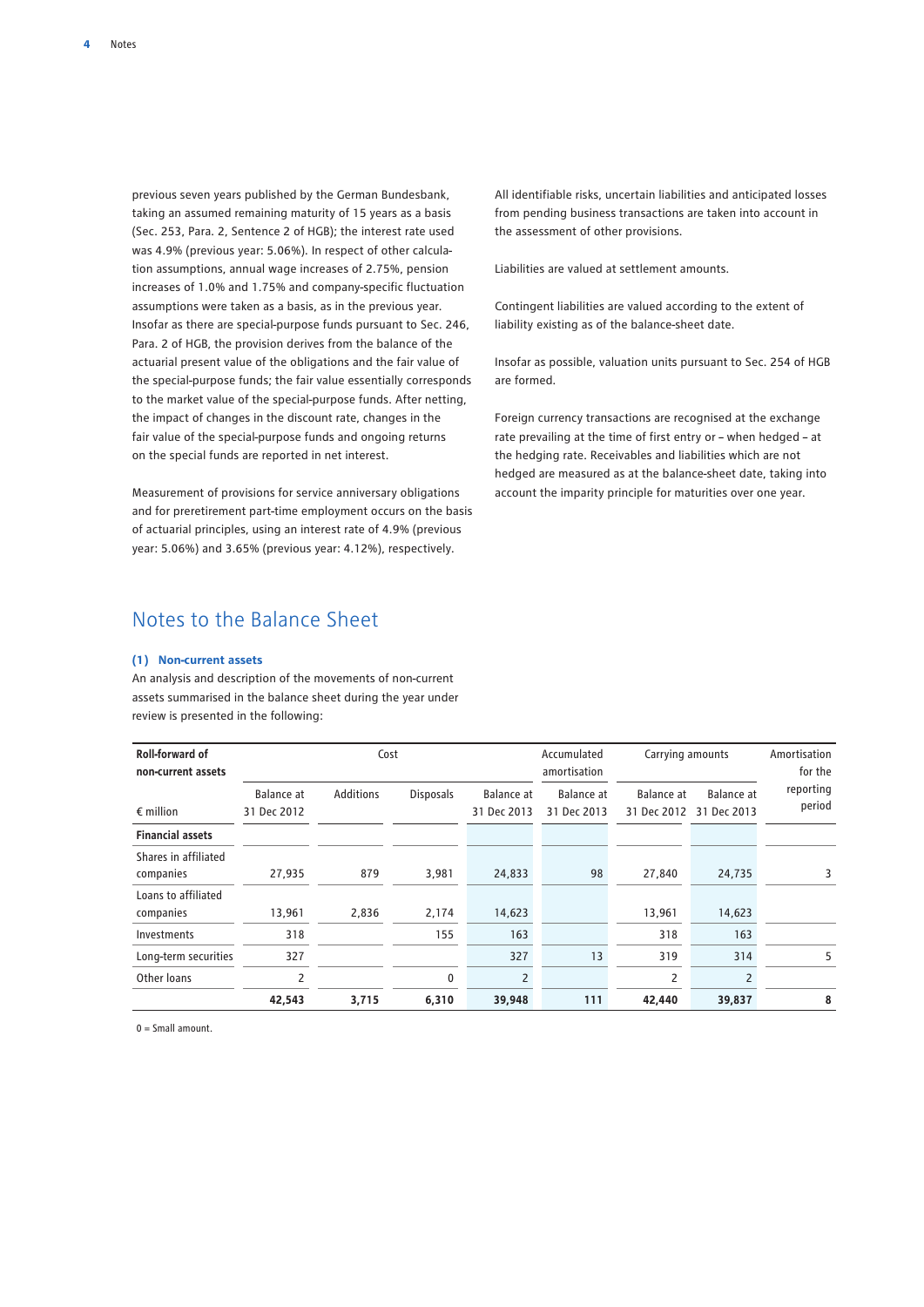The following material changes occurred during the fiscal year:

The merger of RWE Aqua Holdings GmbH, Essen, into RWE Beteiligungsgesellschaft mbH, Essen, had an impact on additions and disposals in the item Shares in affiliated companies.

As part of a capital increase for a non-cash contribution, the shares of a foreign investment were transferred to RWE Beteiligungsverwaltung Ausland GmbH, Essen. This resulted in an addition under Shares in affiliated companies and a disposal under Investments.

Above and beyond this, disposals of shares in affiliated companies pertain mostly to the return of capital from Scaris Investment Limited, Sliema/Malta, as part of the winding-up procedure.

In respect of loans to affiliated companies, additions primarily resulted from the provision of financing for the Group companies RWE Generation SE, Essen, and Essent N.V., 's-Hertogenbosch/Netherlands. Disposals primarily relate to the return of loans to GBV Fünfte Gesellschaft für Beteiligungsverwaltung mbH, Essen.

Long-term securities consist exclusively of units in securities funds.

Information on shareholdings pursuant to Sec. 285, No. 11 and No. 11a of HGB is presented on pages 21 to 45.

#### **(2) Accounts receivable and other assets**

|                                               | 31 Dec 2013 | Of which:       | 31 Dec 2012 | Of which:       |
|-----------------------------------------------|-------------|-----------------|-------------|-----------------|
| $\epsilon$ million                            |             | $RT^1 > 1$ year |             | $RT^1 > 1$ year |
| Accounts receivable from affiliated companies | 4.869       | 1.001           | 9,039       | 1,266           |
| Accounts receivable from investments          |             |                 |             |                 |
| Other assets                                  | 436         | 131             | 121         | 17              |
|                                               | 5,305       | 1.132           | 9,161       | 1.283           |

1 RT = remaining term.

Accounts receivable from affiliated companies include claims arising from loans, tax group accounting settlements and ongoing clearing transactions.

Other assets primarily consist of tax refund claims, claims from cash collateral provided, and interest accruals and receivables.

#### **(3) Marketable securities**

Other marketable securities relate to money market funds from the investment of cash and cash equivalents.

#### **(4) Cash and cash equivalents**

Cash and cash equivalents relate nearly exclusively to bank balances.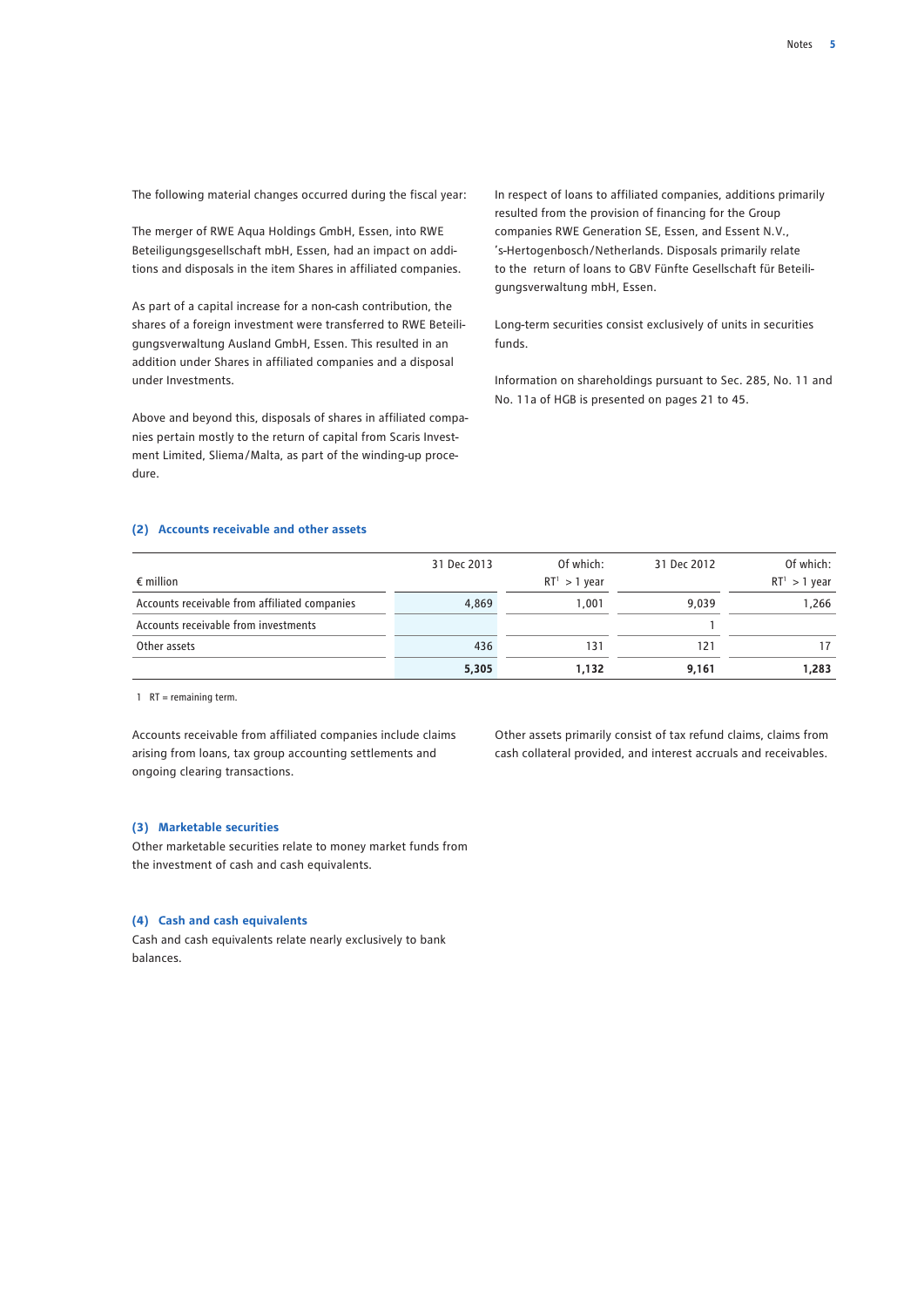#### **(5) Prepaid expenses**

| $\epsilon$ million | 31 Dec 2013 | 31 Dec 2012 |
|--------------------|-------------|-------------|
| Premium            | 348         | 389         |
| <b>Discount</b>    | 55          | 50          |
| Other              | 24          | 26          |
|                    | 427         | 465         |

The item reported as premium results from the takeover of intragroup loans.

#### **(6) Deferred tax assets**

The tax group's deferred taxes break down as shown in the table below:

| $\epsilon$ million            | 31 Dec 2013            |                             | 31 Dec 2012            |                             |
|-------------------------------|------------------------|-----------------------------|------------------------|-----------------------------|
| Item                          | Deferred tax<br>assets | Deferred tax<br>liabilities | Deferred tax<br>assets | Deferred tax<br>liabilities |
| Assets                        |                        |                             |                        |                             |
| Non-current assets            | 185                    | 197                         | 230                    | 181                         |
| Current assets, miscellaneous | 321                    |                             | 332                    | 5                           |
| <b>Liabilities</b>            |                        |                             |                        |                             |
| <b>Exceptional items</b>      | 0                      | 227                         | 0                      | 9                           |
| Provisions                    | 2,139                  | 29                          | 1,846                  | 28                          |
| Liabilities, miscellaneous    | 14                     | 17                          | 29                     | 14                          |
| Loss carryforwards            |                        |                             |                        |                             |
| Corporate tax                 | 16                     |                             | 21                     |                             |
| Total                         | 2,675                  | 471                         | 2,458                  | 237                         |
| Balance                       | $-471$                 |                             | $-237$                 |                             |
| Net asset position            | 2,204                  |                             | 2,221                  |                             |

0 = Small amount.

The corporate tax loss carryforwards were included in the calculation of deferred tax assets, as they will probably be offset against taxable income within the next five years.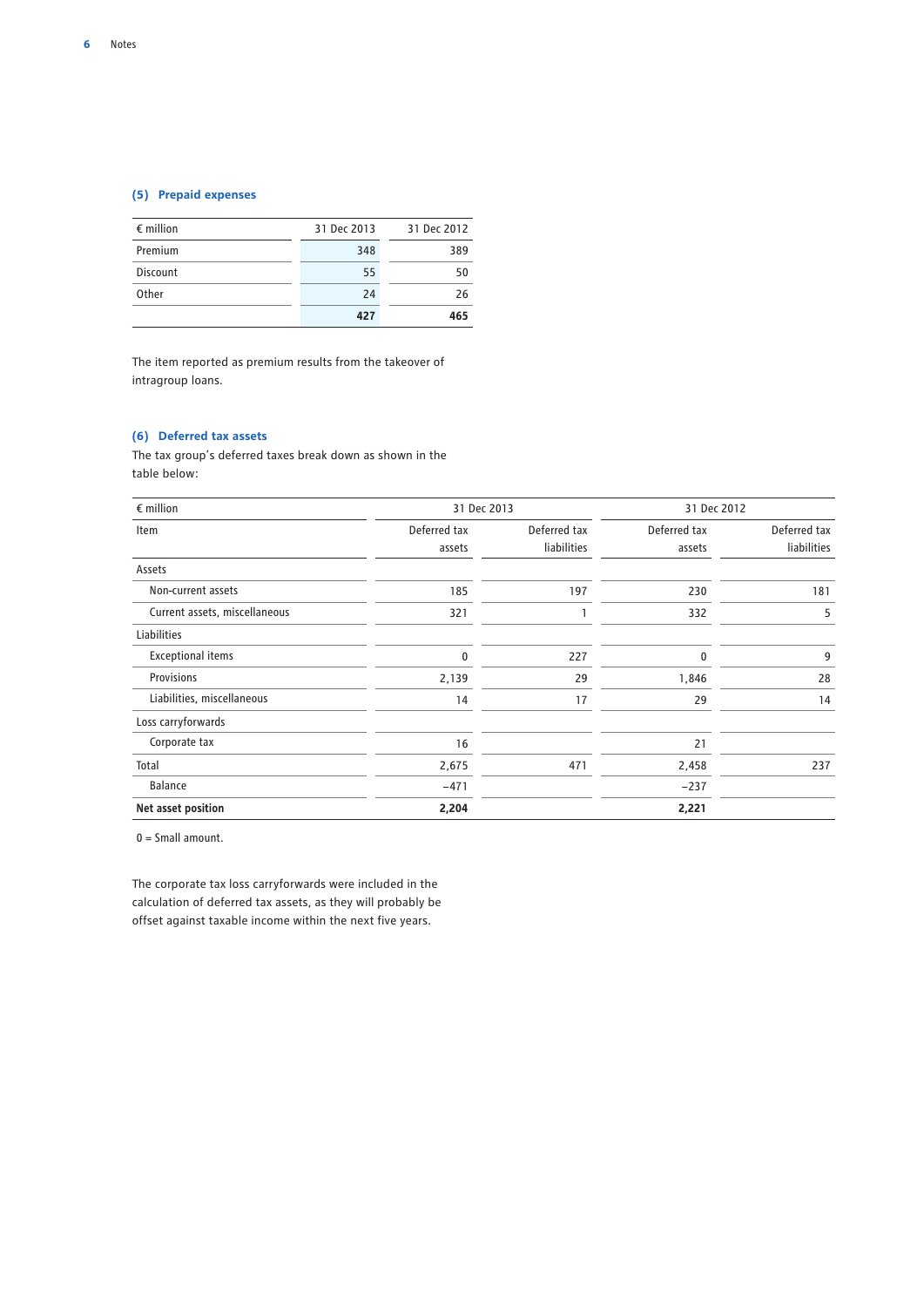#### **(7) Equity**

| Changes in equity<br>$\epsilon$ million | Balance at<br>31 Dec 2012 | Reduced proceeds<br>from employee<br>shares granted | Dividend<br>payments | <b>Net</b><br>profit | Balance at<br>31 Dec 2013 |
|-----------------------------------------|---------------------------|-----------------------------------------------------|----------------------|----------------------|---------------------------|
|                                         |                           |                                                     |                      |                      |                           |
| Subscribed capital                      | 1,574                     |                                                     |                      |                      | 1,574                     |
| Capital reserve                         | 2,385                     |                                                     |                      |                      | 2,385                     |
| Retained earnings                       |                           |                                                     |                      |                      |                           |
| Other retained earnings                 | 4,870                     | $-0$                                                |                      | 89                   | 4,959                     |
| Distributable profit                    | 1.229                     |                                                     | $-1,229$             | 615                  | 615                       |
|                                         | 10,058                    | -0                                                  | $-1,229$             | 704                  | 9,533                     |

 $0 =$ Small amount.

RWE AG's share capital amounts to €1,573,748,477.44 and has the following structure:

Common shares: 575,745,499 no-par-value common shares in the name of the bearer with 575,745,499 votes (93.7 % of the subscribed capital).

Preferred shares: 39,000,000 no-par-value preferred shares in the name of the bearer without voting rights (6.3 % of the subscribed capital).

In the course of the distribution of profits, the non-voting preferred shares are entitled to a preferred dividend of €0.13 per preferred share under certain conditions.

Pursuant to a resolution passed by the Annual General Meeting on 22 April 2009, the Executive Board was further authorised to issue option or convertible bonds until 21 April 2014. The total nominal value of the bonds is limited to €6,000 million. Shareholders' subscription rights may be excluded under certain conditions. The Annual General Meeting decided to establish €143,975,680 in conditional capital to redeem the bonds. This is equivalent to 56,240,500 common shares in the name of the bearer. In this regard, since the shares issued from the approved capital as part of a cash capital increase conducted in 2011 are netted against this, this authorisation has already been used for the most part in relation to the cash capital increase measures with an exclusion of subscription rights.

No treasury shares are held as of 31 December 2013.

In fiscal 2013, RWE AG purchased 462,060 RWE common shares at an average cost of €26.53 per share on the capital market. This is equivalent to  $\epsilon$ 1,182,873.60 of the capital stock (0.08% of subscribed capital). Within the framework of the employee share scheme for capital formation, employees of RWE AG and its subsidiaries received a total of 452,095 shares at an average price of €26.42 per share and 9,965 shares for service anniversaries at an average price of €24.75 per share. This generated total proceeds of €12,192,882.35. The difference compared to the purchase price was offset against freely available retained earnings.

The capitalisation of deferred taxes in the amount of €2,204 million and the result from the fair value measurement of the special-purpose funds over and above cost in the amount of €153 million results in a total sum of €2,357 million, which is subject to prohibition of distribution; this amount is covered by the freely available reserves.

In the year under review, there was a groupwide share-based payment system, Beat 2010, for executives of RWE AG and subordinate affiliates. The expenses associated with these are borne by the respective Group companies which employ the persons holding notional stocks.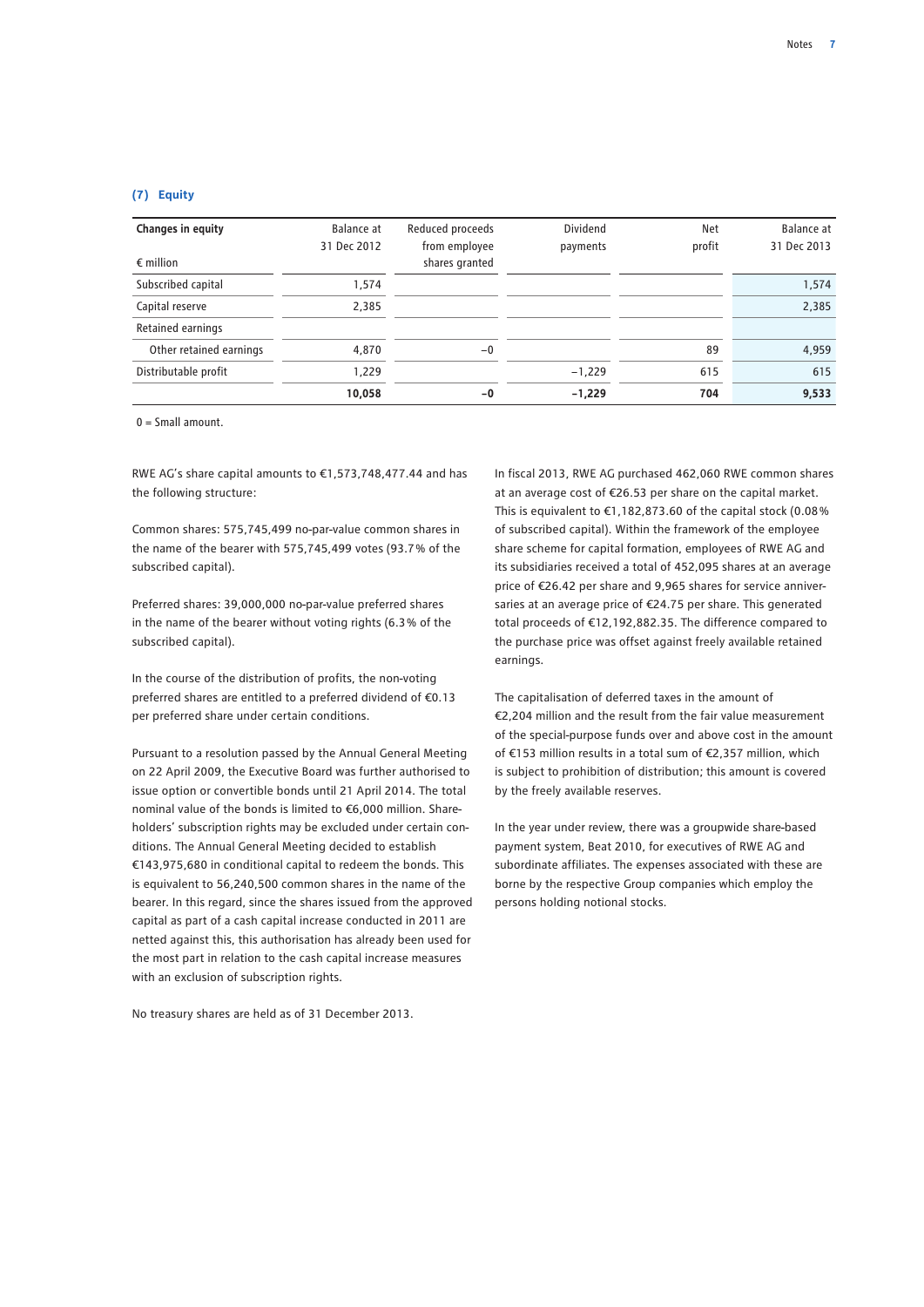|                                                            | <b>Beat 2010</b>                                                                                                                                                                                                                                                                                                                                                                                                                                                                                                                                                                                                                                                                                                                                                                                                                                                                                                                                                                                                                                                                                                                             |                                                           |                                                                                                                                                                                                                                                                                                                                                                                                                                                                                                                                                                                                                                                                                                                                   |                                         |  |  |
|------------------------------------------------------------|----------------------------------------------------------------------------------------------------------------------------------------------------------------------------------------------------------------------------------------------------------------------------------------------------------------------------------------------------------------------------------------------------------------------------------------------------------------------------------------------------------------------------------------------------------------------------------------------------------------------------------------------------------------------------------------------------------------------------------------------------------------------------------------------------------------------------------------------------------------------------------------------------------------------------------------------------------------------------------------------------------------------------------------------------------------------------------------------------------------------------------------------|-----------------------------------------------------------|-----------------------------------------------------------------------------------------------------------------------------------------------------------------------------------------------------------------------------------------------------------------------------------------------------------------------------------------------------------------------------------------------------------------------------------------------------------------------------------------------------------------------------------------------------------------------------------------------------------------------------------------------------------------------------------------------------------------------------------|-----------------------------------------|--|--|
|                                                            | 2010 tranche<br>Waiting period: 4 years                                                                                                                                                                                                                                                                                                                                                                                                                                                                                                                                                                                                                                                                                                                                                                                                                                                                                                                                                                                                                                                                                                      | 2011 tranche<br>Waiting period: 4 years                   | 2012 tranche<br>Waiting period: 4 years                                                                                                                                                                                                                                                                                                                                                                                                                                                                                                                                                                                                                                                                                           | 2013 tranche<br>Waiting period: 4 years |  |  |
| Grant date                                                 | 1 Jan 2010                                                                                                                                                                                                                                                                                                                                                                                                                                                                                                                                                                                                                                                                                                                                                                                                                                                                                                                                                                                                                                                                                                                                   | 1 Jan 2011                                                | 1 Jan 2012                                                                                                                                                                                                                                                                                                                                                                                                                                                                                                                                                                                                                                                                                                                        | 1 Jan 2013                              |  |  |
| Number of condi-<br>tionally granted<br>performance shares | 1,059,467                                                                                                                                                                                                                                                                                                                                                                                                                                                                                                                                                                                                                                                                                                                                                                                                                                                                                                                                                                                                                                                                                                                                    | 2,621,542                                                 | 6,942,033                                                                                                                                                                                                                                                                                                                                                                                                                                                                                                                                                                                                                                                                                                                         | 5,355,398                               |  |  |
| Term                                                       | Five years                                                                                                                                                                                                                                                                                                                                                                                                                                                                                                                                                                                                                                                                                                                                                                                                                                                                                                                                                                                                                                                                                                                                   | Five years                                                | Five years                                                                                                                                                                                                                                                                                                                                                                                                                                                                                                                                                                                                                                                                                                                        | Five years                              |  |  |
| Pay-out conditions                                         | Possible pay-out on three exercise dates (valuation dates: Dec 31 of the fourth year, June 30 and Dec 31 of the fifth year)<br>if – as of the valuation date – an outperformance compared to at least 25% of the peer group of the STOXX Europe 600<br>Utilities Index has been achieved, measured in terms of their index weighting as of the issue of the tranche. Measure-<br>ment of outperformance is carried out using Total Shareholder Return, which takes into account both the development of<br>the share price together with reinvested dividends. Automatic pay-out occurs on the third valuation date; the number of<br>performance shares available for pay-out can be freely chosen on the first and second valuation date.                                                                                                                                                                                                                                                                                                                                                                                                  |                                                           |                                                                                                                                                                                                                                                                                                                                                                                                                                                                                                                                                                                                                                                                                                                                   |                                         |  |  |
| Determination of<br>payment                                | than RWE at the valuation date.<br>beyond the index weighting of 25%.                                                                                                                                                                                                                                                                                                                                                                                                                                                                                                                                                                                                                                                                                                                                                                                                                                                                                                                                                                                                                                                                        | the value of each performance share as of the grant date. | 1. Determination of the index weighting of the peer group companies which exhibit a lower Total Shareholder Return<br>2. The total number of performance shares which can be paid out is determined on the basis of a linear payment curve.<br>If the index weighting of 25% is outperformed, 7.5% of the conditionally-granted performance shares can be paid<br>out. Another 1.5% of the performance shares granted can be paid out for each further percentage point above and<br>3. Payment corresponds to the number of payable performance shares valued at the average RWE share price during the<br>last 60 exchange trading days prior to the valuation date. The payment for each performance share is limited to twice |                                         |  |  |
| Change in corpo-<br>rate control/merger                    | • If during the waiting period there is a change in corporate control, a compensatory payment is made. This is calcu-<br>lated by multiplying the price paid in the acquisition of the RWE shares by the final number of performance shares<br>which have not been used. The latter shall be determined as per the plan conditions with regard to the time when the<br>bid for corporate control is submitted.<br>In the event of merger of RWE AG with another company, the performance shares shall expire and a compensatory<br>payment shall be made. First, the fair value of the performance shares as of the time of merger shall be calculated.<br>This fair value is then multiplied by the number of performance shares granted, reduced prorata. The reduction factor<br>is calculated as the ratio of the time from the beginning of the total waiting period until the merger takes place to the<br>entire waiting period of the programme, multiplied by the ratio of the performance shares not yet used as of the time<br>of the merger to the total number of performance shares granted at the beginning of the programme. |                                                           |                                                                                                                                                                                                                                                                                                                                                                                                                                                                                                                                                                                                                                                                                                                                   |                                         |  |  |
| Personal invest-<br>ment                                   | of the tranche in question.                                                                                                                                                                                                                                                                                                                                                                                                                                                                                                                                                                                                                                                                                                                                                                                                                                                                                                                                                                                                                                                                                                                  |                                                           | As a prerequisite for participation, plan participants must demonstrably invest one sixth of the gross grant value of the<br>performance shares before taxes in RWE common shares and hold such investment until expiration of the waiting period                                                                                                                                                                                                                                                                                                                                                                                                                                                                                 |                                         |  |  |
| Form of settlement                                         | Cash settlement                                                                                                                                                                                                                                                                                                                                                                                                                                                                                                                                                                                                                                                                                                                                                                                                                                                                                                                                                                                                                                                                                                                              |                                                           |                                                                                                                                                                                                                                                                                                                                                                                                                                                                                                                                                                                                                                                                                                                                   |                                         |  |  |

The fair value of the performance shares conditionally granted in the Beat programme amounted to €8.09 per share as of the grant date for the 2013 tranche, €6.66 for the 2012 tranche, €17.01 per share for the 2011 tranche and €25.96 per share for the 2010 tranche. These values were calculated externally using a stochastic, multivariate Black-Scholes standard model via

Monte Carlo simulations on the basis of one million scenarios each. In the calculations, due consideration was taken of the maximum payment stipulated in the programme's conditions for each conditionally granted performance share, the discount rates for the remaining term, the volatilities and the expected dividends of RWE AG and of peer companies.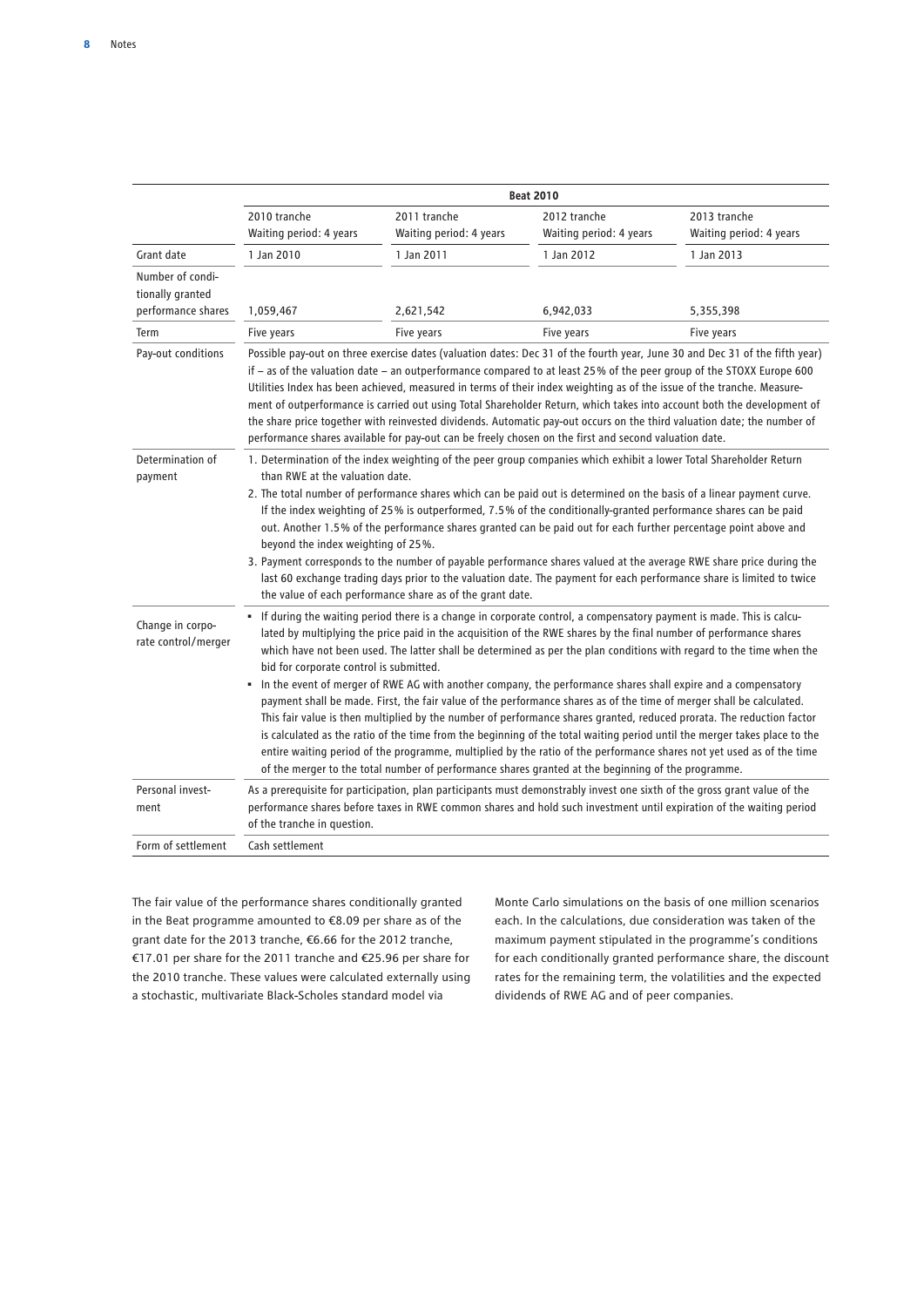In the year under review, the number of performance shares developed as follows:

| <b>Performance Shares from Beat 2010</b>    | 2010 tranche | 2011 tranche | 2012 tranche | 2013 tranche |
|---------------------------------------------|--------------|--------------|--------------|--------------|
| Outstanding at the start of the fiscal year | 1.016.812    | 2,528,323    | 6,668,196    |              |
| Granted                                     |              |              |              | 5,355,398    |
| Change (granted/expired)                    | $-13.720$    | $-27.150$    | $-117.534$   | $-494.254$   |
| Paid out                                    |              |              |              |              |
| Outstanding at the end of the fiscal year   | 1.003.092    | 2,501,173    | 6,550,662    | 4,861,144    |
| Payable at the end of the fiscal year       |              |              |              |              |

The remaining contractual term amounts to four years for the 2013 tranche, three years for the 2012 tranche, two years for the 2011 tranche, and one year for the 2010 tranche.

#### **(8) Provisions**

| $\epsilon$ million                              | 31 Dec 2013 | 31 Dec 2012 |
|-------------------------------------------------|-------------|-------------|
| Provisions for pensions and similar obligations | 1,283       | 1,302       |
| Provisions for taxes                            | 2,060       | 2,616       |
| Other provisions                                | 937         | 1.119       |
|                                                 | 4,280       | 5.037       |

Based on existing guarantees, the reported provisions for pensions also include benefits payable to current and former employees of affiliated companies and an investment. Expenses incurred for the retirement benefits of the companies concerned are reimbursed by them.

The special-purpose funds measured at fair value were netted against the pension obligations covered by the funds:

|                                                        |       | 31 Dec 2013 |                   |
|--------------------------------------------------------|-------|-------------|-------------------|
| $\epsilon$ million                                     | Cost  | Fair value  | Settlement amount |
| Netted assets (special-purpose funds)                  |       |             |                   |
| Shares in affiliated companies                         | 5     | 4           |                   |
| Investments                                            | 254   | 266         |                   |
| Long-term securities                                   | 2,256 | 2,310       |                   |
| Other assets                                           | 26    | 26          |                   |
|                                                        | 2,541 | 2,606       |                   |
| <b>Netted liabilities</b>                              |       |             |                   |
| Settlement amount for pensions and similar obligations |       |             | 3,487             |
|                                                        |       |             | 3,487             |
| Balance of netting assets (pension provisions)         |       |             | 881               |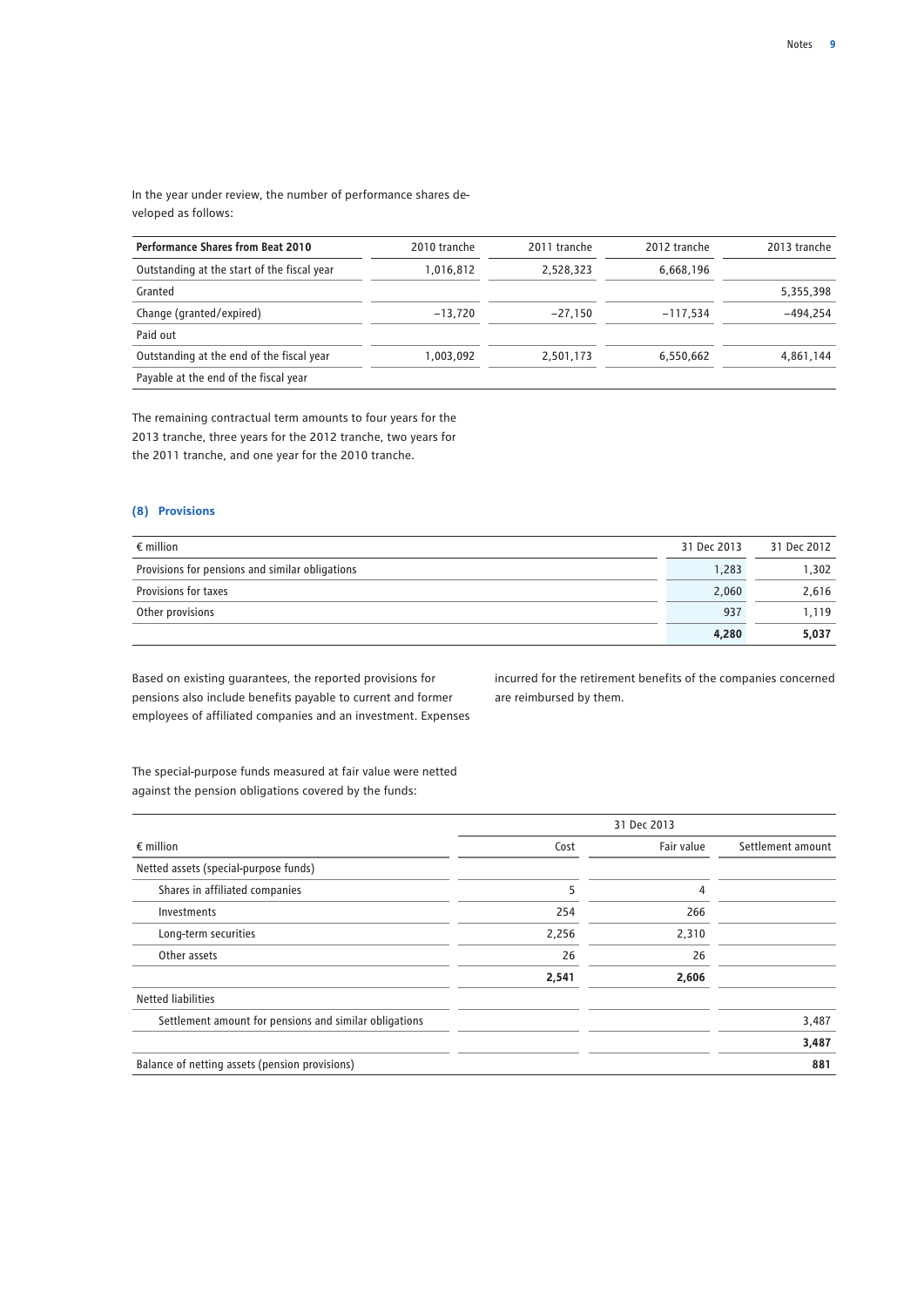The item Provisions for pensions and similar obligations also includes provisions for concessionary allowances of €402 million.

Provisions for taxes predominantly concern the reporting year as well as tax auditing periods which are still open.

Other provisions primarily relate to interest payment obligations, risks associated with investments, staff and restructuring-related obligations, and contingent losses from pending financial transactions.

#### **(9) Liabilities**

| $\epsilon$ million                       | 31 Dec 2013 | Of which:<br>$RT^1 \leq 1$ year | Of which:<br>$RT^1 > 5$ years | 31 Dec 2012 | Of which:<br>$RT^1 \leq 1$ year |
|------------------------------------------|-------------|---------------------------------|-------------------------------|-------------|---------------------------------|
|                                          |             |                                 |                               |             |                                 |
| <b>Bonds</b>                             | 5,338       |                                 | 5,238                         | 4,980       |                                 |
| Bank debt                                | 1,117       | 472                             | 645                           | 957         | 312                             |
| Trade accounts payable                   | 14          | 14                              |                               | 33          | 33                              |
| Accounts payable to affiliated companies | 30,194      | 13,740                          | 5,748                         | 33,439      | 23,555                          |
| Accounts payable to investments          |             |                                 |                               |             |                                 |
| Other liabilities                        | 285         | 181                             | 102                           | 1,509       | 1,404                           |
| of which: tax                            | (4)         | (4)                             |                               | (262)       | (262)                           |
| of which: social security                | (3)         | (1)                             | (0)                           | (3)         | (1)                             |
|                                          | 36,949      | 14,408                          | 11,733                        | 40,918      | 25,304                          |

0 = Small amount.

1 RT = remaining term.

Bonds consist of hybrid bonds and the medium-term notes of RWE AG with varying maturities and interest rates.

Bank debt principally relates to bank loans, cash collateral received, and interest accruals for existing swap agreements. Accounts payable to affiliated companies concern the transfer of financial resources, tax group accounting settlements and ongoing clearing transactions.

Other liabilities relate primarily to interest accruals and option premiums received; the commercial paper included in the previous year was completely paid off during the year under review.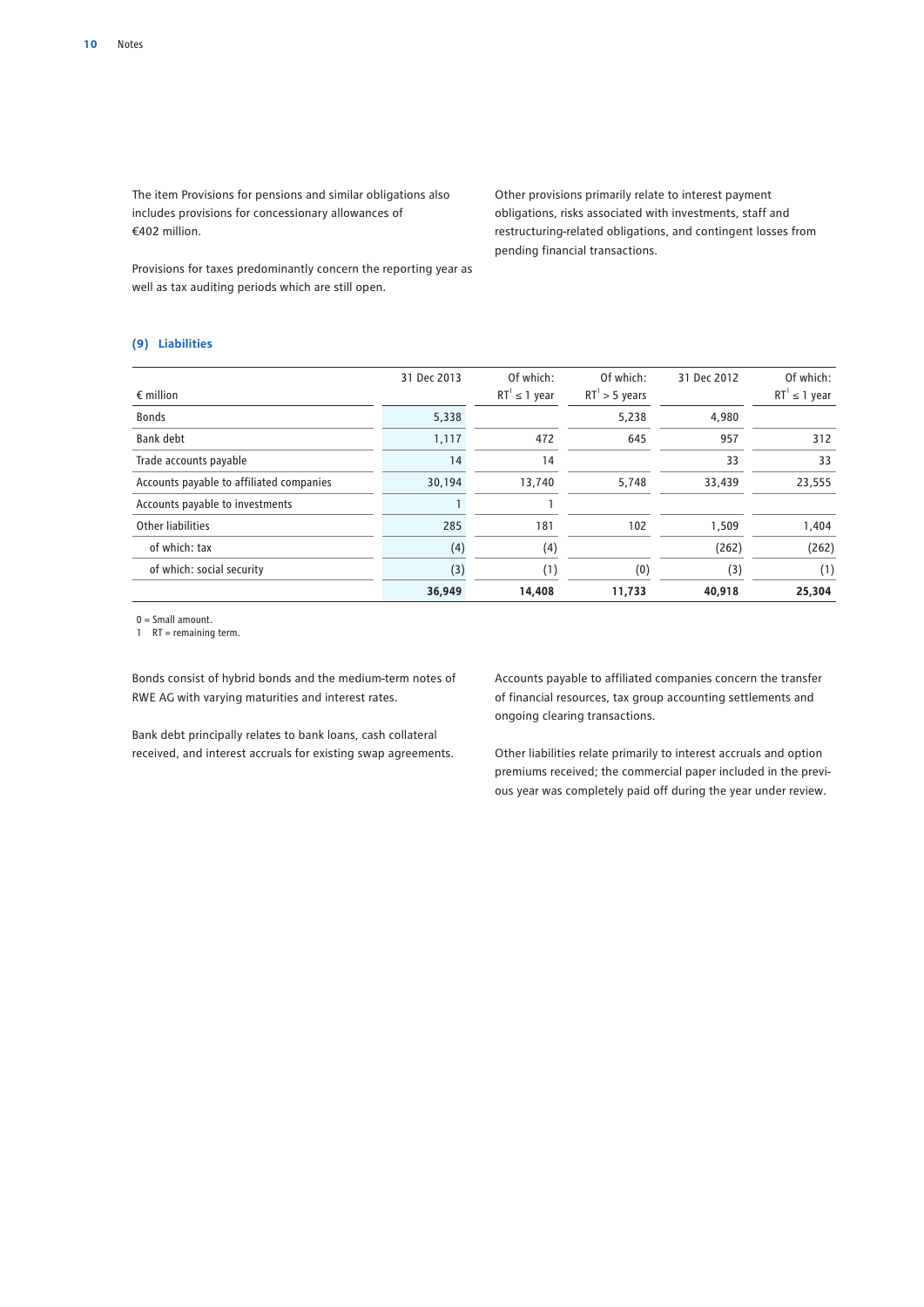#### **(10) Deferred income**

This item exclusively relates to accrued interest equalisation payments.

#### **(11) Contingent liabilities**

Contingent liabilities include guarantees, warranty agreements and liabilities from the provision of collateral for external liabilities. These are granted to support Group companies in their business operations and to cover the claims of the employees.

Liabilities from guarantees comprise performance and warranty guarantees totalling €59 million, of which €38 million relates to current business conducted by affiliated companies.

Liabilities from warranty agreements totalled €19,999 million, of which €18,968 million relates to warranties for the benefit of affiliated companies. Specifically, these break down as follows:

Guarantees to third parties in the amount of €5,411 million were extended for the benefit of affiliated companies.

Joint and several liabilities of €1,598 million relate to the granting of lines of credit (bank guarantees), in accordance with their respective use. Of this, €1,176 million pertains to guarantees for the benefit of affiliated companies and joint ventures from so-called ancillary facilities.

As of the balance-sheet date, there were payment guarantees to the creditors of the bonds issued by RWE Finance B.V., 's-Hertogenbosch/Netherlands (a 100 % subsidiary of RWE AG) totalling €12,309 million, within the scope of the debt issuance programme.

There are joint and several liabilities from the transfer of pension obligations to six affiliated companies in the amount of €68 million and of €4 million in relation to a notional cash pool.

On the basis of a mutual benefit agreement, RWE AG and other parent companies of German nuclear power plant operators undertook to provide €2,244 million in funding to liable nuclear power plant operators to ensure that they are able to meet their payment obligations in the event of nuclear damages. RWE AG has a 25.851 % contractual share in the liability, plus 5 % for damage settlement costs.

Contingent liabilities from the provision of collateral for external liabilities amount to €233 million and include coverage for credit balances stemming from the block model for preretirement part-time work, pursuant to Sec. 8a of the Pre-Retirement Part-Time Work Act (AltTZG) and from the management of long-term working hours accounts pursuant to Sec. 7e of the German Code of Social Law (SGB IV) in the RWE Group. To this end, marketable securities in a total amount of €314 million were deposited in a trust account. This coverage applies mainly to the employees of Group companies and to a lesser degree to employees of RWE AG.

RWE AG is a co-guarantor for a joint and several liability in accordance with Sec. 133 of the German Company Transformation Act (UmwG) in connection with transactions under company transformation law.

Contingent liabilities are only assumed within the scope of our business activities and after in-depth analysis of the related risks. We continuously monitor the aforementioned issues within the framework of our risk management system. In our assessment, the underlying liabilities can probably be discharged by the parties with primary responsibility. Accordingly, it is not probable that these will materialise and thus the contingent liabilities assumed need not be recognised as liabilities.

#### **(12) Other financial obligations**

The total amount of other financial obligations is €1,405 million and pertains to the following items:

The co-shareholders of an affiliated company have the right to tender their shares in this company. Full exercise of this right to tender can lead to a financial obligation of €1,185 million.

There is an obligation stemming from financing commitments to effect further contributions of up to €176 million to the equity capital of an investment in the following years.

Other future – undiscounted − financial obligations from leases and rent amounted to €44 million, of which €41 million is related to affiliated companies.

Other currently unquantifiable financial obligations may arise on the basis of the following:

Due to the transfer of certain pension obligations to RWE Pensionsfonds AG in previous years, RWE AG, the affiliated companies and investments which entered into the Pensions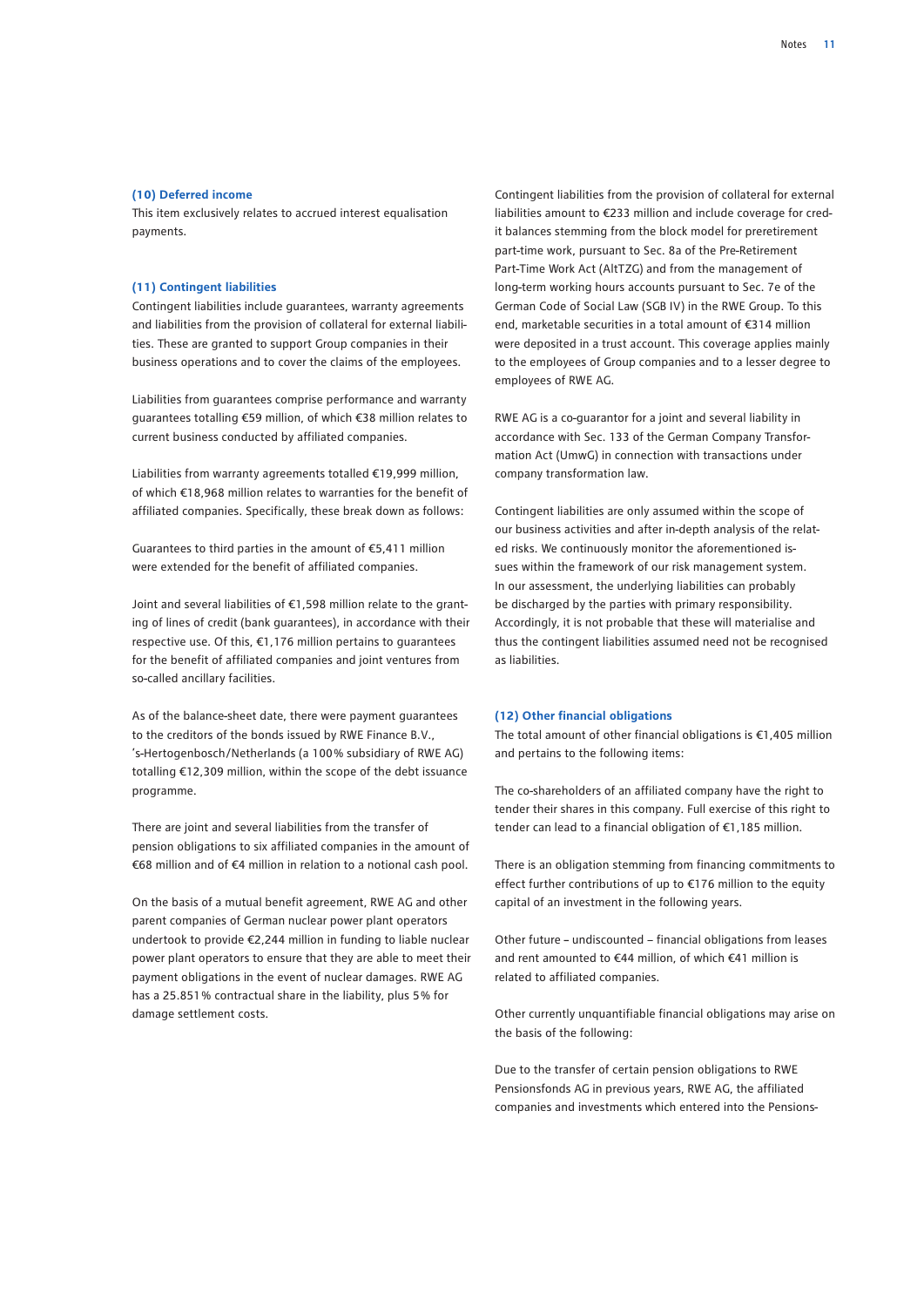fonds agreement are legally obligated to contribute further capital in their function as employer in the event that the Pensionsfonds has insufficient funds in the future.

RWE AG and some of its subsidiaries are involved in regulatory and anti-trust procedures, lawsuits and arbitration proceedings in connection with their business operations. Out-of-court claims have also been filed. However, RWE does not expect

such to have any material negative effects on the RWE Group's economic or financial situation. A shareholder compensation claim was also filed by outside shareholders in connection with a restructuring programme under company law to examine the reasonability of the amount of the cash compensation. RWE AG assumes that the cash compensation determined by appraisers and verified by auditing firms was reasonable.

#### **(13) Derivative financial instruments and valuation units**

Derivative financial instruments are used to hedge currency and interest rate risks from foreign currency items, cash investments and financing transactions.

The following overview shows our derivative financial instruments as of 31 December 2013:

|                                       | Nominal volume |            | Remaining term $> 1$ year |            | Fair value |            |
|---------------------------------------|----------------|------------|---------------------------|------------|------------|------------|
|                                       | External       | Within the | External                  | Within the | External   | Within the |
| $\epsilon$ million                    |                | Group      |                           | Group      |            | Group      |
| Foreign currency derivatives          |                |            |                           |            |            |            |
| Foreign exchange forwards             | 1,692          | 16,875     | 334                       | 4,070      | $-2$       | 135        |
| Interest rate currency/currency swaps | 15,263         | 4,492      | 3,490                     | 707        | $-113$     | $-255$     |
| Options                               | 3,259          | 3,598      |                           |            |            | $-7$       |
|                                       | 20,214         | 24,965     | 3,824                     | 4,777      | $-108$     | $-127$     |
| Interest rate swaps                   | 6,345          | 4.084      | 5,458                     | 3,197      | 229        | $-32$      |
|                                       | 26,559         | 29.049     | 9,282                     | 7,974      | 121        | $-159$     |

The fair value generally corresponds to the market value of the derivative financial instrument, if such value can be reliably determined. If the market value cannot be determined reliably, the fair value is derived from the market value of similar financial instruments or using generally accepted valuation methods, such as the discounted cash flow method and the Black-Scholes model, if options are involved. This occurs taking into consideration current exchange rate relationships, market-conform yield curves and credit default risks of the counterparties.

The derivatives listed in the table above are included in the valuation units described below as underlying or hedging transactions, with the exception of external interest rate swaps with a nominal volume of €750 million and fair values of €20 million. The volume of risks hedged with valuation units amounts to a total of €1,337 million; of this, €942 million is related to currency risks, €283 million to interest rate and currency risks, and €112 million to interest rate risks.

Within the scope of currency hedging, among other things, interest rate and interest rate currency swaps as well as matching off-setting transactions have been concluded with wholly-owned subsidiaries. RWE AG's derivative transactions concluded with banks and the respective offsetting

transactions are grouped into valuation units, resulting in no re-measurement gains or losses. This occurs with the use of micro hedges (i.e. clear allocation of underlying transactions and hedges). The subsidiaries use these swaps and foreign currency liabilities to hedge the prices of their foreign investments. On termination of a swap, the positive or negative market value is offset against the cost of the underlying transactions without an effect on profit or loss.

Currency swaps and foreign exchange forwards are concluded to hedge Group companies' foreign-currency receivables and liabilities (micro hedges).

Both interest rate swaps and interest rate currency swaps are used to hedge bonds and notes payable (micro hedges).

Furthermore, interest rate swaps and foreign currency derivatives were concluded for individual interest rate and currency risks associated at RWE AG and Group companies; most of these were passed on to Group companies congruently. These include both micro hedges and portfolio hedges, in which derivatives with the same currency risks are pooled together.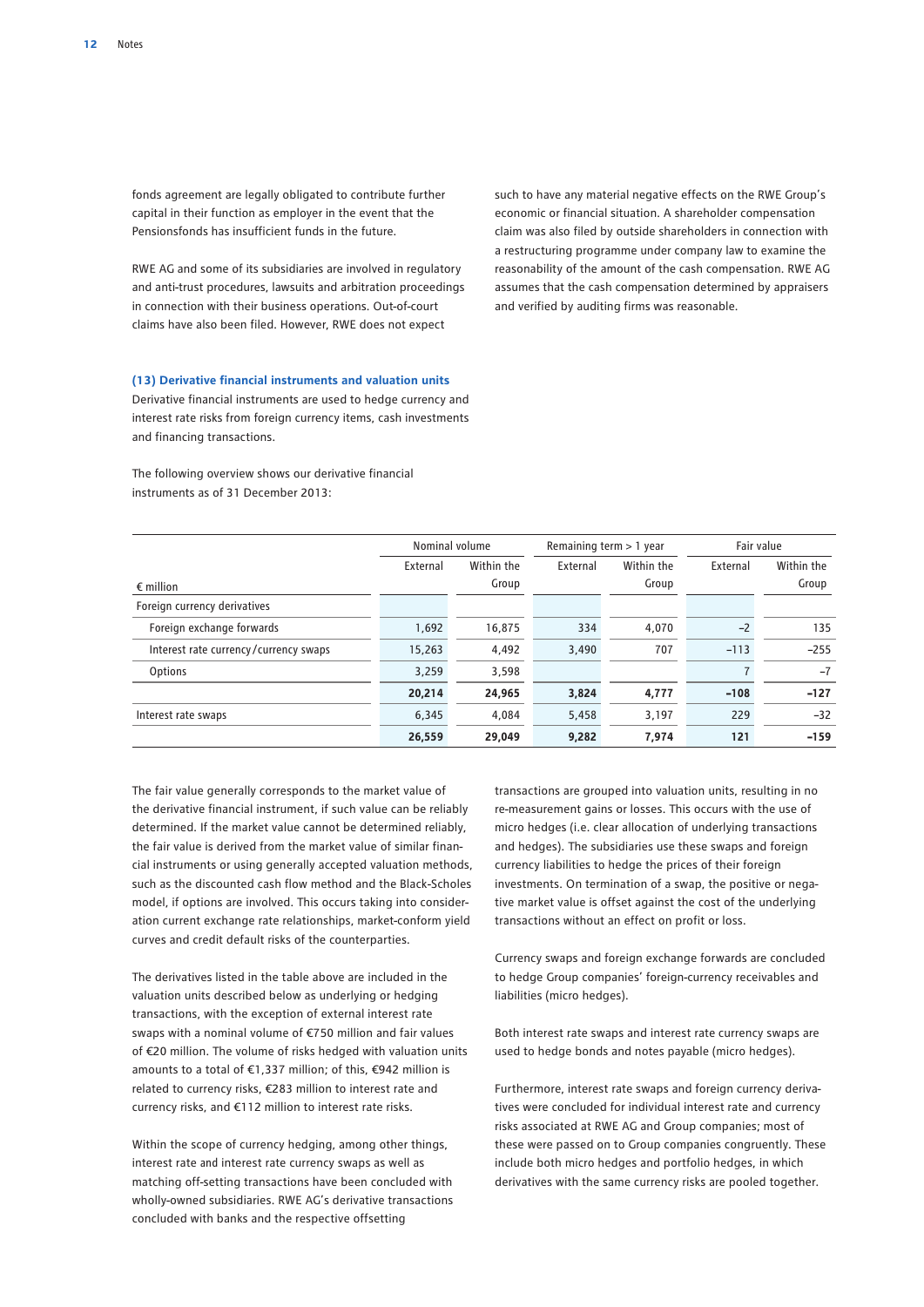Changes in the market value of derivatives are offset by the corresponding opposite changes in the market value of the existing underlying transactions. Effectiveness is demonstrated via a proper, adequate risk management system. Provisions for possible losses of €17 million were formed for the negative balances of portfolio hedges.

Internal directives that are binding upon RWE AG and its subsidiaries define the range of action, responsibilities and controls allowable when trading with derivatives. In particular, with the exception of proprietary energy trading transactions, derivative financial instruments may only be used to hedge risks arising from underlying transactions and associated liquidity investment and financing procedures. All external counterparties have good credit ratings.

Original financial instruments which are included with the aforementioned derivative financial instruments in valuation units (micro hedges) are shown in the following table:

|                                              | Carrying amount | Fair value<br>Of which: with a remaining term |              |               |             |
|----------------------------------------------|-----------------|-----------------------------------------------|--------------|---------------|-------------|
| $\epsilon$ million                           | 31 Dec 2013     | 31 Dec 2013                                   | Up to 1 year | $2 - 5$ years | $> 5$ years |
| <b>Financial receivables</b><br>Hedged risk: |                 |                                               |              |               |             |
| Currency                                     | 9,037           | 8,571                                         | 3,576        | 274           | 4,721       |
| <b>Financial liabilities</b><br>Hedged risk: |                 |                                               |              |               |             |
| Currency                                     | $-7,440$        | $-6,959$                                      | $-2,080$     |               | $-4,879$    |
| Interest rate and currency                   | $-1,298$        | $-1,002$                                      |              | $-1,051$      | 49          |
| Interest rate                                | $-400$          | $-454$                                        |              | $-454$        |             |
|                                              | $-9,138$        | $-8,415$                                      | $-2,080$     | $-1,505$      | $-4,830$    |

Measurement gains and losses on these financial receivables and liabilities are offset by the corresponding opposing amounts from realisations and changes in the fair value of the hedging transactions.

Based on the similarity of the amounts, risks and terms involved, the valuation units were marked by a high level of efficiency, which is demonstrated using the Critical Terms Match method.

Measurement of valuation units occurs using the net hedge presentation method.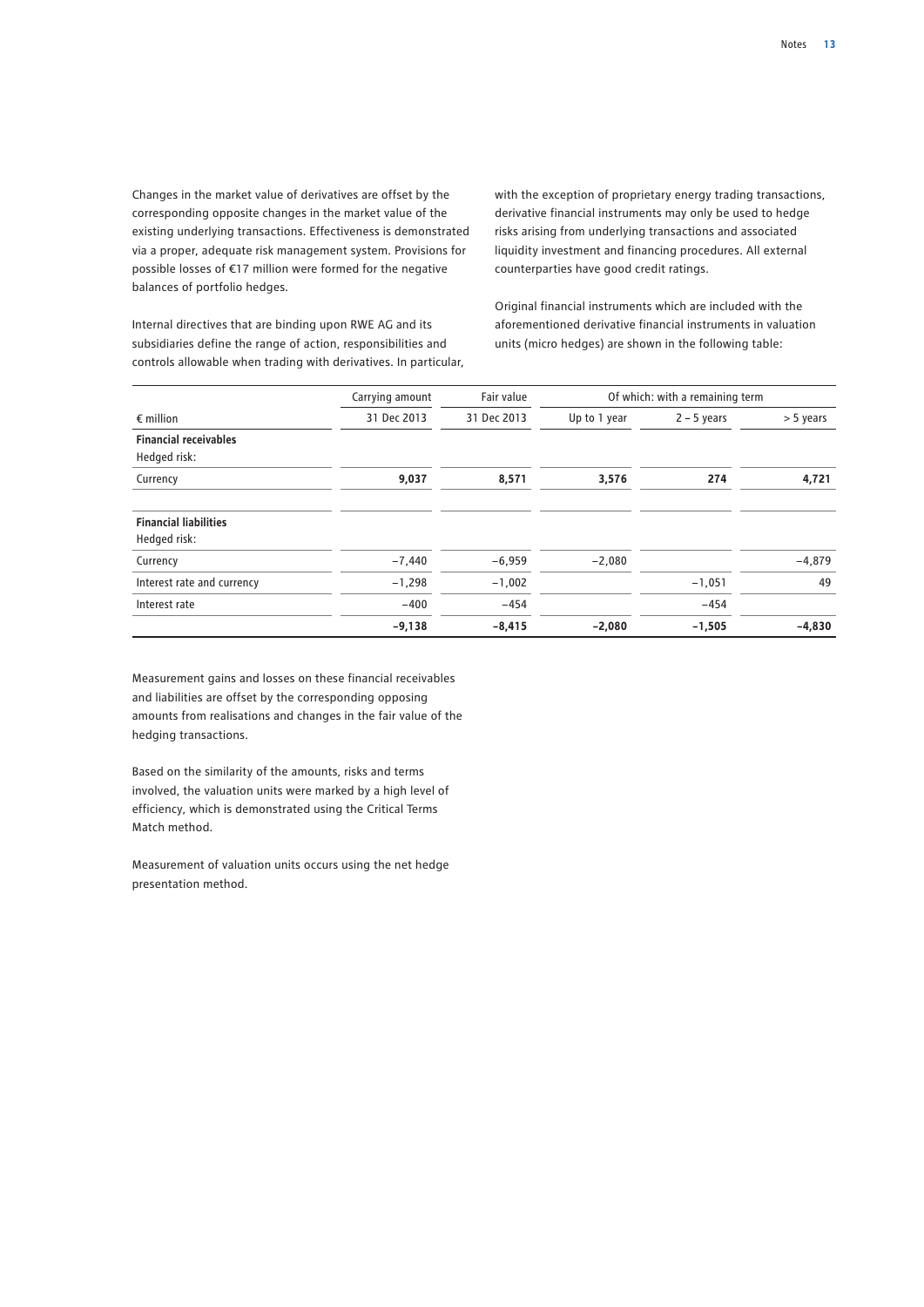## Notes to the Income Statement

#### **(14) Net income from financial assets**

| $\epsilon$ million                                                          | 2013     | 2012     |
|-----------------------------------------------------------------------------|----------|----------|
| Income from profit and loss transfer agreements with affiliated companies   | 2,350    | 3,554    |
| Income from investments in                                                  |          |          |
| Affiliated companies                                                        | 82       | 1.128    |
| Other companies                                                             | 50       | 64       |
|                                                                             | 132      | 1,192    |
| Expenses from profit and loss transfer agreements with affiliated companies | $-1,392$ | $-1,843$ |
| Income from other securities and loans held as financial assets             | 488      | 368      |
| of which: from affiliated companies                                         | (481)    | (357)    |
| Amortisation of financial assets and current securities                     | $-8$     | $-12$    |
|                                                                             | 1,570    | 3.259    |

Amortisation of financial assets and current securities pertains to a foreign affiliated company, an investment fund, and fixed-interest securities.

#### **(15) Net interest**

| $\epsilon$ million                                    | 2013     | 2012       |
|-------------------------------------------------------|----------|------------|
| Other interest and similar income                     | 130      | 338        |
| of which: from affiliated companies                   | (54)     | (102)      |
| Interest and similar expenses                         | $-1.348$ | $-1,557$   |
| of which: from affiliated companies                   | $(-878)$ | $(-1,073)$ |
| of which: from interest accretion to other provisions | (0)      | (0)        |
|                                                       | $-1,218$ | $-1,219$   |

0 = Small amount.

During the reporting period, the expense for interest accretion to pension provisions (€157 million) was netted against the changes in fair value and other expenses and income of the

special-purpose funds (€81 million) for pension obligations. The resulting balance is reported in interest and similar expenses and is shown in the following summary:

| $\epsilon$ million                                              | 2013   |
|-----------------------------------------------------------------|--------|
| Netted expenses                                                 |        |
| Amortisation of financial assets and current securities         | $-17$  |
| Interest and similar expenses                                   | $-157$ |
| Other operating expenses                                        | $-0$   |
|                                                                 | $-174$ |
| Netted income                                                   |        |
| Income from investments                                         | 5      |
| Other operating income                                          | 39     |
| Income from other securities and loans held as financial assets | 54     |
|                                                                 | 98     |
| Balance from netting expenses and income                        | -76    |

0 = Small amount.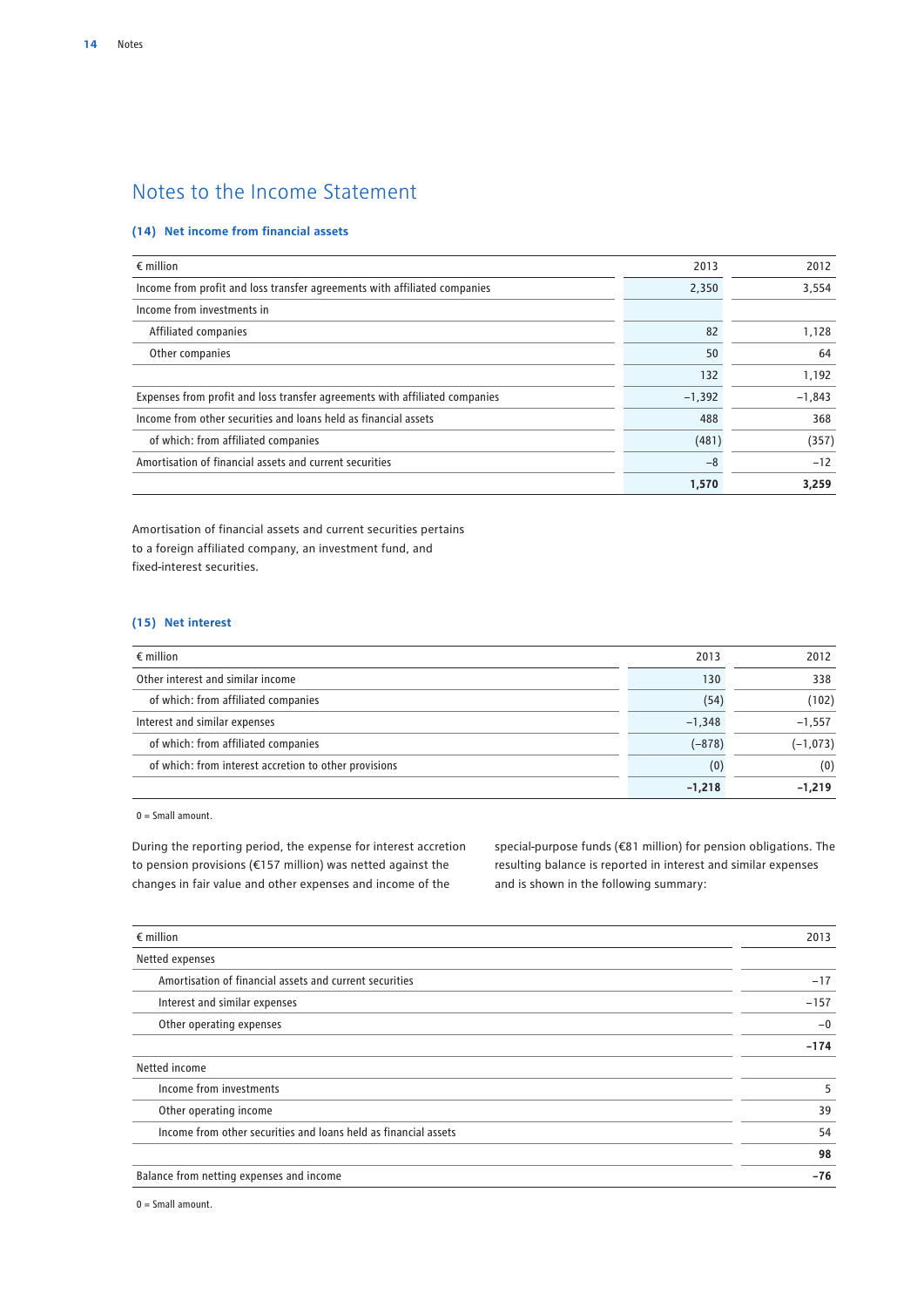#### **(16) Other operating income**

Other operating income essentially consists of income from intragroup tax allocations, from the release of provisions and from the sale and contribution of investments. Currency trans-

#### **(17) Staff costs**

| $\epsilon$ million                                   | 2013    | 2012   |
|------------------------------------------------------|---------|--------|
| Wages and salaries                                   | $-74$   | $-97$  |
| Cost of social security, pensions and other benefits | $-20$   | $-15$  |
| of which: for pensions                               | $(-14)$ | $(-7)$ |
|                                                      | $-94$   | $-112$ |

Expenses for pensions include the service cost component of the addition to provisions for pensions; the interest component

of the addition to provisions for pensions is reported in net interest.

lation resulted in income of €63 million (previous year: €23 million). The income of €178 million from the release of provisions

represents income not related to the period.

| Annual average staff<br>Full-time equivalents | 2013 | 2012 |
|-----------------------------------------------|------|------|
| Salaried staff                                | 464  | 491  |
| of which: part-time and fixed-term employees  | (58) | (55) |
| Apprentices                                   | 10   | 10   |

The figures for employees are shown full-time equivalents. These are equivalent to employees in accordance with the percentage degree of employment.

#### **(18) Other operating expenses**

Other operating expenses primarily include administrative expenses. This item also includes a small amount of other taxes (previous year: small amount).

#### **(19) Taxes on income**

Taxes on income contain the current taxes for the fiscal year and prior years as well as an expense of €17 million for the release of deferred tax assets (previous year: €540 million).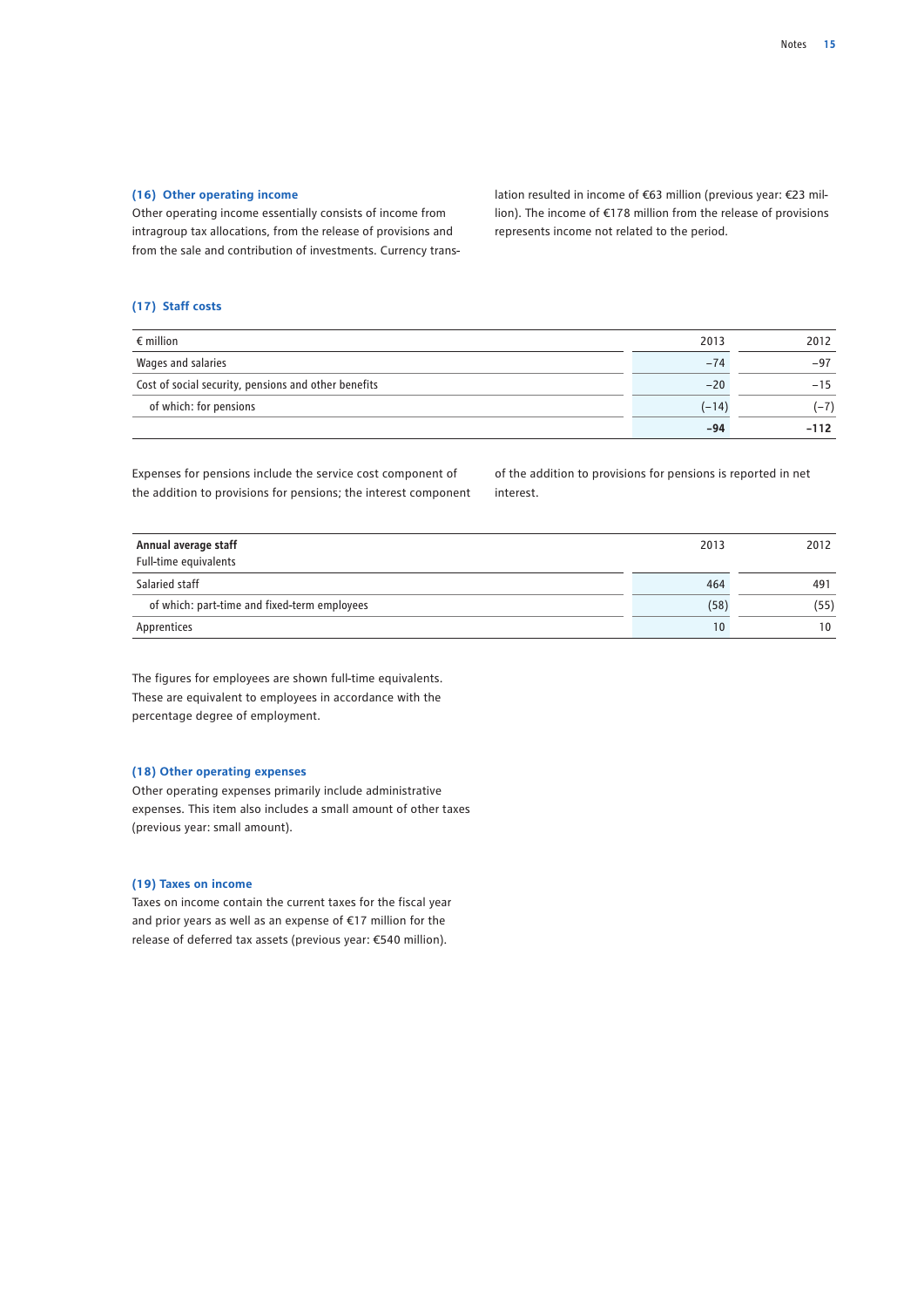## Other information

Information on the members of the Supervisory Board and Executive Board pursuant to Sec. 285, No. 10 of HGB is provided on pages 46 to 49.

The Executive and Supervisory Boards have issued the declaration regarding the German Corporate Governance Code pursuant to Sec. 161 of the German Stock Corporation Act (AktG) and made it permanently accessible to the shareholders on RWE AG's website www.rwe.com/corporate-governance.

The principles of the compensation system and the amount of compensation for the Executive and Supervisory Boards are presented in the compensation report. The compensation report is part of the combined review of operations.

In total, the Executive Board received €9,479,000 in short-term compensation components in fiscal 2013. In addition to this, long-term compensation components from the Beat programme (2013 tranche) amounting to €3,859,000 were allocated (476,891 performance shares). Total compensation of the Executive Board for fiscal 2013 thus amounts to €13,338,000.

The fixed remuneration paid to members of the Supervisory Board was €2,286,000 and the variable remuneration amounted to €180,000. The above amounts are influenced by the transition of the compensation system to fixed remuneration, effective as of 19 April 2013.

During the period under review, no loans or advances were granted to members of the Executive or Supervisory Boards. One employee representative on the Supervisory Board has an outstanding loan from the period before his membership of the Board.

Former members of the Executive Board of RWE AG and their surviving dependants received €1,897,000. Provisions of €28,797,000 have been formed to cover pension obligations to former members of the Executive Board and their surviving dependants.

As of the balance-sheet date, the Executive Board holds 39,707 performance shares from the 2010 tranche, 73,016 performance shares from the 2011 tranche, 327,229 shares from the 2012 tranche and 432,633 performance shares from the 2013 tranche of the Long-Term Incentive Plan (Beat). The long-term incentive plan is described in detail in the section on equity.

The overall fee charged by the auditor for the year under review as per Sec. 285, No. 17 of HGB is presented in the Notes in the consolidated financial statements.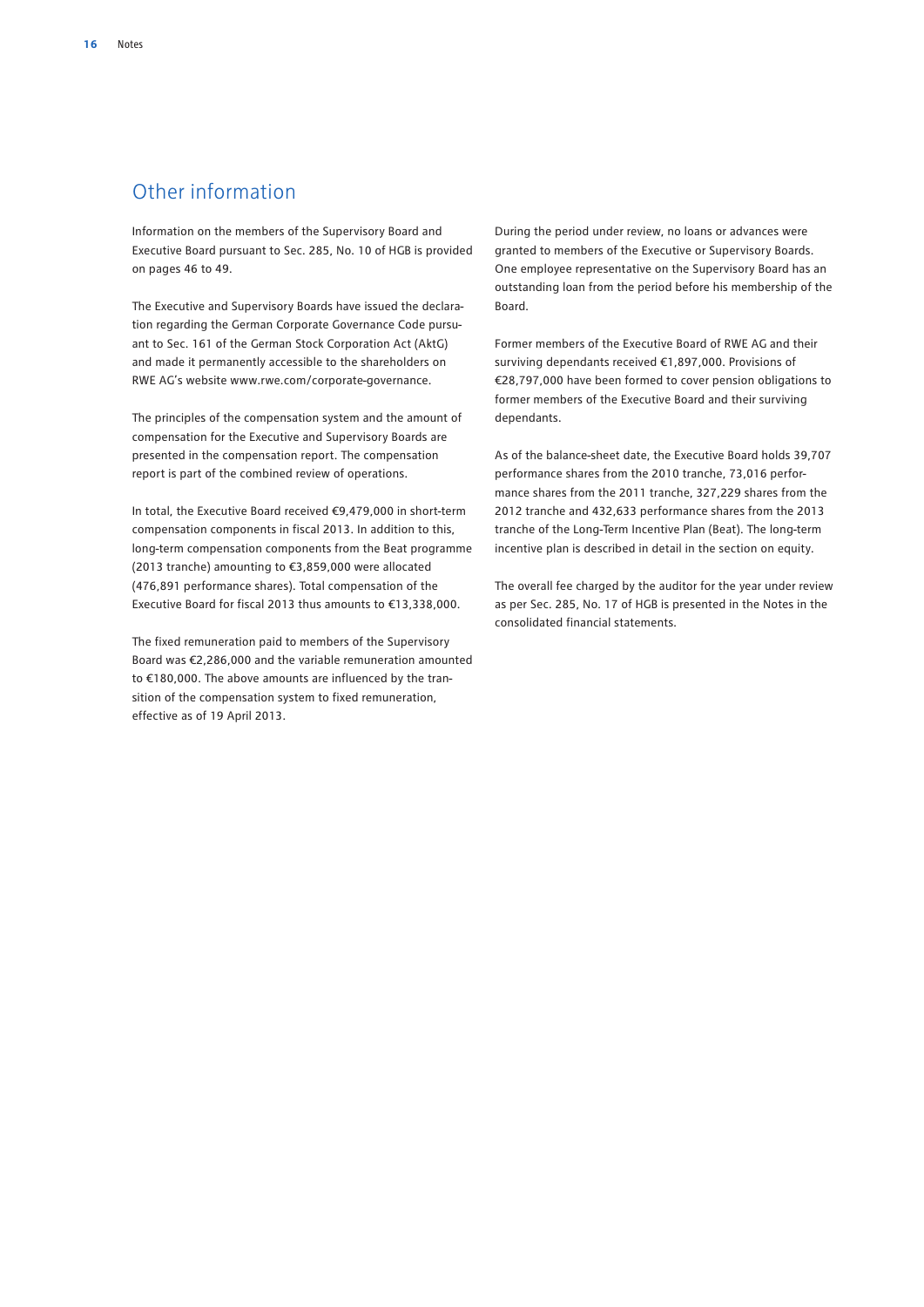The list below presents the announcements pursuant to Sec. 21, Para 1 of the German Securities Trading Act (WpHG):

| Company name                                        | Domicile                                  | $+ = Ex-$<br>ceeding<br>$-$ = Falling<br>short of | Notifica-<br>tion<br>threshold | Date<br>of reaching<br>notification<br>threshold | Ratio of voting<br>rights | Number of<br>voting rights | Attributable<br>pursuant to<br>Sec. 22 WpHG                     |
|-----------------------------------------------------|-------------------------------------------|---------------------------------------------------|--------------------------------|--------------------------------------------------|---------------------------|----------------------------|-----------------------------------------------------------------|
| BlackRock, Inc.                                     | New York,                                 |                                                   | in %                           |                                                  | in %                      |                            | Sec. 22 Para.1 Sent. 1                                          |
|                                                     | <b>USA</b>                                | $\ddot{}$                                         | 5                              | 4 May 2012                                       | 5.31                      | 30,590,627                 | No.6, Sent. 2 WpHG                                              |
| BlackRock Advisors Holdings,<br>Inc.                | New York,<br><b>USA</b>                   | $\ddot{}$                                         | 3                              | 4 May 2012                                       | 3.32                      | 19,129,111                 | Sec. 22 Para.1 Sent. 1<br>No.6, Sent. 2 WpHG                    |
| <b>BlackRock Financial</b><br>Management, Inc.      | New York,<br><b>USA</b>                   | $\ddot{}$                                         | 5                              | 4 May 2012                                       | 5.16                      | 29,737,096                 | Sec. 22 Para.1 Sent. 1<br>No.6, Sent. 2 WpHG                    |
| <b>BlackRock Group</b><br>Limited                   | London,<br>U.K.                           | +                                                 | 3                              | 4 May 2012                                       | 3.14                      | 18,066,594                 | Sec. 22 Para.1 Sent. 1<br>No.6, Sent. 2 WpHG                    |
| BlackRock Holdco 2,<br>Inc.                         | Wilmington,<br>Delaware, USA              | $\ddot{}$                                         | 5                              | 4 May 2012                                       | 5.16                      | 29,737,096                 | Sec. 22 Para.1 Sent. 1<br>No.6, Sent. 2 WpHG                    |
| <b>BlackRock International</b><br>Holdings, Inc.    | New York,<br><b>USA</b>                   | $\ddot{}$                                         | 3                              | 4 May 2012                                       | 3.32                      | 19,100,651                 | Sec. 22 Para.1 Sent. 1<br>No.6, Sent. 2 WpHG                    |
| BR Jersey International<br>Holdings, L.P.           | St. Helier,<br>Jersey,<br>Channel Islands | $\ddot{}$                                         | 3                              | 4 May 2012                                       | 3.32                      | 19,100,651                 | Sec. 22 Para.1 Sent. 1<br>No.6, Sent. 2 WpHG                    |
| Credit Suisse AG                                    | Zurich,<br>Switzerland                    |                                                   |                                |                                                  |                           |                            | 2.70% as per<br>Sec. 22 Para.1 Sent. 1<br>No.1 WpHG             |
|                                                     |                                           |                                                   | 3                              | 16 Apr 2013                                      | 2.75                      | 15,843,681                 | $0.03%$ as per<br>Sec. 22 Para.1 Sent. 1<br>No. 6, Sent. 2 WpHG |
| Credit Suisse Group AG                              | Zurich,<br>Switzerland                    |                                                   |                                |                                                  |                           |                            | 2.72% as per<br>Sec. 22 Para.1 Sent. 1<br>No.1 WpHG             |
|                                                     |                                           |                                                   | 3                              | 16 Apr 2013                                      | 2.75                      | 15,843,681                 | $0.03%$ as per<br>Sec. 22 Para.1 Sent. 1<br>No. 6, Sent. 2 WpHG |
| <b>Credit Suisse Investments</b><br>(UK)            | London,<br><b>Great Britain</b>           |                                                   | 3                              | 16 Apr 2013                                      | 2.67                      | 15,357,775                 | Sec. 22 Para.1 Sent. 1<br>No.1 WpHG                             |
| Credit Suisse Investment<br>Holdings (UK)           | London,<br>Great Britain                  |                                                   |                                | 16 Apr 2013                                      | 2.67                      | 15,357,775                 | Sec. 22 Para.1 Sent. 1<br>No.1 WpHG                             |
| <b>Credit Suisse Securities</b><br>(Europe) Limited | London,<br><b>Great Britain</b>           |                                                   | 3                              | 16 Apr 2013                                      | 2.67                      | 15,357,775                 |                                                                 |
| RWEB GmbH & Co. KG                                  | Dortmund,<br>Germany                      | $\ddot{}$                                         | 15                             | 27 Aug 2013                                      | 16.21                     | 93,299,812                 | Sec. 22 Sec. 1<br>Sent. 1 No. 1 WpHG                            |
| <b>RWEB GmbH</b>                                    | Dortmund,<br>Germany                      | $^{+}$                                            | 15                             | 25 Sep 2013                                      | 16.15                     | 92,999,046                 |                                                                 |

1 16.21% (93,299,812 voting rights) added via RW Energie-Beteiligungsgesellschaft mbH & Co. KG, Dortmund (subsequently merged to RWEB GmbH, Dortmund).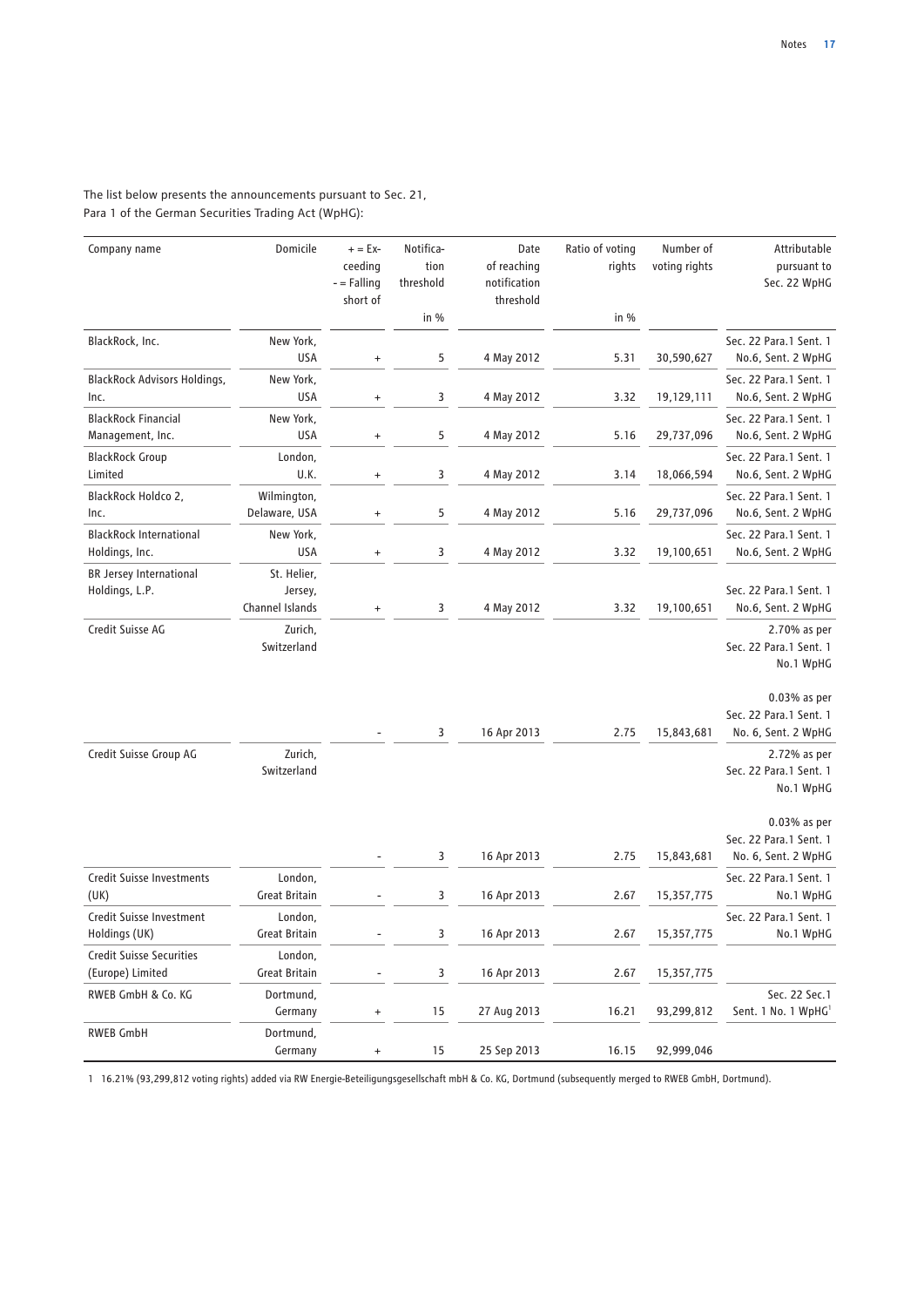|                   | Carrying amount    | Fair value         | Dividends          | Option of daily | Write-downs not |
|-------------------|--------------------|--------------------|--------------------|-----------------|-----------------|
|                   | 31 Dec 2013        | 31 Dec 2013        | in 2013            | redemption      | performed       |
|                   | $\epsilon$ million | $\epsilon$ million | $\epsilon$ million |                 |                 |
| Investment goal   |                    |                    |                    |                 |                 |
| Real estate funds | 113                | 113                | 0                  | No              | No              |
| Mixed funds       | 1.782              | 1.782              | 54                 | Yes             | No              |
|                   |                    |                    |                    |                 |                 |

As of the balance-sheet date, RWE AG held interests of more than 10% in the following investment assets:

0 = Small amount.

The investment focus of the real estate funds is predominantly restricted to European office and commercial retail property. The mixed funds primarily contain international equities and

bonds. The contractual conditions allow for redemption on a quarterly basis for the real estate funds.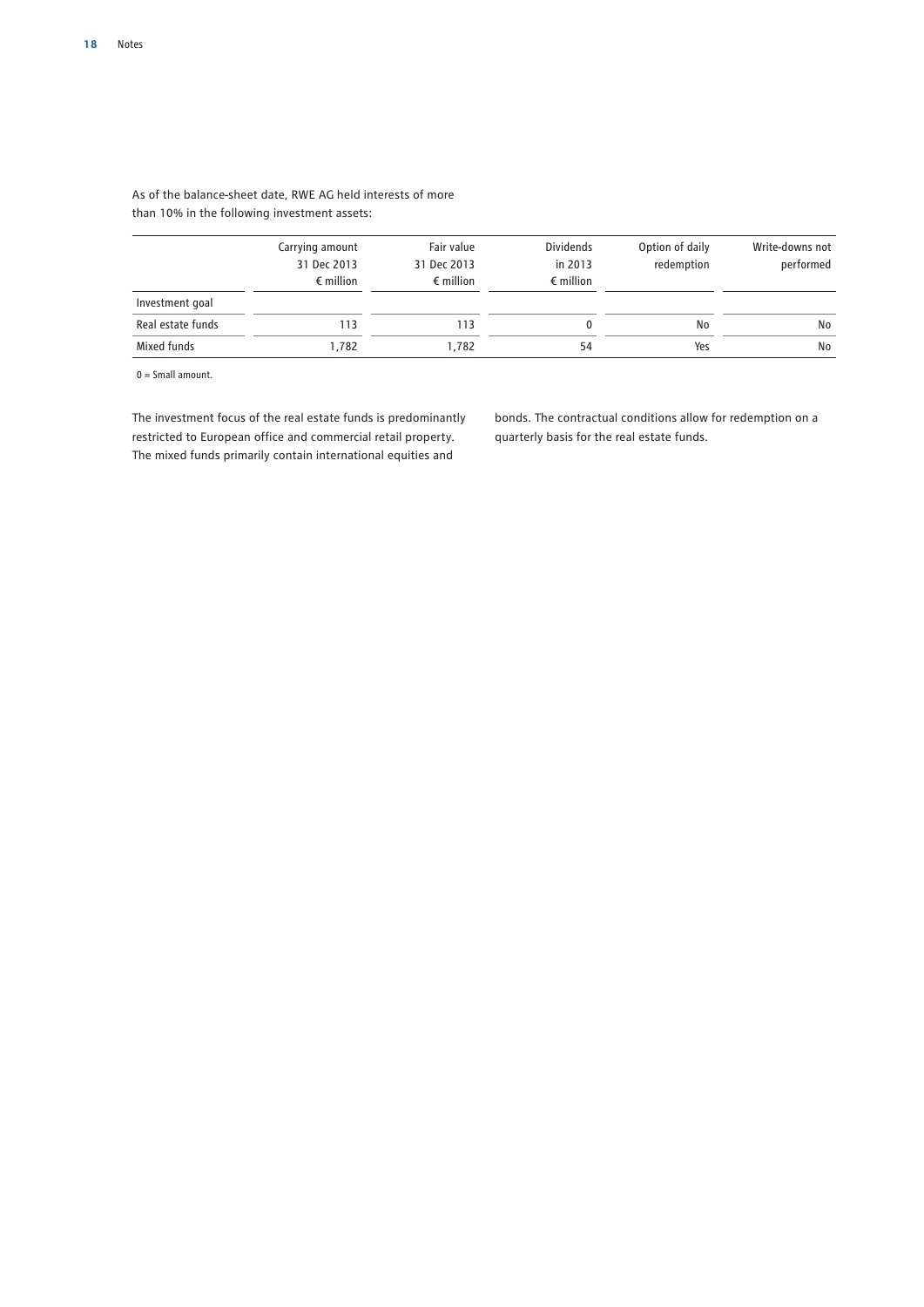## Dividend proposal

Distributable profit developed as follows:

| Net profit                                 | €704.344.346.35 |
|--------------------------------------------|-----------------|
| Profit carryforward from the previous year | €91.810.28      |
| Transfer to retained earnings              | €89.600.000.00  |
| Distributable profit                       | €614.836.156.63 |

We propose to the Annual General Meeting that RWE AG's distributable profit for fiscal 2013 be appropriated as follows:

Distribution of a dividend of €1.00 per individual dividendbearing share:

| Dividend             | €614.745.499.00 |
|----------------------|-----------------|
| Profit carryforward  | €90.657.63      |
| Distributable profit | €614.836.156.63 |

Essen, 14 February 2014

The Executive Board

lQ.

carit



 $\sqrt{\frac{1}{M}}$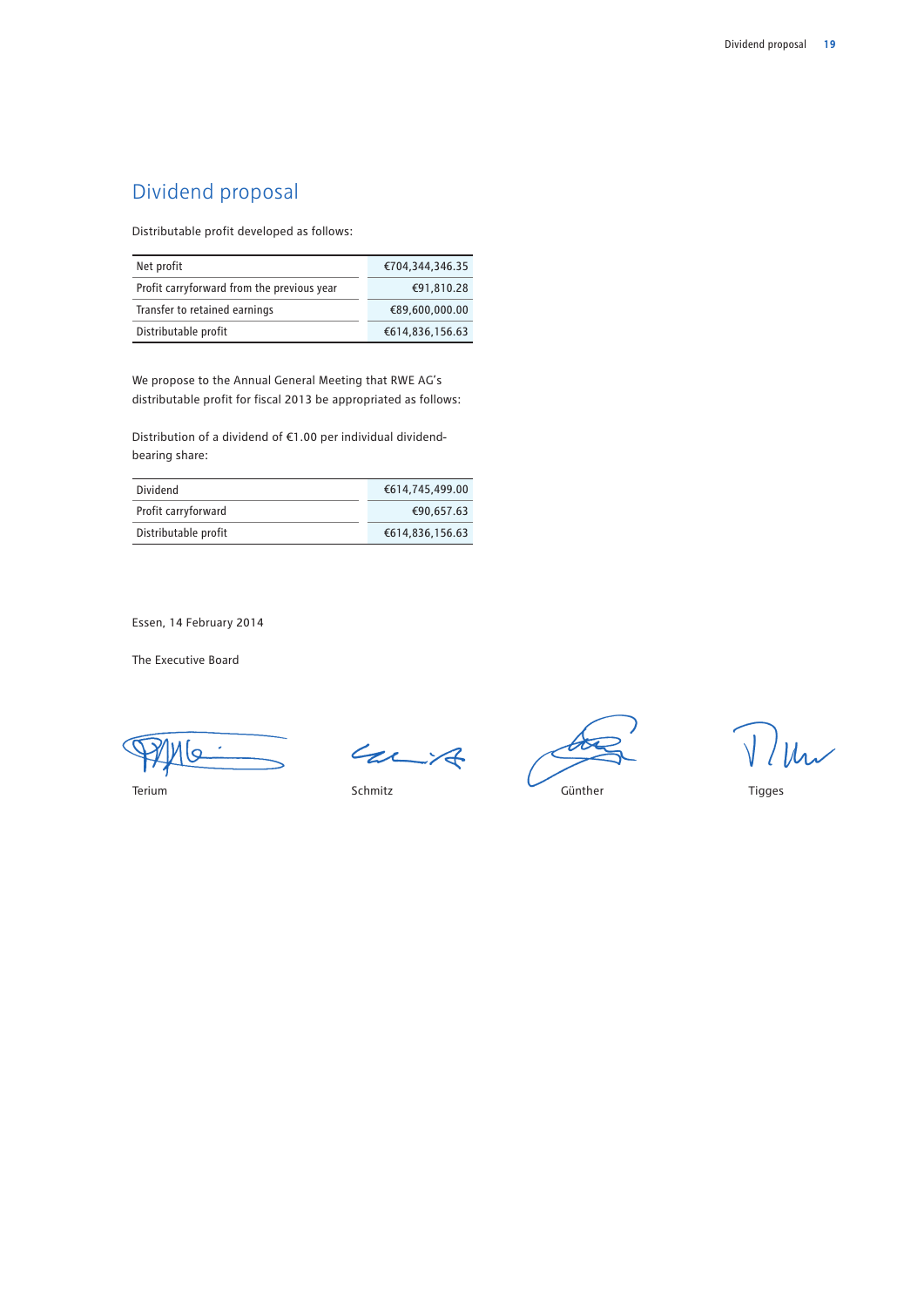## Responsibility Statement

To the best of our knowledge, and in accordance with the applicable reporting principles, the financial statements give a true and fair view of the assets, liabilities, financial position and profit or loss of the company, and the review of operations includes a fair review of the development and performance of the business and the position of the company, together with a description of the principal opportunities and risks associated with the expected development of the company.

Essen, 14 February 2014

The Executive Board

 $\Omega$ 

Carit

Terium Schmitz Günther Tigges

 $11/2$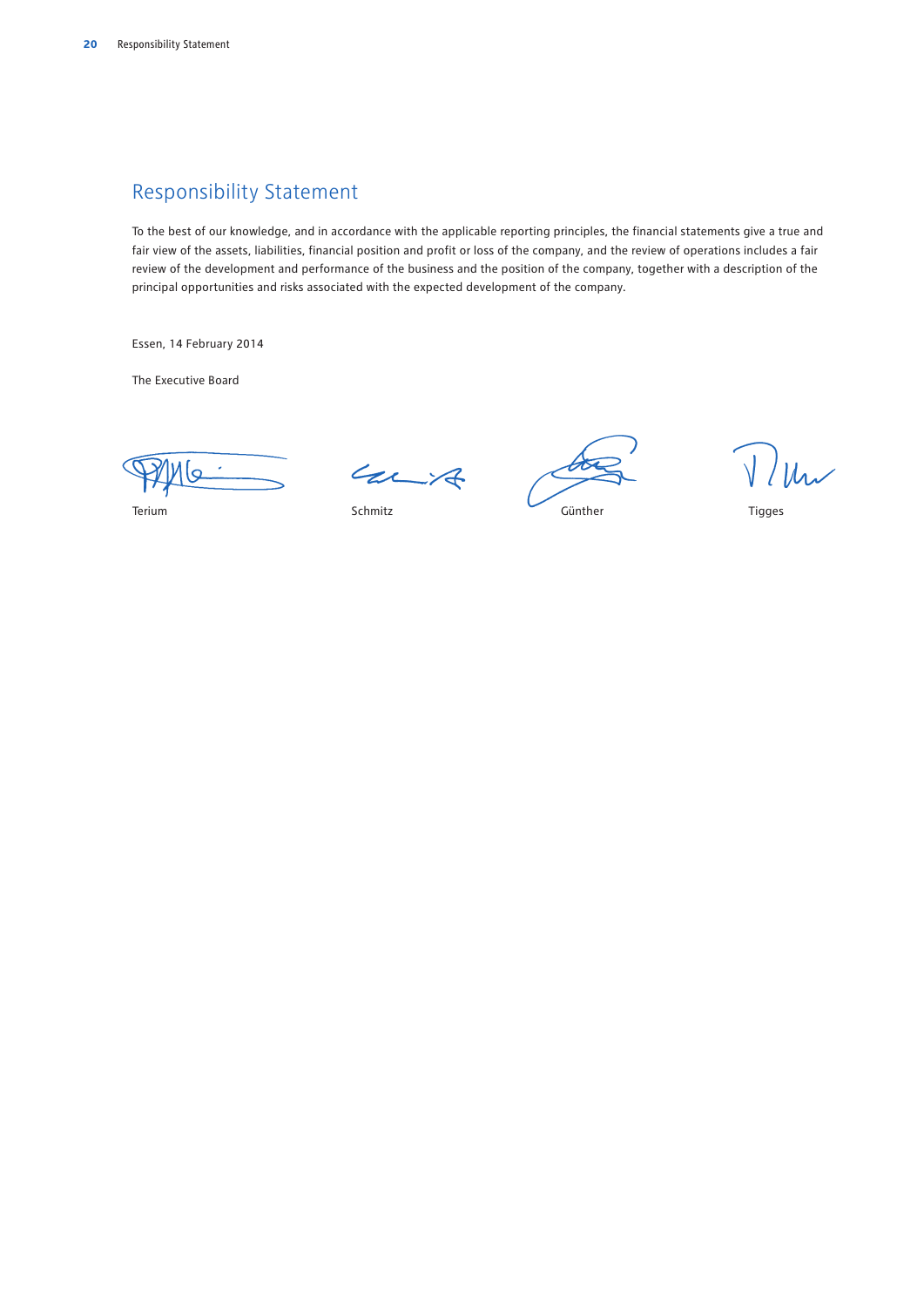# LIST OF SHAREHOLDINGS (PART OF THE NOTES)

List of shareholdings as per Sec. 285, No. 11 and No. 11a and Sec. 313, Para. 2 (in relation to Sec. 315 a I) of HGB as of 31 Dec 2013

| financial statements<br>€ '000<br>€ '000<br><b>Direct</b><br>Total<br>100<br>115,015<br>Aktivabedrijf Wind Nederland B.V., Zwolle/Netherlands<br>28,095<br>An Suidhe Wind Farm Limited, Swindon/United Kingdom<br>20,616<br>100<br>372<br>Andromeda Wind S.r.l., Bolzano/Italy<br>51<br>9,573<br>2.239<br>Artelis S.A., Luxembourg/Luxembourg<br>53<br>37,459<br>2,682<br>A/V/E GmbH, Halle (Saale)<br>76<br>2,030<br>483<br>Bayerische Bergbahnen-Beteiligungs-Gesellschaft mbH, Gundremmingen<br>100<br>22,879<br>566<br>$\overline{1}$<br>Bayerische Elektrizitätswerke GmbH, Augsburg<br>100<br>34,008<br>Bayerische-Schwäbische Wasserkraftwerke Beteiligungsgesellschaft mbH,<br>Gundremmingen<br>62<br>9,025<br>63,474<br>3,717<br>BC-Therm Energiatermelő és Szolgáltató Kft., Budapest/Hungary<br>100<br>404<br>BGE Beteiligungs-Gesellschaft für Energieunternehmen mbH, Essen<br>100<br>100<br>4,317,944<br>Bilbster Wind Farm Limited, Swindon/United Kingdom<br>100<br>2,133<br>507<br>Biomasse Sicilia S.p.A., Enna/Italy<br>100<br>1,480<br>$-1,455$<br>BPR Energie Geschäftsbesorgung GmbH, Essen<br>100<br>17,328<br>27<br>Bristol Channel Zone Limited, Swindon/United Kingdom<br>100<br>$-633$<br>$-182$<br>BTB-Blockheizkraftwerks, Träger- und Betreibergesellschaft mbH Berlin, Berlin<br>18,094<br>100<br>Budapesti Elektromos Muvek Nyrt., Budapest/Hungary<br>55<br>832,714<br>100<br>Carl Scholl GmbH, Cologne<br>100<br>401<br>42<br>Cegecom S.A., Luxembourg/Luxembourg<br>100<br>12,345<br>2,445 |
|-------------------------------------------------------------------------------------------------------------------------------------------------------------------------------------------------------------------------------------------------------------------------------------------------------------------------------------------------------------------------------------------------------------------------------------------------------------------------------------------------------------------------------------------------------------------------------------------------------------------------------------------------------------------------------------------------------------------------------------------------------------------------------------------------------------------------------------------------------------------------------------------------------------------------------------------------------------------------------------------------------------------------------------------------------------------------------------------------------------------------------------------------------------------------------------------------------------------------------------------------------------------------------------------------------------------------------------------------------------------------------------------------------------------------------------------------------------------------------------------------------------------------------|
|                                                                                                                                                                                                                                                                                                                                                                                                                                                                                                                                                                                                                                                                                                                                                                                                                                                                                                                                                                                                                                                                                                                                                                                                                                                                                                                                                                                                                                                                                                                               |
|                                                                                                                                                                                                                                                                                                                                                                                                                                                                                                                                                                                                                                                                                                                                                                                                                                                                                                                                                                                                                                                                                                                                                                                                                                                                                                                                                                                                                                                                                                                               |
|                                                                                                                                                                                                                                                                                                                                                                                                                                                                                                                                                                                                                                                                                                                                                                                                                                                                                                                                                                                                                                                                                                                                                                                                                                                                                                                                                                                                                                                                                                                               |
|                                                                                                                                                                                                                                                                                                                                                                                                                                                                                                                                                                                                                                                                                                                                                                                                                                                                                                                                                                                                                                                                                                                                                                                                                                                                                                                                                                                                                                                                                                                               |
|                                                                                                                                                                                                                                                                                                                                                                                                                                                                                                                                                                                                                                                                                                                                                                                                                                                                                                                                                                                                                                                                                                                                                                                                                                                                                                                                                                                                                                                                                                                               |
|                                                                                                                                                                                                                                                                                                                                                                                                                                                                                                                                                                                                                                                                                                                                                                                                                                                                                                                                                                                                                                                                                                                                                                                                                                                                                                                                                                                                                                                                                                                               |
|                                                                                                                                                                                                                                                                                                                                                                                                                                                                                                                                                                                                                                                                                                                                                                                                                                                                                                                                                                                                                                                                                                                                                                                                                                                                                                                                                                                                                                                                                                                               |
|                                                                                                                                                                                                                                                                                                                                                                                                                                                                                                                                                                                                                                                                                                                                                                                                                                                                                                                                                                                                                                                                                                                                                                                                                                                                                                                                                                                                                                                                                                                               |
|                                                                                                                                                                                                                                                                                                                                                                                                                                                                                                                                                                                                                                                                                                                                                                                                                                                                                                                                                                                                                                                                                                                                                                                                                                                                                                                                                                                                                                                                                                                               |
|                                                                                                                                                                                                                                                                                                                                                                                                                                                                                                                                                                                                                                                                                                                                                                                                                                                                                                                                                                                                                                                                                                                                                                                                                                                                                                                                                                                                                                                                                                                               |
|                                                                                                                                                                                                                                                                                                                                                                                                                                                                                                                                                                                                                                                                                                                                                                                                                                                                                                                                                                                                                                                                                                                                                                                                                                                                                                                                                                                                                                                                                                                               |
|                                                                                                                                                                                                                                                                                                                                                                                                                                                                                                                                                                                                                                                                                                                                                                                                                                                                                                                                                                                                                                                                                                                                                                                                                                                                                                                                                                                                                                                                                                                               |
|                                                                                                                                                                                                                                                                                                                                                                                                                                                                                                                                                                                                                                                                                                                                                                                                                                                                                                                                                                                                                                                                                                                                                                                                                                                                                                                                                                                                                                                                                                                               |
|                                                                                                                                                                                                                                                                                                                                                                                                                                                                                                                                                                                                                                                                                                                                                                                                                                                                                                                                                                                                                                                                                                                                                                                                                                                                                                                                                                                                                                                                                                                               |
|                                                                                                                                                                                                                                                                                                                                                                                                                                                                                                                                                                                                                                                                                                                                                                                                                                                                                                                                                                                                                                                                                                                                                                                                                                                                                                                                                                                                                                                                                                                               |
|                                                                                                                                                                                                                                                                                                                                                                                                                                                                                                                                                                                                                                                                                                                                                                                                                                                                                                                                                                                                                                                                                                                                                                                                                                                                                                                                                                                                                                                                                                                               |
|                                                                                                                                                                                                                                                                                                                                                                                                                                                                                                                                                                                                                                                                                                                                                                                                                                                                                                                                                                                                                                                                                                                                                                                                                                                                                                                                                                                                                                                                                                                               |
|                                                                                                                                                                                                                                                                                                                                                                                                                                                                                                                                                                                                                                                                                                                                                                                                                                                                                                                                                                                                                                                                                                                                                                                                                                                                                                                                                                                                                                                                                                                               |
|                                                                                                                                                                                                                                                                                                                                                                                                                                                                                                                                                                                                                                                                                                                                                                                                                                                                                                                                                                                                                                                                                                                                                                                                                                                                                                                                                                                                                                                                                                                               |
|                                                                                                                                                                                                                                                                                                                                                                                                                                                                                                                                                                                                                                                                                                                                                                                                                                                                                                                                                                                                                                                                                                                                                                                                                                                                                                                                                                                                                                                                                                                               |
| Channel Energy Limited, Swindon/United Kingdom<br>$-781$<br>100<br>$-432$                                                                                                                                                                                                                                                                                                                                                                                                                                                                                                                                                                                                                                                                                                                                                                                                                                                                                                                                                                                                                                                                                                                                                                                                                                                                                                                                                                                                                                                     |
| Delta Gasservice B.V., Middelburg/Netherlands<br>100<br>-857<br>6                                                                                                                                                                                                                                                                                                                                                                                                                                                                                                                                                                                                                                                                                                                                                                                                                                                                                                                                                                                                                                                                                                                                                                                                                                                                                                                                                                                                                                                             |
| $-1,626$<br>Dorcogen B.V., 's-Hertogenbosch/Netherlands<br>100<br>$-1,808$                                                                                                                                                                                                                                                                                                                                                                                                                                                                                                                                                                                                                                                                                                                                                                                                                                                                                                                                                                                                                                                                                                                                                                                                                                                                                                                                                                                                                                                    |
| E & Z Industrie-Lösungen GmbH, Gundremmingen<br>100<br>6,699<br>$-1,892$                                                                                                                                                                                                                                                                                                                                                                                                                                                                                                                                                                                                                                                                                                                                                                                                                                                                                                                                                                                                                                                                                                                                                                                                                                                                                                                                                                                                                                                      |
| ELE Verteilnetz GmbH, Gelsenkirchen<br>100<br>25<br>$-1,108$                                                                                                                                                                                                                                                                                                                                                                                                                                                                                                                                                                                                                                                                                                                                                                                                                                                                                                                                                                                                                                                                                                                                                                                                                                                                                                                                                                                                                                                                  |
| Electra Insurance Limited, Hamilton/Bermudas<br>100<br>31,129<br>2,510                                                                                                                                                                                                                                                                                                                                                                                                                                                                                                                                                                                                                                                                                                                                                                                                                                                                                                                                                                                                                                                                                                                                                                                                                                                                                                                                                                                                                                                        |
| Elektrizitätswerk Landsberg GmbH, Landsberg am Lech<br>657<br>100<br>95                                                                                                                                                                                                                                                                                                                                                                                                                                                                                                                                                                                                                                                                                                                                                                                                                                                                                                                                                                                                                                                                                                                                                                                                                                                                                                                                                                                                                                                       |
| ELES B.V., Arnhem/Netherlands<br>100<br>1,954<br>-34,400                                                                                                                                                                                                                                                                                                                                                                                                                                                                                                                                                                                                                                                                                                                                                                                                                                                                                                                                                                                                                                                                                                                                                                                                                                                                                                                                                                                                                                                                      |
| ELMU Halozati Eloszto Kft., Budapest/Hungary<br>100<br>747,512<br>$-132,574$                                                                                                                                                                                                                                                                                                                                                                                                                                                                                                                                                                                                                                                                                                                                                                                                                                                                                                                                                                                                                                                                                                                                                                                                                                                                                                                                                                                                                                                  |
| ELMU-EMASZ Halozati Szolgáltató Kft., Budapest/Hungary<br>100<br>7,783<br>1,491                                                                                                                                                                                                                                                                                                                                                                                                                                                                                                                                                                                                                                                                                                                                                                                                                                                                                                                                                                                                                                                                                                                                                                                                                                                                                                                                                                                                                                               |
| ELMU-EMASZ Ugyfelszolgalati Kft., Budapest/Hungary<br>100<br>4,720<br>946                                                                                                                                                                                                                                                                                                                                                                                                                                                                                                                                                                                                                                                                                                                                                                                                                                                                                                                                                                                                                                                                                                                                                                                                                                                                                                                                                                                                                                                     |
| EMASZ Halozati Kft., Miskolc/Hungary<br>100<br>289,341<br>4,553                                                                                                                                                                                                                                                                                                                                                                                                                                                                                                                                                                                                                                                                                                                                                                                                                                                                                                                                                                                                                                                                                                                                                                                                                                                                                                                                                                                                                                                               |
| Emscher Lippe Energie GmbH, Gelsenkirchen<br>50<br>36,154<br>24,083                                                                                                                                                                                                                                                                                                                                                                                                                                                                                                                                                                                                                                                                                                                                                                                                                                                                                                                                                                                                                                                                                                                                                                                                                                                                                                                                                                                                                                                           |
| ENB Energienetze Berlin GmbH, Berlin<br>100<br>25                                                                                                                                                                                                                                                                                                                                                                                                                                                                                                                                                                                                                                                                                                                                                                                                                                                                                                                                                                                                                                                                                                                                                                                                                                                                                                                                                                                                                                                                             |
| Energie Direct B.V., Waalre/Netherlands<br>100<br>$-54,119$<br>$-16,205$                                                                                                                                                                                                                                                                                                                                                                                                                                                                                                                                                                                                                                                                                                                                                                                                                                                                                                                                                                                                                                                                                                                                                                                                                                                                                                                                                                                                                                                      |
| Energies France S.A.S. - Group - (pre-consolidated)<br>34,057<br>1,346 <sup>2</sup>                                                                                                                                                                                                                                                                                                                                                                                                                                                                                                                                                                                                                                                                                                                                                                                                                                                                                                                                                                                                                                                                                                                                                                                                                                                                                                                                                                                                                                           |
| Centrale Hydroelectrique d'Oussiat S.A.S., Paris/France<br>100                                                                                                                                                                                                                                                                                                                                                                                                                                                                                                                                                                                                                                                                                                                                                                                                                                                                                                                                                                                                                                                                                                                                                                                                                                                                                                                                                                                                                                                                |
| Energies Charentus S.A.S., Paris/France<br>100                                                                                                                                                                                                                                                                                                                                                                                                                                                                                                                                                                                                                                                                                                                                                                                                                                                                                                                                                                                                                                                                                                                                                                                                                                                                                                                                                                                                                                                                                |
| Energies France S.A.S., Paris/France<br>100                                                                                                                                                                                                                                                                                                                                                                                                                                                                                                                                                                                                                                                                                                                                                                                                                                                                                                                                                                                                                                                                                                                                                                                                                                                                                                                                                                                                                                                                                   |
| Energies Maintenance S.A.S., Paris/France<br>100                                                                                                                                                                                                                                                                                                                                                                                                                                                                                                                                                                                                                                                                                                                                                                                                                                                                                                                                                                                                                                                                                                                                                                                                                                                                                                                                                                                                                                                                              |
| Energies Saint Remy S.A.S., Paris/France<br>100                                                                                                                                                                                                                                                                                                                                                                                                                                                                                                                                                                                                                                                                                                                                                                                                                                                                                                                                                                                                                                                                                                                                                                                                                                                                                                                                                                                                                                                                               |

3 Newly founded, financial statements not yet available. 5 RWE AG bears unlimited liability pursuant to Sec. 285, No. 11a of HGB.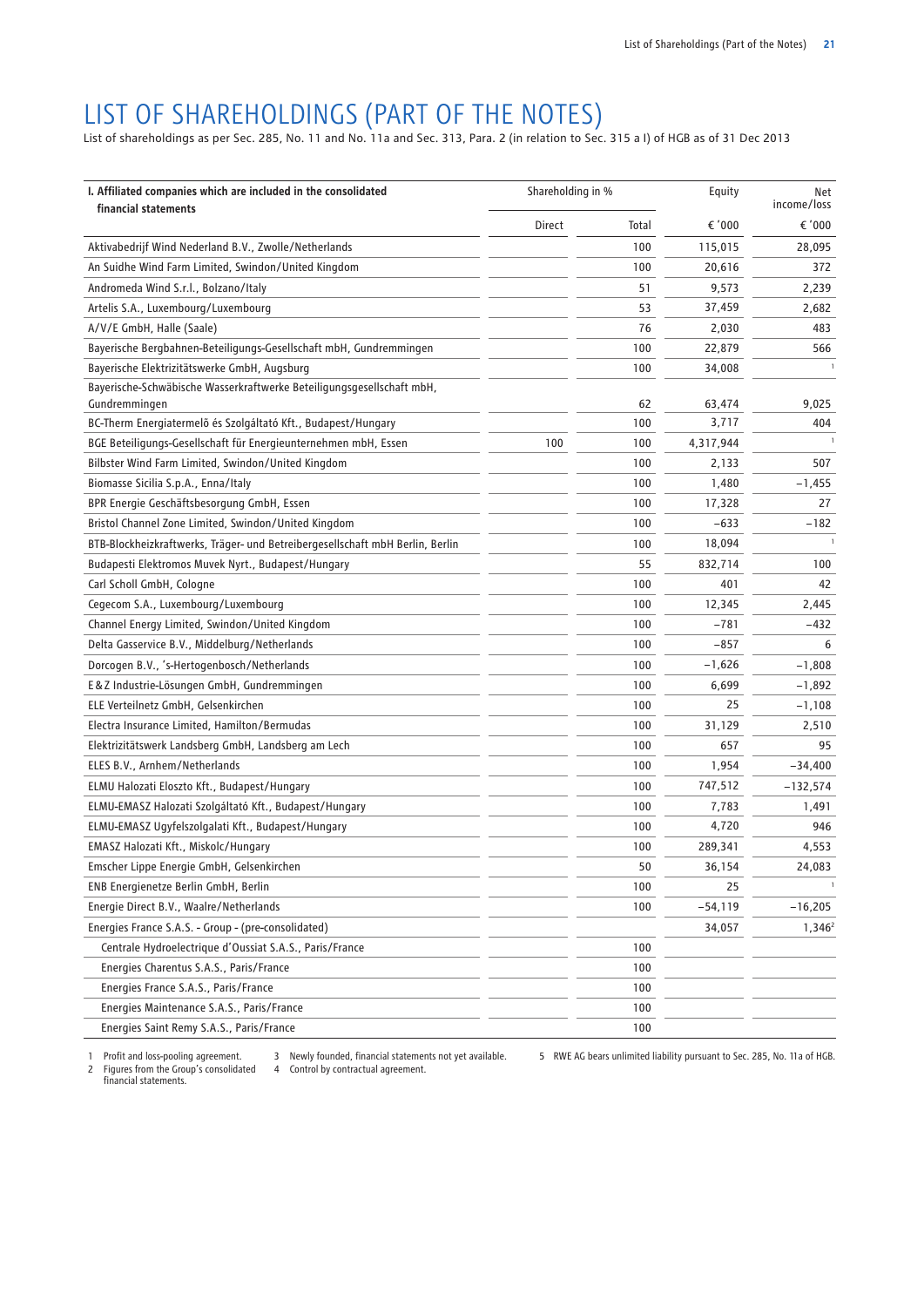| I. Affiliated companies which are included in the consolidated<br>financial statements | Shareholding in % |       |            |                | Equity | Net<br>income/loss |
|----------------------------------------------------------------------------------------|-------------------|-------|------------|----------------|--------|--------------------|
|                                                                                        | Direct            | Total | € '000     | € '000         |        |                    |
| Energies VAR 1 S.A.S., Paris/France                                                    |                   | 100   |            |                |        |                    |
| Energies VAR 2 S.A.S., Paris/France                                                    |                   | 100   |            |                |        |                    |
| Energies VAR 3 S.A.S., Paris/France                                                    |                   | 100   |            |                |        |                    |
| RWE Innogy Dévéloppement France S.A.S., Paris/France                                   |                   | 100   |            |                |        |                    |
| SAS Île de France S.A.S., Paris/France                                                 |                   | 100   |            |                |        |                    |
| Energis GmbH, Saarbrücken                                                              |                   | 64    | 139,946    | 25,802         |        |                    |
| energis-Netzgesellschaft mbH, Saarbrücken                                              |                   | 100   | 25         |                |        |                    |
| Energy Direct Limited, Swindon/United Kingdom                                          |                   | 100   | 296,310    | 2,992          |        |                    |
| Energy Direct Supply Limited, Swindon/United Kingdom                                   |                   | 100   | 258,515    | 7              |        |                    |
| Energy Resources B.V., 's-Hertogenbosch/Netherlands                                    |                   | 100   | 140,325    | 8,746          |        |                    |
| Energy Resources Holding B.V., 's-Hertogenbosch/Netherlands                            |                   | 100   | 306,418    | 2,616          |        |                    |
| Energy Resources Ventures B.V., 's-Hertogenbosch/Netherlands                           |                   | 100   | 23,492     | -1,897         |        |                    |
| Enerservice Maastricht B.V., Maastricht/Netherlands                                    |                   | 100   | $-90,230$  | 2,248          |        |                    |
| envia AQUA GmbH, Chemnitz                                                              |                   | 100   | 510        |                |        |                    |
| envia Mitteldeutsche Energie AG, Chemnitz                                              |                   | 59    | 1,435,594  | 185,035        |        |                    |
| envia SERVICE GmbH, Cottbus                                                            |                   | 100   | 921        | -79            |        |                    |
| envia TEL GmbH, Markkleeberg                                                           |                   | 100   | 12,389     | 3,611          |        |                    |
| envia THERM GmbH, Bitterfeld-Wolfen                                                    |                   | 100   | 63,415     |                |        |                    |
| enviaM Beteiligungsgesellschaft Chemnitz GmbH, Chemnitz                                |                   | 100   | 56,366     | $\overline{1}$ |        |                    |
| enviaM Beteiligungsgesellschaft mbH, Essen                                             |                   | 100   | 175,741    | 31,725         |        |                    |
| eprimo GmbH, Neu-Isenburg                                                              |                   | 100   | 4,600      |                |        |                    |
| Essent Belgium N.V., Antwerp/Belgium                                                   |                   | 100   | 5,610      | 610            |        |                    |
| Essent Corner Participations B.V., 's-Hertogenbosch/Netherlands                        |                   | 100   | 11,076     | 5,141          |        |                    |
| Essent Energie Belgie N.V., Antwerp/Belgium                                            |                   | 100   | 137,389    | 23,692         |        |                    |
| Essent Energie Productie B.V., 's-Hertogenbosch/Netherlands                            |                   | 100   | 849,122    | 99             |        |                    |
| Essent Energie Verkoop Nederland B.V., 's-Hertogenbosch/Netherlands                    |                   | 100   | 196,320    | 35,400         |        |                    |
| Essent Energy Gas Storage B.V., 's-Hertogenbosch/Netherlands                           |                   | 100   | 1,548      | 996            |        |                    |
| Essent Energy Group B.V., Arnhem/Netherlands                                           |                   | 100   | -49        | 24             |        |                    |
| Essent Energy Systems Noord B.V., Zwolle/Netherlands                                   |                   | 100   | 4,539      | 12,406         |        |                    |
| Essent IT B.V., Arnhem/Netherlands                                                     |                   | 100   | $-218,064$ | $-19,208$      |        |                    |
| Essent Meetdatabedrijf B.V., 's-Hertogenbosch/Netherlands                              |                   | 100   | $-8,752$   | $-2,279$       |        |                    |
| Essent Nederland B.V., Arnhem/Netherlands                                              |                   | 100   | 2,822,500  | 1,009,000      |        |                    |
| Essent New Energy B.V., 's-Hertogenbosch/Netherlands                                   |                   | 100   | $-22,230$  | -5,794         |        |                    |
| Essent N.V., 's-Hertogenbosch/Netherlands                                              |                   | 100   | 10,843,800 | 510,700        |        |                    |
| Essent Participations Holding B.V., Arnhem/Netherlands                                 |                   | 100   | 308,671    | 0              |        |                    |
| Essent Personeel Service B.V., Arnhem/Netherlands                                      |                   | 100   | 3,008      | 408            |        |                    |
| Essent Power B.V., Arnhem/Netherlands                                                  |                   | 100   | -133,970   | $-81,916$      |        |                    |
| Essent Productie Geleen B.V., 's-Hertogenbosch/Netherlands                             |                   | 100   | -1,525     | 1,311          |        |                    |
| Essent Projects B.V., 's-Hertogenbosch/Netherlands                                     |                   | 100   | $-34,920$  | $\mathbf{0}$   |        |                    |
| Essent Retail Bedrijven B.V., Arnhem/Netherlands                                       |                   | 100   | 112,820    | $-8,300$       |        |                    |
| Essent Retail Energie B.V., 's-Hertogenbosch/Netherlands                               |                   | 100   | 255,420    | 68,700         |        |                    |

2 Figures from the Group's consolidated 4 Control by contractual agreement. financial statements.

3 Newly founded, financial statements not yet available. 5 RWE AG bears unlimited liability pursuant to Sec. 285, No. 11a of HGB.<br>4 Control by contractual agreement.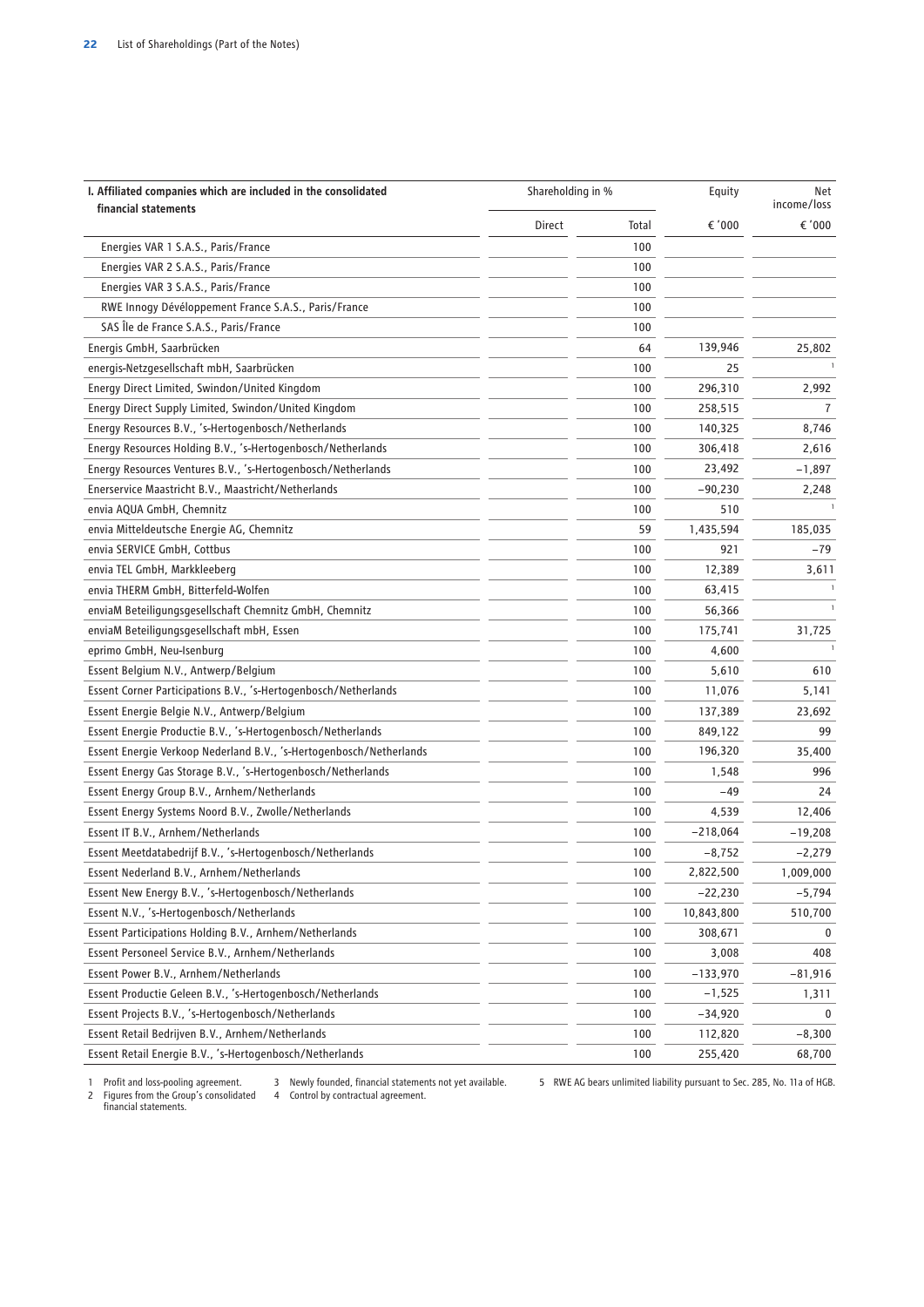| I. Affiliated companies which are included in the consolidated<br>financial statements                                   |        | Shareholding in % |            | Net<br>income/loss |
|--------------------------------------------------------------------------------------------------------------------------|--------|-------------------|------------|--------------------|
|                                                                                                                          | Direct | Total             | € '000     | € '000             |
| Essent Retail Participations B.V., 's-Hertogenbosch/Netherlands                                                          |        | 100               | 96,720     | 12,400             |
| Essent Sales Portfolio Management B.V., 's-Hertogenbosch/Netherlands                                                     |        | 100               | 244,156    | 141,295            |
| Essent Service B.V., Arnhem/Netherlands                                                                                  |        | 100               | $-73,297$  | $-14,516$          |
| Essent Wind Nordsee Ost Planungs- und Betriebsgesellschaft mbH, Heligoland                                               |        | 100               | 256        |                    |
| Essent Zuid B.V., Waalre/Netherlands                                                                                     |        | 100               | 106,184    | 5,782              |
| Eszak-magyarorszagi Aramszolgáltató Nyrt., Miskolc/Hungary                                                               |        | 54                | 313,174    | 13,161             |
| EuroSkyPark GmbH, Saarbrücken                                                                                            |        | 51                | 287        | 191                |
| EVIP GmbH, Bitterfeld-Wolfen                                                                                             |        | 100               | 11,347     |                    |
| EWK Nederland B.V., Groningen/Netherlands                                                                                |        | 100               | $-17,217$  | $-8,296$           |
| EWV Energie- und Wasser-Versorgung GmbH, Stolberg                                                                        |        | 54                | 41,547     | 13,700             |
| EZN Swentibold B.V., Geleen/Netherlands                                                                                  |        | 100               | 2,872      | 1,654              |
| FAMIS Gesellschaft für Facility Management und Industrieservice mbH,                                                     |        |                   |            |                    |
| Saarbrücken                                                                                                              |        | 63                | 9,820      | $-1,275$           |
| Fri-El Anzi Holding S.r.l., Bolzano/Italy                                                                                |        | 51                | 7,039      | -688               |
| Fri-El Anzi S.r.l., Bolzano/Italy                                                                                        |        | 100               | 26,954     | 2,791              |
| Fri-El Guardionara Holding S.r.l., Bolzano/Italy                                                                         |        | 51                | 12,672     | $-622$             |
| Fri-El Guardionara S.r.l., Bolzano/Italy                                                                                 |        | 100               | 39,664     | 1,809              |
| GBV Dreizehnte Gesellschaft für Beteiligungsverwaltung mbH & Co. KG,<br>Gundremmingen                                    | 94     | 94                | $-18,979$  | $-493$             |
| GBV Fünfte Gesellschaft für Beteiligungsverwaltung mbH, Essen                                                            | 100    | 100               | 4,202,487  |                    |
| GBV Siebte Gesellschaft für Beteiligungsverwaltung mbH, Essen                                                            |        | 100               | 100        |                    |
| Gemeinschaftskraftwerk Bergkamen A OHG der STEAG GmbH und der                                                            |        |                   |            |                    |
| RWE Power AG, Bergkamen                                                                                                  |        | 51                | 14,078     | 1,300              |
| Gemeinschaftskraftwerk Steinkohle Hamm GmbH & Co. KG, Essen                                                              |        | 78                | $-102,014$ | $-152,014$         |
| Georgia Biomass Holding LLC, Savannah/USA                                                                                |        | 100               | 47,949     | 2,442              |
| Georgia Biomass LLC, Savannah/USA                                                                                        |        | 100               | 13,597     | $-20,658$          |
| GfV Gesellschaft für Vermögensverwaltung mbH, Dortmund                                                                   |        | 100               | 74,596     | -675               |
| GISA GmbH, Halle (Saale)                                                                                                 |        | 75                | 9,007      | 3,407              |
| Great Yarmouth Power Limited, Swindon/United Kingdom                                                                     |        | 100               | 3,599      | $\mathbf{0}$       |
| Green Gecco GmbH & Co. KG, Essen                                                                                         |        | 51                | 90,559     | 2,834              |
| GWG Grevenbroich GmbH, Grevenbroich                                                                                      |        | 60                | 20,248     | 4,642              |
| ICS adminservice GmbH, Leuna                                                                                             |        | 100               | 726        | 126                |
| Industriepark LH Verteilnetz GmbH, Chemnitz                                                                              |        | 100               | 100        | $\overline{1}$     |
| INVESTERG - Investimentos em Energias, SGPS, Lda. - Group - (pre-consolidated)                                           |        |                   | 10,090     | $-602$             |
| INVESTERG - Investimentos em Energias, Sociedade Gestora de Participações<br>Sociais, Lda., São João do Estoril/Portugal |        | 100               |            |                    |
| LUSITERG - Gestão e Produção Energética, Lda., São João do Estoril/Portugal                                              |        | 74                |            |                    |
| Jihomoravská plynárenská, a.s., Brno/Czech Republic                                                                      |        | 100               | 256,240    | 183,897            |
| JMP DS, s.r.o, Brno/Czech Republic                                                                                       |        | 100               | 10,606     | 8,216              |
| KA Contracting SK s.r.o., Banská Bystrica/Slovakia                                                                       |        | 100               | 1,289      | 279                |
| Kazinc-Therm Fûtõerõmû Kft., Kazincbarcika/Hungary                                                                       |        | 100               | $-442$     | -776               |
| Kernkraftwerk Gundremmingen GmbH, Gundremmingen                                                                          |        | 75                | 84,184     | 8,343              |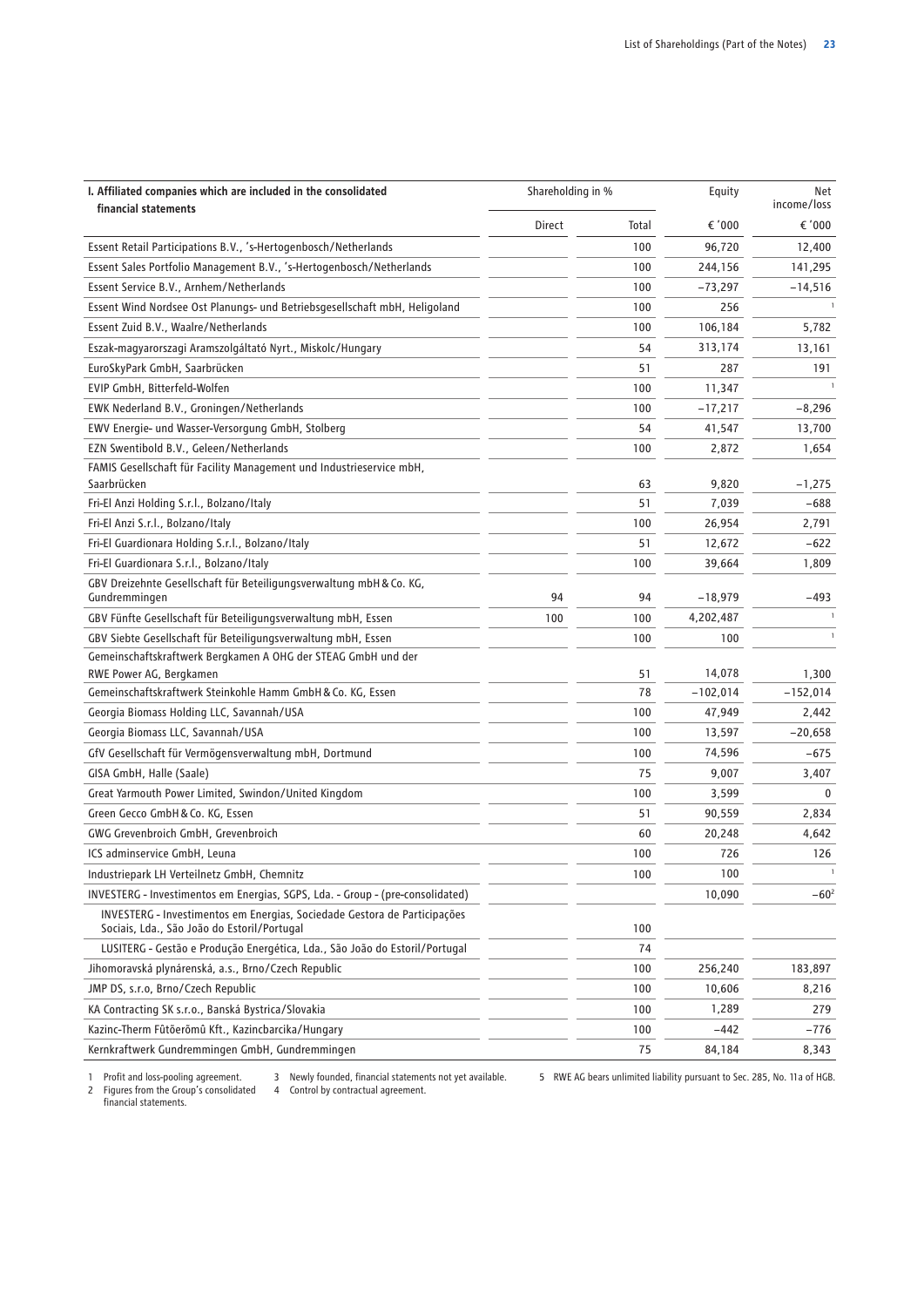| I. Affiliated companies which are included in the consolidated<br>financial statements | Shareholding in % |                 | Equity   | Net<br>income/loss |
|----------------------------------------------------------------------------------------|-------------------|-----------------|----------|--------------------|
|                                                                                        | Direct            | Total           | € '000   | € '000             |
| Kernkraftwerk Lingen GmbH, Lingen (Ems)                                                |                   | 100             | 20,034   |                    |
| Kernkraftwerke Lippe-Ems GmbH, Lingen (Ems)                                            |                   | 99              | 432,269  |                    |
| KMG Kernbrennstoff-Management Gesellschaft mbH, Essen                                  |                   | 100             | 696.225  |                    |
| Knabs Ridge Wind Farm Limited, Swindon/United Kingdom                                  |                   | 100             | 5,290    | 1,081              |
| Kraftwerksbeteiligungs-OHG der RWE Power AG und der E.ON Kernkraft GmbH,               |                   |                 |          |                    |
| Lingen (Ems)                                                                           |                   | 88              | 144,433  | 657                |
| Krzecin Sp. z o.o., Warsaw/Poland                                                      |                   | 100             | 22,540   | 167                |
| KW Eemsmond B.V., Zwolle/Netherlands                                                   |                   | 100             | 8,815    | $\mathbf{0}$       |
| Lechwerke AG, Augsburg                                                                 |                   | 90              | 385,307  | 70,770             |
| Leitungspartner GmbH, Düren                                                            |                   | 100             | 100      |                    |
| LEW Anlagenverwaltung GmbH, Gundremmingen                                              |                   | 100             | 236,629  | 12,215             |
| LEW Beteiligungsgesellschaft mbH, Gundremmingen                                        |                   | 100             | 407,635  | 10,757             |
| LEW Netzservice GmbH, Augsburg                                                         |                   | 100             | 87       |                    |
| LEW Service & Consulting GmbH, Augsburg                                                |                   | 100             | 1,250    |                    |
| LEW TelNet GmbH, Neusäss                                                               |                   | 100             | 5,918    | 4,716              |
| LEW Verteilnetz GmbH, Augsburg                                                         |                   | 100             | 4,816    |                    |
| Little Cheyne Court Wind Farm Limited, Swindon/United Kingdom                          |                   | 59              | 27,050   | 7,979              |
| LYNEMOUTH POWER LIMITED, Northumberland/United Kingdom                                 |                   | 100             | 9,577    | $-1,195$           |
| Magyar Áramszolgáltató Kft., Budapest/Hungary                                          |                   | 100             | 8,134    | 6,285              |
| Mátrai Erömü Zártkörüen Müködö Részvénytársaság, Visonta/Hungary                       |                   | 51              | 331,955  | 35,447             |
| MEWO Wohnungswirtschaft GmbH & Co. KG, Halle (Saale)                                   |                   | 100             | 10,304   | 1,355              |
| MITGAS Mitteldeutsche Gasversorgung GmbH, Halle (Saale)                                |                   | 75              | 133,061  | 39,274             |
| Mitteldeutsche Netzgesellschaft Gas mbH, Kabelsketal                                   |                   | 100             | 25       | $\overline{1}$     |
| Mitteldeutsche Netzgesellschaft Strom mbH, Halle (Saale)                               |                   | 100             | 4,070    |                    |
| Mittlere Donau Kraftwerke AG, Munich                                                   |                   | 40 <sup>4</sup> | 5,113    | 0                  |
| ML Wind LLP, Swindon/United Kingdom                                                    |                   | 51              |          |                    |
| NEW AG, Mönchengladbach                                                                |                   | 44 <sup>4</sup> | 158,202  | 60,565             |
| NEW Netz GmbH, Geilenkirchen                                                           |                   | 100             | 47,403   | 23,420             |
| NEW Niederrhein Energie und Wasser GmbH, Mönchengladbach                               |                   | 100             | 1,000    | 4,371              |
| NEW Niederrhein Wasser GmbH, Viersen                                                   |                   | 100             | 11,272   | 1,272              |
| NEW Service GmbH, Mönchengladbach                                                      |                   | 100             | 100      | 1,597              |
| NEW Tönisvorst GmbH, Tönisvorst                                                        |                   | 95              | 5,961    | 0                  |
| NEW Viersen GmbH, Viersen                                                              |                   | 100             | 38,714   | 18,938             |
| Nordsee One GmbH, Hamburg                                                              |                   | 100             | 11,300   |                    |
| Npower Business and Social Housing Limited, Swindon/United Kingdom                     |                   | 100             | $-2,233$ | $-1,790$           |
| Npower Cogen (Hythe) Limited, Swindon/United Kingdom                                   |                   | 100             | 17,474   | -4,406             |
| Npower Cogen Limited, Swindon/United Kingdom                                           |                   | 100             | 172,134  | 44,395             |
| Npower Cogen Trading Limited, Swindon/United Kingdom                                   |                   | 100             | 0        | 889                |
| Npower Commercial Gas Limited, Swindon/United Kingdom                                  |                   | 100             | $-9,556$ | 3,524              |
| Npower Direct Limited, Swindon/United Kingdom                                          |                   | 100             | 226,079  | 48,431             |
| Npower Financial Services Limited, Swindon/United Kingdom                              |                   | 100             | $-300$   | 41                 |

1 Profit and loss-pooling agreement. 3 Newly founded, financial statements not yet available. 5 RWE AG bears unlimited liability pursuant to Sec. 285, No. 11a of HGB.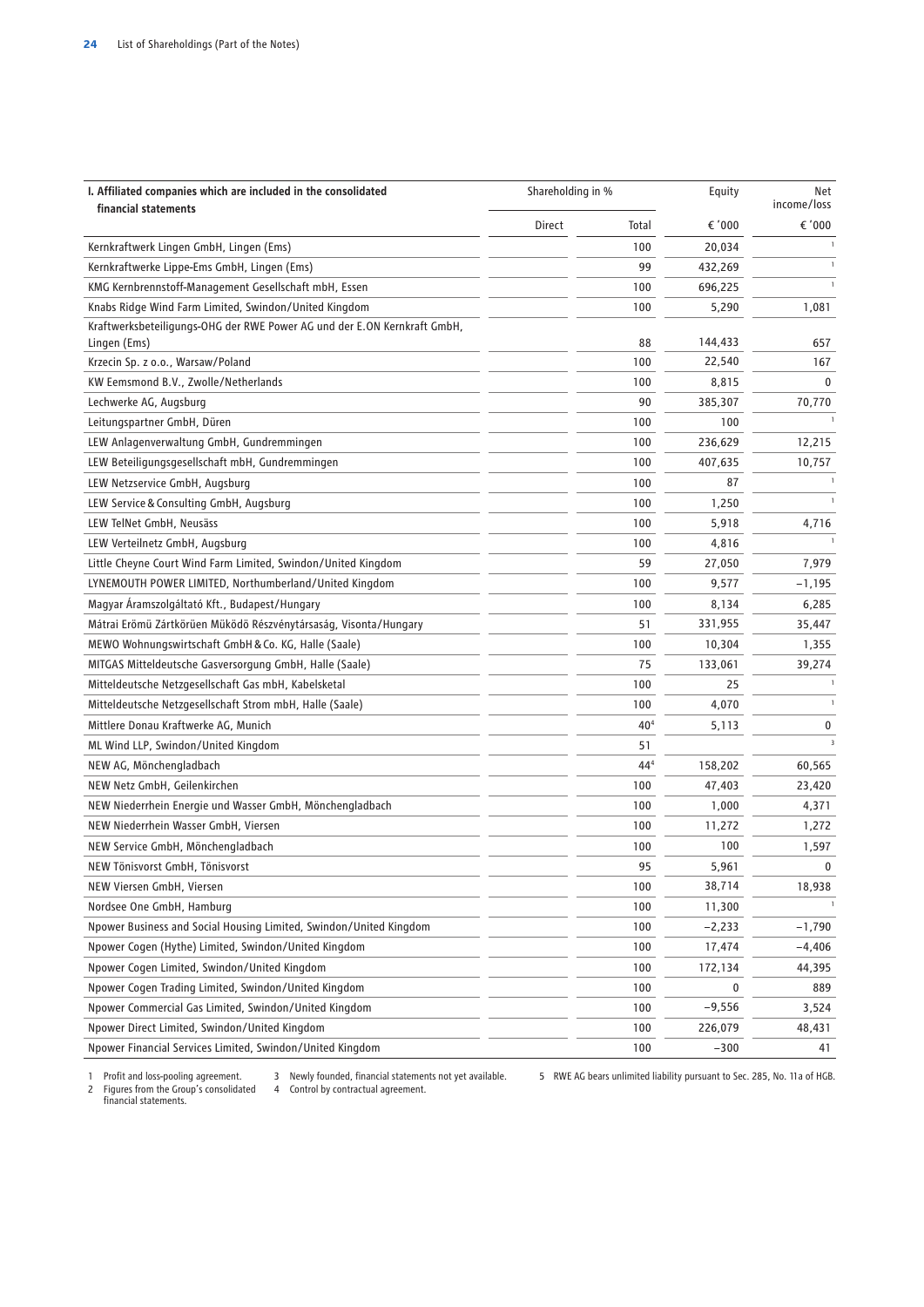| I. Affiliated companies which are included in the consolidated<br>financial statements |        | Shareholding in % |            | Net<br>income/loss |
|----------------------------------------------------------------------------------------|--------|-------------------|------------|--------------------|
|                                                                                        | Direct | Total             | € '000     | € '000             |
| Npower Gas Limited, Swindon/United Kingdom                                             |        | 100               | $-263,085$ | 38,478             |
| Npower Limited, Swindon/United Kingdom                                                 |        | 100               | $-207,029$ | 68,582             |
| Npower Northern Limited, Swindon/United Kingdom                                        |        | 100               | $-621,660$ | $-139,156$         |
| Npower Yorkshire Limited, Swindon/United Kingdom                                       |        | 100               | $-664,412$ | -21,398            |
| Npower Yorkshire Supply Limited, Swindon/United Kingdom                                |        | 100               | 0          | $\mathbf{0}$       |
| NRW Pellets GmbH, Erndtebrück                                                          |        | 90                | 438        | $-2,761$           |
| Octopus Electrical Limited, Swindon/United Kingdom                                     |        | 100               | 2,555      | $-253$             |
| OIE Aktiengesellschaft, Idar-Oberstein                                                 |        | 100               | 8,822      |                    |
| Oval (2205) Limited, Swindon/United Kingdom                                            |        | 100               | $-5,757$   | 0                  |
| Ózdi Erőmû Távhőtermelő és Szolgáltató Kft., Kazincbarcika/Hungary                     |        | 100               | 497        | $-537$             |
| Park Wiatrowy Nowy Staw Sp. z o.o., Warsaw/Poland                                      |        | 100               | 26,503     | $-2,115$           |
| Park Wiatrowy Suwalki Sp. z o.o., Warsaw/Poland                                        |        | 100               | 77,039     | -195               |
| Park Wiatrowy Tychowo Sp. z o.o., Warsaw/Poland                                        |        | 100               | 65,837     | -1,999             |
| Piecki Sp. z o.o., Warsaw/Poland                                                       |        | 51                | 44,012     | 2,258              |
| Plus Shipping Services Limited, London/United Kingdom                                  |        | 100               | 18,913     | 5,859              |
| Powerhouse B.V., Almere/Netherlands                                                    |        | 100               | 13,918     | 12,300             |
| RE GmbH, Cologne                                                                       |        | 100               | 12,463     |                    |
| Regenesys Holdings Limited, Swindon/United Kingdom                                     |        | 100               | $-11$      | 0                  |
| Regenesys Technologies Limited, Swindon/United Kingdom                                 |        | 100               | 730        | 12                 |
| regionetz GmbH, Eschweiler                                                             |        | 100               | 37         | $-20$              |
| Restabwicklung SNR 300 GmbH, Essen                                                     |        | 100               | 2,506,790  | 32,626             |
| Rheinbraun Brennstoff GmbH, Cologne                                                    |        | 100               | 63,316     | $\mathbf{1}$       |
| Rheinische Baustoffwerke GmbH, Bergheim                                                |        | 100               | 9,236      |                    |
| Rheinkraftwerk Albbruck-Dogern Aktiengesellschaft, Waldshut-Tiengen                    |        | 77                | 30,816     | 1,757              |
| rhenag Beteiligungs GmbH, Cologne                                                      |        | 100               | 25         |                    |
| rhenag Rheinische Energie Aktiengesellschaft, Cologne                                  |        | 67                | 143,919    | 29,751             |
| Rhenas Insurance Limited, Sliema/Malta                                                 | 100    | 100               | 48,300     | 93                 |
| Rhyl Flats Wind Farm Limited, Swindon/United Kingdom                                   |        | 50                | 13,982     | 8,032              |
| RL Besitzgesellschaft mbH, Gundremmingen                                               |        | 100               | 110,875    | 10,472             |
| RL Beteiligungsverwaltung beschr. haft. OHG, Gundremmingen <sup>5</sup>                | 51     | 100               | 347,116    | 18,528             |
| RSB LOGISTIC GMBH, Cologne                                                             |        | 100               | 19,304     |                    |
| RV Rheinbraun Handel und Dienstleistungen GmbH, Cologne                                |        | 100               | 36,694     | $\,$ $\,$          |
| RWE & Turcas Güney Elektrik Üretim A.S., Ankara/Turkey                                 |        | 69                | 118,954    | $-23,243$          |
| RWE Aktiengesellschaft, Essen                                                          |        |                   | 9,532,842  | 704,344            |
| RWE Aqua GmbH, Mülheim an der Ruhr                                                     |        | 100               | 233,106    |                    |
| RWE Benelux Holding B.V., 's-Hertogenbosch/Netherlands                                 |        | 100               | 2,745,600  | $-1,078,900$       |
| RWE Beteiligungsgesellschaft mbH, Essen                                                | 100    | 100               | 8,058,440  |                    |
| RWE Beteiligungsverwaltung Ausland GmbH, Essen                                         | 100    | 100               | 740,420    |                    |
| RWE Ceská republika a.s., Prague/Czech Republic                                        |        | 100               | 1,859,052  | 93,996             |
| RWE Consulting GmbH, Essen                                                             |        | 100               | 1,555      |                    |
| RWE Dea AG, Hamburg                                                                    |        | 100               | 1,323,905  |                    |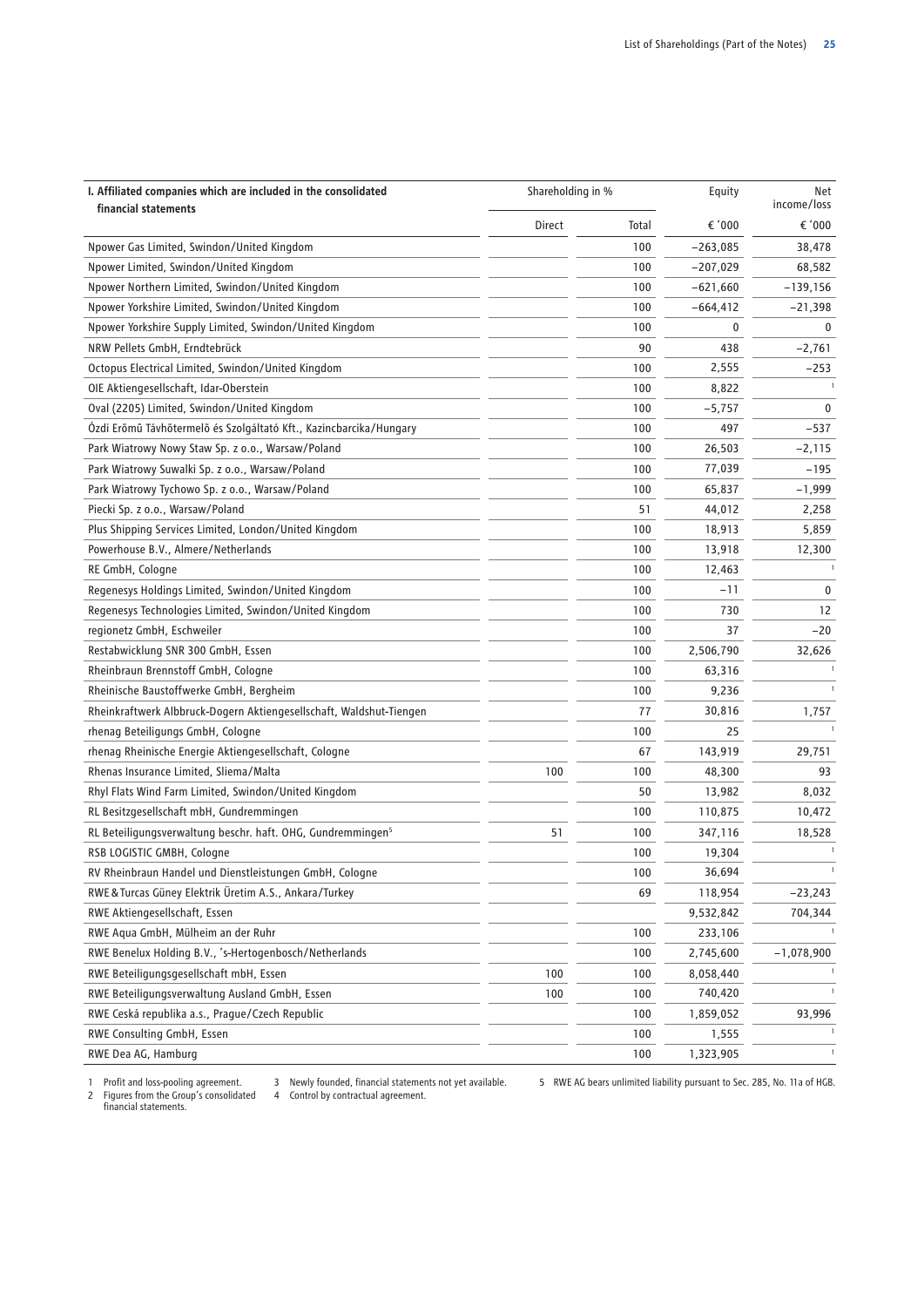| I. Affiliated companies which are included in the consolidated<br>financial statements | Shareholding in % |       |            |                | Equity | Net<br>income/loss |
|----------------------------------------------------------------------------------------|-------------------|-------|------------|----------------|--------|--------------------|
|                                                                                        | Direct            | Total | € '000     | € '000         |        |                    |
| RWE Dea Cyrenaica GmbH, Hamburg                                                        |                   | 100   | 26         |                |        |                    |
| RWE Dea E & P GmbH, Hamburg                                                            |                   | 100   | 32,930     | 1              |        |                    |
| RWE Dea Global Limited, London/United Kingdom                                          |                   | 100   | 1          | 0              |        |                    |
| RWE Dea Idku GmbH, Hamburg                                                             |                   | 100   | 13,772     |                |        |                    |
| RWE Dea International GmbH, Hamburg                                                    |                   | 100   | 290,741    |                |        |                    |
| RWE Dea Nile GmbH, Hamburg                                                             |                   | 100   | 130,581    |                |        |                    |
| RWE Dea Norge AS, Oslo/Norway                                                          |                   | 100   | 275,695    | 270,500        |        |                    |
| RWE Dea North Africa/Middle East GmbH, Hamburg                                         |                   | 100   | 130,025    |                |        |                    |
| RWE Dea Polska Sp. z o.o., Warsaw/Poland                                               |                   | 100   | 63         | 17             |        |                    |
| RWE Dea Speicher GmbH, Hamburg                                                         |                   | 100   | 25         |                |        |                    |
| RWE Dea Suez GmbH, Hamburg                                                             |                   | 100   | 87,226     | $\mathbf{1}$   |        |                    |
| RWE Dea Suriname GmbH, Hamburg                                                         |                   | 100   | 25         | $\mathbf{1}$   |        |                    |
| RWE Dea Trinidad & Tobago GmbH, Hamburg                                                |                   | 100   | 25         |                |        |                    |
| RWE Dea UK Holdings Limited, Aberdeen/United Kingdom                                   |                   | 100   | 275,487    | 653            |        |                    |
| RWE Dea UK SNS Limited, London/United Kingdom                                          |                   | 100   | 155,960    | 16,357         |        |                    |
| RWE Deutschland Aktiengesellschaft, Essen                                              | 12                | 100   | 499,142    |                |        |                    |
| RWE Distribucní služby, s.r.o., Brno/Czech Republic                                    |                   | 100   | 21,426     | 16,588         |        |                    |
| RWE East, s.r.o., Prague/Czech Republic                                                | $\overline{2}$    | 100   | 309        | 283            |        |                    |
| RWE Eemshaven Holding B.V., 's-Hertogenbosch/Netherlands                               |                   | 100   | $-625,555$ | $-565,992$     |        |                    |
| RWE Effizienz GmbH, Dortmund                                                           |                   | 100   | 25         |                |        |                    |
| RWE Energetyka Trzemeszno Sp. z o.o., Wroclaw/Poland                                   |                   | 100   | 1,813      | 239            |        |                    |
| RWE Energie, a.s., Ústí nad Labem/Czech Republic                                       |                   | 100   | 417,073    | 395,485        |        |                    |
| RWE Energiedienstleistungen GmbH, Dortmund                                             |                   | 100   | 18,845     | $\mathbf{1}$   |        |                    |
| RWE Energija d.o.o., Zagreb/Croatia                                                    |                   | 100   |            |                |        |                    |
| RWE Energo, s.r.o., Prague/Czech Republic                                              |                   | 100   | 18,882     | $-1,206$       |        |                    |
| RWE Energy Beteiligungsverwaltung Luxembourg S.A.R.L.,                                 |                   |       |            |                |        |                    |
| Luxembourg/Luxembourg                                                                  |                   | 100   | 86,013     | 9,115          |        |                    |
| RWE Enerji Toptan Satis A.S., Istanbul/Turkey                                          |                   | 100   | 1,535      | $-2,197$       |        |                    |
| RWE FiberNet GmbH, Essen                                                               |                   | 100   | 25         |                |        |                    |
| RWE Finance B.V., 's-Hertogenbosch/Netherlands                                         | 100               | 100   | 10,227     | 2,466          |        |                    |
| RWE Gas International N.V., 's-Hertogenbosch/Netherlands                               | 100               | 100   | 6,853,256  | 1,432,065      |        |                    |
| RWE Gas Slovensko, s.r.o., Košice/Slovakia                                             |                   | 100   | 4,222      | 1,659          |        |                    |
| RWE Gas Storage, s.r.o., Prague/Czech Republic                                         |                   | 100   | 593,723    | 88,624         |        |                    |
| RWE GasNet, s.r.o., Ústí nad Labem/Czech Republic                                      |                   | 100   | 847,613    | 130,227        |        |                    |
| RWE Gasspeicher GmbH, Dortmund                                                         | 100               | 100   | 350,087    |                |        |                    |
| RWE Gastronomie GmbH, Essen                                                            |                   | 100   | 275        | 1              |        |                    |
| <b>RWE Generation SE, Essen</b>                                                        | 100               | 100   | 264,622    | $\overline{1}$ |        |                    |
| RWE Grid Holding, a.s., Prague/Czech Republic                                          |                   | 65    | 1,262,803  | 160,491        |        |                    |
| RWE Group Business Services CZ, s.r.o., Prague/Czech Republic                          |                   | 100   | 860        | 514            |        |                    |
| RWE Group Business Services GmbH, Essen                                                |                   | 100   | 25         |                |        |                    |
| RWE Group Business Services Polska Sp.z o.o., Warsaw/Poland                            |                   | 100   | 1,085      | $-710$         |        |                    |

1 Profit and loss-pooling agreement. 3 Newly founded, financial statements not yet available. 5 RWE AG bears unlimited liability pursuant to Sec. 285, No. 11a of HGB.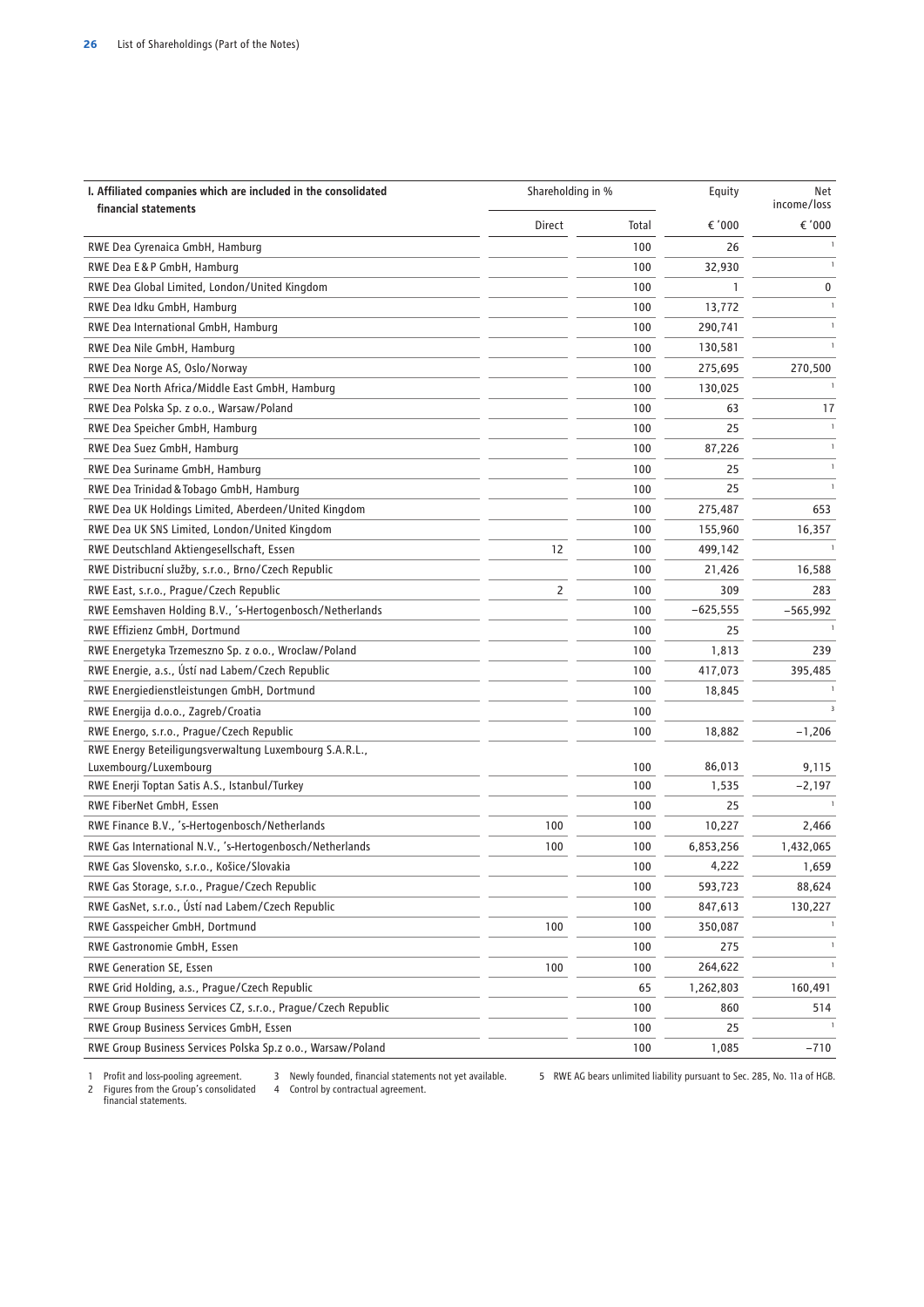| I. Affiliated companies which are included in the consolidated<br>financial statements |        | Shareholding in % |           | Net<br>income/loss |
|----------------------------------------------------------------------------------------|--------|-------------------|-----------|--------------------|
|                                                                                        | Direct | Total             | € $'000$  | € '000             |
| RWE Hrvatska d.o.o., Zagreb/Croatia                                                    |        | 100               | 53        | 53                 |
| RWE Hungaria Tanacsado Kft., Budapest/Hungary                                          |        | 100               | 6,745     | $-194$             |
| RWE Innogy AERSA S.A.U.- Group - (pre-consolidated)                                    |        |                   | 358,930   | $14,813^2$         |
| Danta de Energías, S.A., Soria/Spain                                                   |        | 99                |           |                    |
| Explotaciones Eólicas de Aldehuelas, S.L., Soria/Spain                                 |        | 95                |           |                    |
| General de Mantenimiento 21, S.L.U., Barcelona/Spain                                   |        | 100               |           |                    |
| Hidroeléctrica del Trasvase, S.A., Barcelona/Spain                                     |        | 60                |           |                    |
| RWE Innogy AERSA, S.A.U., Barcelona/Spain                                              |        | 100               |           |                    |
| RWE Innogy Benelux B.V., 's-Hertogenbosch/Netherlands                                  |        | 100               | 145       | $-1,254$           |
| RWE Innogy Brise Windparkbetriebsgesellschaft mbH, Hanover                             |        | 100               | 226       | $\mathbf{1}$       |
| RWE Innogy Cogen Beteiligungs GmbH, Dortmund                                           |        | 100               | 7,350     | $\mathbf{1}$       |
| RWE Innogy GmbH, Essen                                                                 | 100    | 100               | 653,471   |                    |
| RWE Innogy Grebbin Windparkbetriebsgesellschaft mbH,                                   |        |                   |           |                    |
| Obere Warnow (OT Grebbin)                                                              |        | 100               | 25        |                    |
| RWE Innogy Italia S.p.A., Bolzano/Italy                                                |        | 100               | 20,737    | $-165,060$         |
| RWE Innogy Lüneburger Heide Windparkbetriebsgesellschaft mbH, Walsrode                 |        | 100               | 25        |                    |
| RWE Innogy Mistral Windparkbetriebsgesellschaft mbH, Hanover                           |        | 100               | 578       | $\mathbf{1}$       |
| RWE Innogy Sandbostel Windparkbetriebsgesellschaft mbH, Sandbostel                     |        | 100               | 25        |                    |
| RWE Innogy (UK) Ltd., Swindon/United Kingdom                                           |        | 100               | 1,545,445 | $-41,714$          |
| RWE Innogy Windpark GmbH, Essen                                                        |        | 100               | 1,273     | 1,248              |
| RWE Innogy Windpower Hannover GmbH, Hanover                                            |        | 100               | 77,373    |                    |
| RWE Innogy Windpower Netherlands B.V., 's-Hertogenbosch/Netherlands                    |        | 100               | $-23,335$ | $-2,837$           |
| RWE Interní služby, s.r.o., Prague/Czech Republic                                      |        | 100               | 9,707     | 6,964              |
| RWE IT Czech s.r.o., Brno/Czech Republic                                               | 1      | 100               | 7,470     | 417                |
| RWE IT GmbH, Essen                                                                     | 100    | 100               | 22,724    |                    |
| RWE IT MAGYARORSZÁG Kft., Budapest/Hungary                                             |        | 100               | 758       | 125                |
| RWE IT Poland Sp. z o.o., Warsaw/Poland                                                |        | 100               | 1,676     | 53                 |
| RWE IT Slovakia s.r.o., Košice/Slovakia                                                | 15     | 100               | 843       | 801                |
| RWE IT UK Limited, Swindon/United Kingdom                                              |        | 100               | 10,102    | $-51,422$          |
| RWE Key Account CZ, s.r.o., Prague/Czech Republic                                      |        | 100               | 6,734     | 4,941              |
| RWE Kundenservice GmbH, Bochum                                                         |        | 100               | 25        |                    |
| RWE Metering GmbH, Mülheim an der Ruhr                                                 |        | 100               | 25        |                    |
| RWE Netzservice GmbH, Siegen                                                           |        | 100               | 50        |                    |
| RWE Npower Group plc, Swindon/United Kingdom                                           |        | 100               |           |                    |
| RWE Npower Holdings plc, Swindon/United Kingdom                                        |        | 100               | 1,537,721 | 2,353              |
| RWE Npower plc, Swindon/United Kingdom                                                 |        | 100               | 2,019,907 | 552,894            |
| RWE Npower Renewables (Galloper) No.1 Limited, Swindon/United Kingdom                  |        | 100               | -96       | -88                |
| RWE Npower Renewables (Galloper) No.2 Limited, Swindon/United Kingdom                  |        | 100               | -96       | $-88$              |
| RWE Npower Renewables Limited, Swindon/United Kingdom                                  |        | 100               | 1,153,214 | 2,359              |
| RWE Npower Renewables (Markinch) Limited, Swindon/United Kingdom                       |        | 100               | $-14,816$ | $-9,542$           |
| RWE Npower Renewables (NEWCO)1 Limited, Swindon/United Kingdom                         |        | 100               | 4         | $-18$              |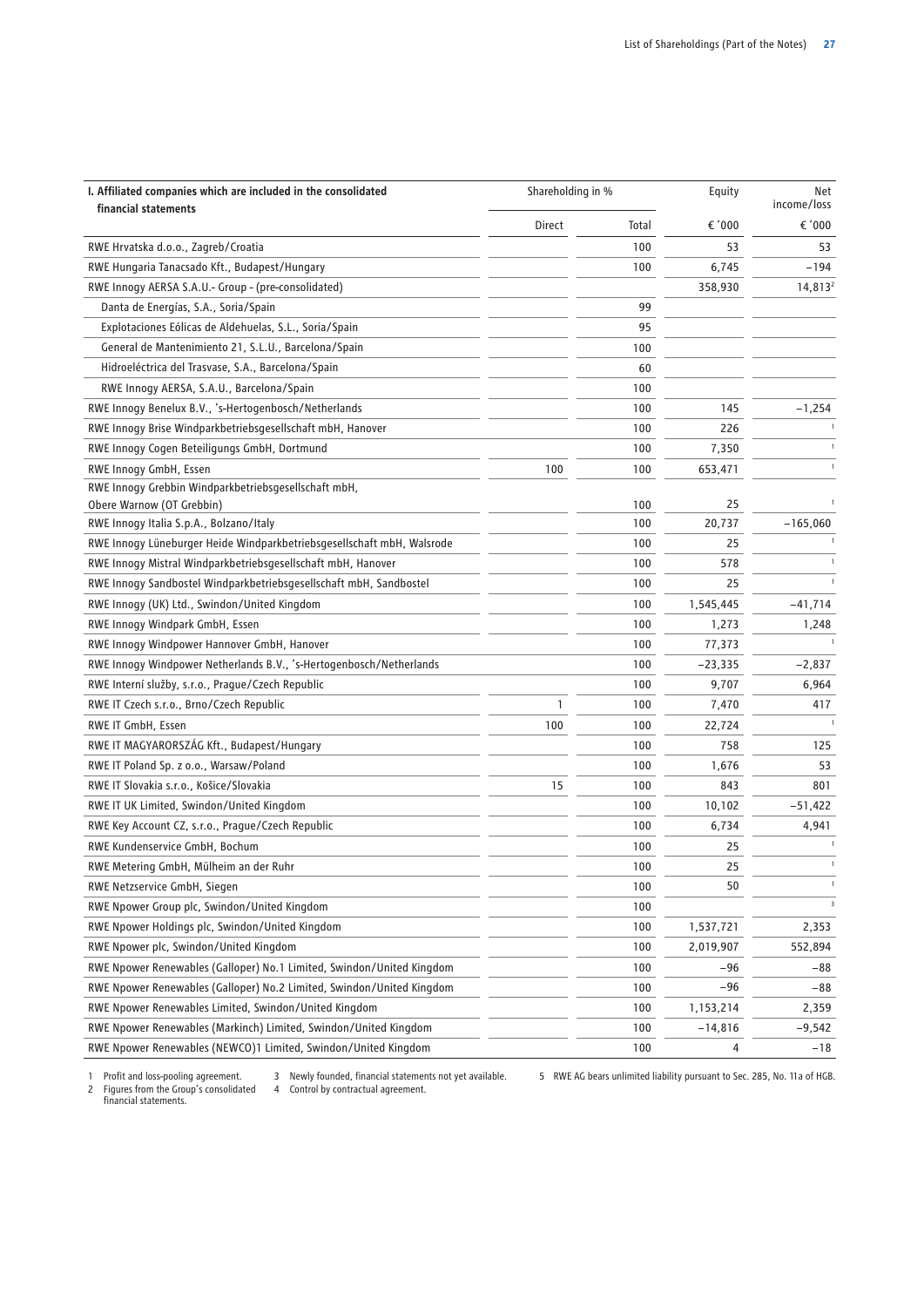| I. Affiliated companies which are included in the consolidated<br>financial statements        | Shareholding in % |       |           |              | Equity | Net<br>income/loss |
|-----------------------------------------------------------------------------------------------|-------------------|-------|-----------|--------------|--------|--------------------|
|                                                                                               | <b>Direct</b>     | Total | € '000    | € '000       |        |                    |
| RWE Npower Renewables (NEWCO)2 Limited, Swindon/United Kingdom                                |                   | 100   | 2         | $-20$        |        |                    |
| RWE Npower Renewables (NEWCO)3 Limited, Swindon/United Kingdom                                |                   | 100   | 2         | $-20$        |        |                    |
| RWE Npower Renewables (NEWCO)4 Limited, Swindon/United Kingdom                                |                   | 100   | 11        | -56          |        |                    |
| RWE Npower Renewables (Stallingborough) Limited, Swindon/United Kingdom                       |                   | 100   | $-8,294$  | $-2,969$     |        |                    |
| RWE Offshore Logistics Company GmbH, Hamburg                                                  |                   | 100   | 30        |              |        |                    |
| RWE Offshore Wind Nederland B.V., 's Hertogenbosch/Netherlands                                |                   | 100   | 551       | 331          |        |                    |
| RWE Polska Contracting Sp. z o.o., Wroclaw/Poland                                             |                   | 100   | 4,207     | 789          |        |                    |
| RWE Polska S.A., Warsaw/Poland                                                                |                   | 100   | 118,177   | 77,873       |        |                    |
| RWE Power Aktiengesellschaft, Cologne and Essen                                               | 100               | 100   | 3,399,197 |              |        |                    |
| RWE Renewables Polska Sp. z o.o., Warsaw/Poland                                               |                   | 100   | 300,151   | 788          |        |                    |
| RWE Rheinhessen Beteiligungs GmbH, Essen                                                      |                   | 100   | 57,840    |              |        |                    |
| RWE RWN Beteiligungsgesellschaft Mitte mbH, Essen                                             |                   | 100   | 286,356   |              |        |                    |
| RWE Seabreeze I GmbH & Co. KG, Bremerhaven                                                    |                   | 100   | 48,352    | 17,252       |        |                    |
| RWE Seabreeze II GmbH & Co. KG, Bremerhaven                                                   |                   | 100   | 27,268    | 6,830        |        |                    |
| RWE Service GmbH, Dortmund                                                                    | 100               | 100   | 248,451   |              |        |                    |
| RWE Slovensko s.r.o., Bratislava/Slovakia                                                     | 1                 | 100   | 2,181     | -819         |        |                    |
| RWE Solutions Ireland Limited, Dublin/Ireland                                                 |                   | 100   | 13,653    | 1,467        |        |                    |
| RWE Stoen Operator Sp z o.o., Warsaw/Poland                                                   |                   | 100   | 679,012   | 45,554       |        |                    |
| RWE Supply & Trading Asia-Pacific PTE. LTD., Singapore/Singapore                              |                   | 100   | 4,203     | 4,203        |        |                    |
| RWE Supply & Trading CZ, a.s., Prague/Czech Republic                                          |                   | 100   | 2,092,165 | 923,539      |        |                    |
| RWE Supply & Trading GmbH, Essen                                                              | 100               | 100   | 446,800   |              |        |                    |
| RWE Supply & Trading Netherlands B.V., 's-Hertogenbosch/Netherlands                           |                   | 100   | 688,532   | $-37,800$    |        |                    |
| RWE Supply & Trading Participations Limited, London/United Kingdom                            |                   | 100   | 28,219    | $-375,265$   |        |                    |
| RWE Supply & Trading Switzerland S.A., Geneva/Switzerland                                     |                   | 100   | 59,532    | $-26,216$    |        |                    |
| RWE Technology GmbH, Essen                                                                    |                   | 100   | 25        |              |        |                    |
| RWE Technology Tasarim ve Mühendislik Danismanlik Ticaret Limited Sirketi,<br>Istanbul/Turkey |                   | 100   | 3,398     | 2,012        |        |                    |
| RWE Technology UK Limited, Swindon/United Kingdom                                             |                   | 100   | $-451$    | $-2,538$     |        |                    |
| RWE Trading Americas Inc., New York/USA                                                       |                   | 100   | 37,293    | 5,279        |        |                    |
| RWE Trading Services GmbH, Essen                                                              |                   | 100   | 5,735     |              |        |                    |
| RWE Turkey Holding A.S., Istanbul/Turkey                                                      | 100               | 100   | 8,177     | 50           |        |                    |
| RWE Vertrieb Aktiengesellschaft, Dortmund                                                     |                   | 100   | 22,316    | $\mathbf{1}$ |        |                    |
| RWE Zákaznické služby, s.r.o., Ostrava/Czech Republic                                         |                   | 100   | 2,678     | 2,399        |        |                    |
| RWW Rheinisch-Westfälische Wasserwerksgesellschaft mbH,                                       |                   |       |           |              |        |                    |
| Mülheim an der Ruhr                                                                           |                   | 80    | 76,170    | 10,192       |        |                    |
| Saarwasserkraftwerke GmbH, Essen                                                              |                   | 100   | 14,368    |              |        |                    |
| Scarcroft Investments Limited, Swindon/United Kingdom                                         |                   | 100   | $-13,740$ | 0            |        |                    |
| Schwäbische Entsorgungsgesellschaft mbH, Gundremmingen                                        |                   | 100   | 19,369    | 620          |        |                    |
| Severomoravská plynárenská, a.s., Ostrava/Czech Republic                                      |                   | 100   | 312,403   | 171,592      |        |                    |
| Sinergy Energiaszolgáltató, Beruházó és Tanácsadó Kft., Budapest/Hungary                      |                   | 100   | 28,508    | $-1,416$     |        |                    |
| Speicher Breitbrunn/Eggstätt RWE Dea & Storengy, Hamburg                                      |                   | 80    | 0         | 17,108       |        |                    |
| SPER S.p.A., Enna/Italy                                                                       |                   | 70    | 11,823    | -1,422       |        |                    |

1 Profit and loss-pooling agreement. 3 Newly founded, financial statements not yet available. 5 RWE AG bears unlimited liability pursuant to Sec. 285, No. 11a of HGB.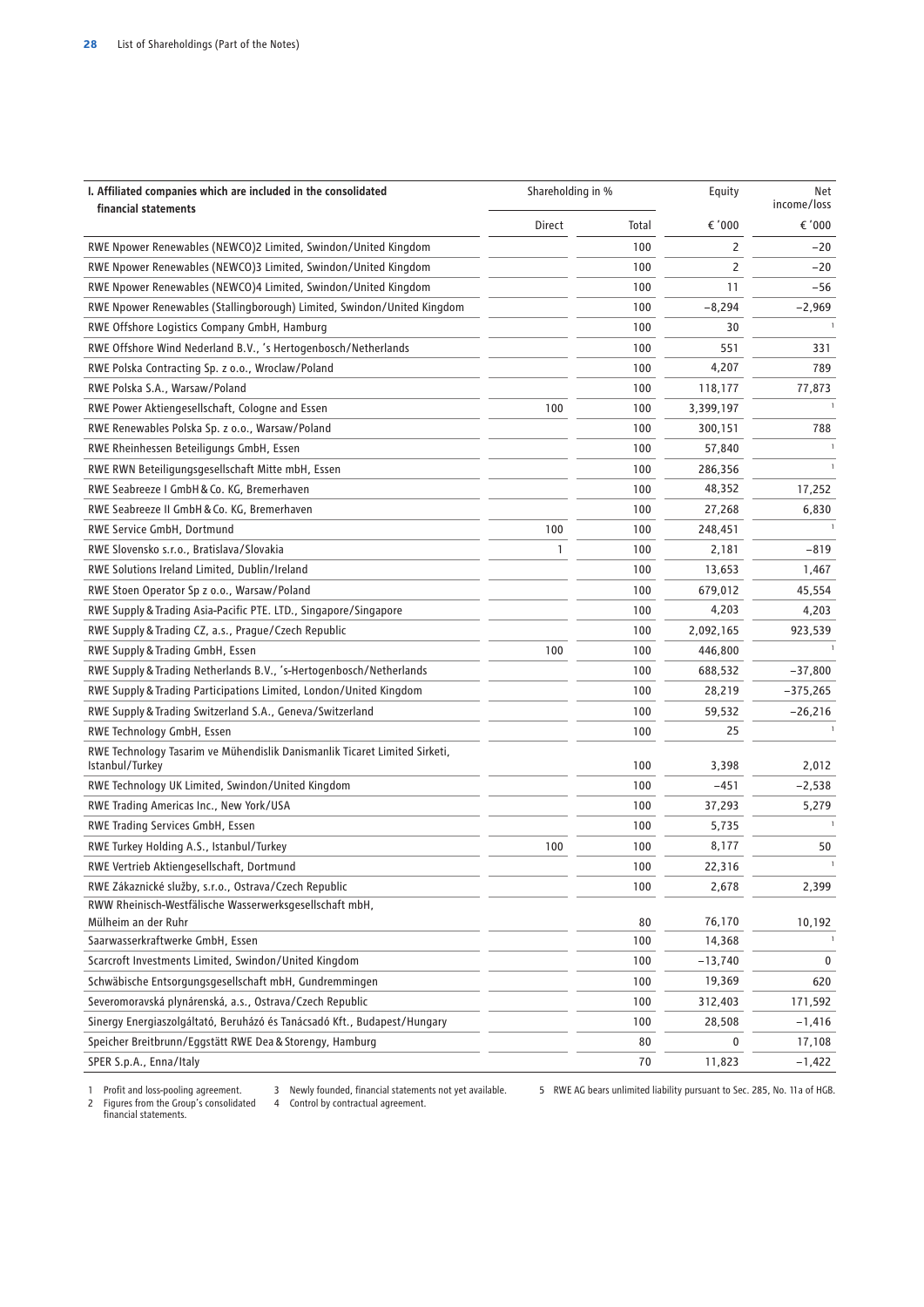| I. Affiliated companies which are included in the consolidated<br>financial statements | Shareholding in % |       | Equity     | Net<br>income/loss                                                   |
|----------------------------------------------------------------------------------------|-------------------|-------|------------|----------------------------------------------------------------------|
|                                                                                        | Direct            | Total | € '000     | € '000                                                               |
| SRS EcoTherm GmbH, Salzbergen                                                          |                   | 90    | 13,530     | 2,459                                                                |
| Stadtwärme Kamp-Lintfort GmbH, Kamp-Lintfort                                           |                   | 100   | 2,970      |                                                                      |
| STADTWERKE DÜREN GMBH, Düren                                                           |                   | 75    | 26,721     | 5,956                                                                |
| Stadtwerke Kamp-Lintfort GmbH, Kamp-Lintfort                                           |                   | 51    | 13,847     | 3,858                                                                |
| Südwestsächsische Netz GmbH, Crimmitschau                                              |                   | 100   | 917        | 160                                                                  |
| Süwag Beteiligungs GmbH, Frankfurt am Main                                             |                   | 100   | 4,425      |                                                                      |
| Süwag Energie AG, Frankfurt am Main                                                    |                   | 78    | 428,675    | 86,300                                                               |
| Süwag Vertrieb AG & Co. KG, Frankfurt am Main                                          |                   | 100   | 680        |                                                                      |
| Süwag Wasser GmbH, Frankfurt am Main                                                   |                   | 100   | 318        | $\mathbf{1}$                                                         |
| Syna GmbH, Frankfurt am Main                                                           |                   | 100   | 4,939      | $\mathbb{I}$                                                         |
| Taciewo Sp. z o.o., Warsaw/Poland                                                      |                   | 100   | 37,787     | $-83$                                                                |
| The Hollies Wind Farm Limited, Swindon/United Kingdom                                  |                   | 100   | 529        | 93                                                                   |
| Tisza-Therm Fûtőerőmû Kft., Tiszaújváros/Hungary                                       |                   | 100   | $-698$     | $-1,005$                                                             |
| Tisza-WTP Vízelőkészítő és Szolgáltató Kft., Tiszaújváros/Hungary                      |                   | 100   | 1,649      | 283                                                                  |
| Transpower Limited, Dublin/Ireland                                                     |                   | 100   | 4,216      | 983                                                                  |
| Triton Knoll Offshore Wind Farm Ltd., Swindon/United Kingdom                           |                   | 100   | $-7,755$   | $-333$                                                               |
| Überlandwerk Krumbach GmbH, Krumbach                                                   |                   | 75    | 4,801      | 594                                                                  |
| Verteilnetz Plauen GmbH, Plauen                                                        |                   | 100   | 22         |                                                                      |
| Volta Limburg B.V., Schinnen/Netherlands                                               |                   | 89    | 25,448     | 7,124                                                                |
| VSE Aktiengesellschaft, Saarbrücken                                                    |                   | 50    | 170,527    | 23,872                                                               |
| VSE Net GmbH, Saarbrücken                                                              |                   | 100   | 13,122     | 1,036                                                                |
| VSE Verteilnetz GmbH, Saarbrücken                                                      |                   | 100   | 25         |                                                                      |
| VWS Verbundwerke Südwestsachsen GmbH, Lichtenstein                                     |                   | 98    | 27,095     | 2,452                                                                |
| Východoceská plynárenská, a.s., Prague/Czech Republic                                  |                   | 100   | 179,731    | 82,545                                                               |
| Wendelsteinbahn GmbH, Brannenburg                                                      |                   | 100   | 3,085      | 565                                                                  |
| Wendelsteinbahn Verteilnetz GmbH, Brannenburg                                          |                   | 100   | 38         | $\,$ $\,$                                                            |
| Westnetz GmbH, Dortmund                                                                |                   | 100   | 308        | $\begin{array}{c} \begin{array}{c} \text{1} \end{array} \end{array}$ |
| Windpark Bentrup Betriebsgesellschaft mbH, Barntrup                                    |                   | 100   | 25         | $\mathbf{1}$                                                         |
| Windpark Westereems B.V., Zwolle/Netherlands                                           |                   | 100   | 7,862      | 22                                                                   |
| Windpark Zuidwester B.V., 's-Hertogenbosch/Netherlands                                 |                   | 100   | 12,284     | $\mathbf 0$                                                          |
| WINKRA Hörup Windparkbetriebsgesellschaft mbH, Hörup                                   |                   | 100   | 26         | 487                                                                  |
| WINKRA Lengerich Windparkbetriebsgesellschaft mbH, Gersten                             |                   | 100   | 25         | $\overline{1}$                                                       |
| WINKRA Sommerland Windparkbetriebsgesellschaft mbH, Sommerland                         |                   | 100   | 26         | $\mathbf 1$                                                          |
| WINKRA Süderdeich Windparkbetriebsgesellschaft mbH, Süderdeich                         |                   | 100   | 106        | $\,$ $\,$                                                            |
| WKN Windkraft Nord GmbH & Co. Windpark Wönkhausen KG, Hanover                          |                   | 100   | 425        | 245                                                                  |
| YE Gas Limited, Swindon/United Kingdom                                                 |                   | 100   | $-105,946$ | 0                                                                    |
| Yorkshire Energy Limited, Bristol/United Kingdom                                       |                   | 100   | 13,450     | $\mathbf 0$                                                          |

1 Profit and loss-pooling agreement. 3 Newly founded, financial statements not yet available. 5 RWE AG bears unlimited liability pursuant to Sec. 285, No. 11a of HGB.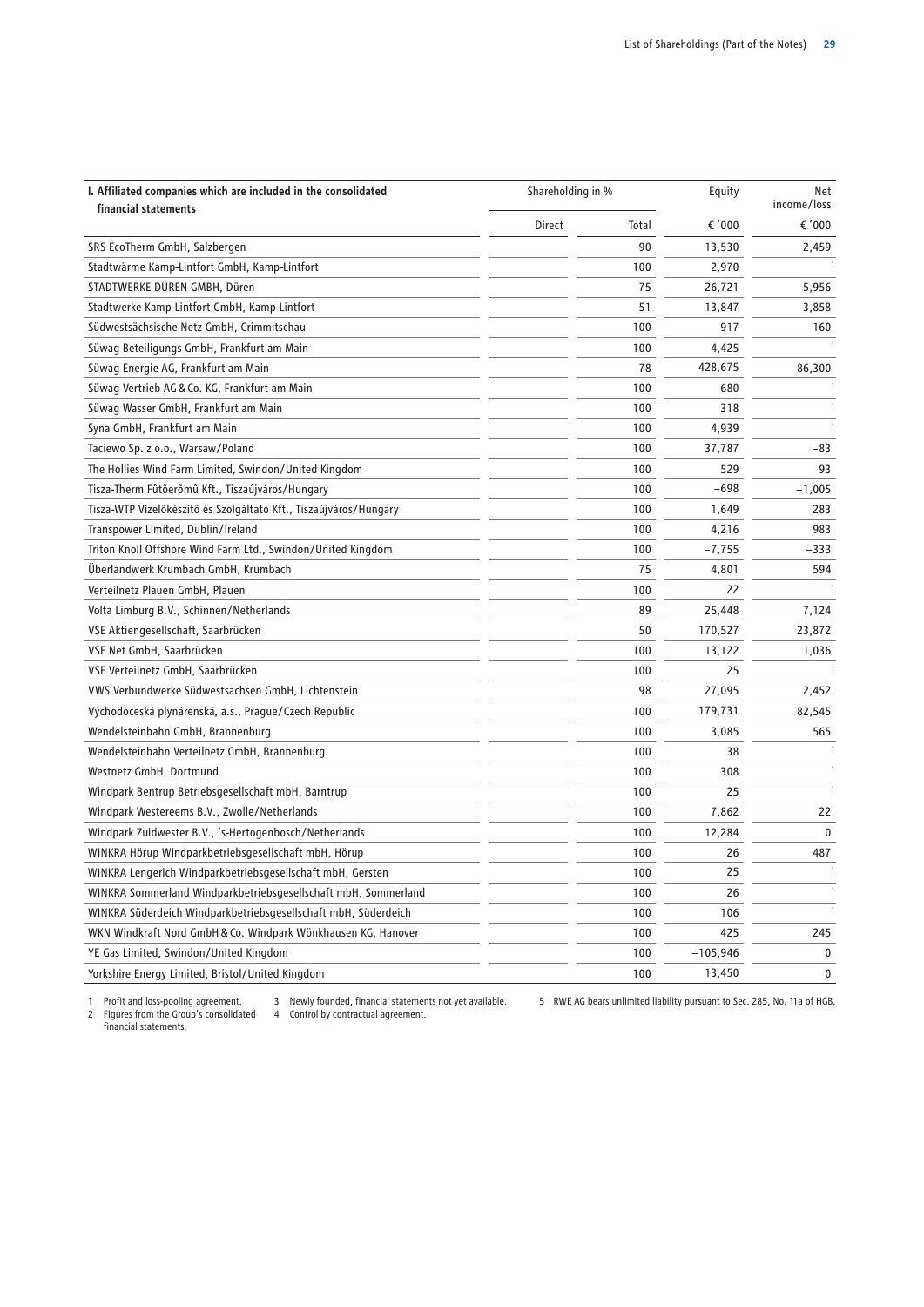| II. Affiliated companies which are not included in the consolidated financial<br>statements due to secondary importance for the assets, liabilities, financial | Shareholding in % |       | Equity   | Net<br>income/loss |
|----------------------------------------------------------------------------------------------------------------------------------------------------------------|-------------------|-------|----------|--------------------|
| position and profit or loss of the Group                                                                                                                       | Direct            | Total | € $'000$ | € '000             |
| Agenzia Carboni S.R.L., Genoa/Italy                                                                                                                            |                   | 100   | 408      | 11                 |
| Alfred Thiel-Gedächtnis-Unterstützungskasse GmbH, Essen                                                                                                        |                   | 100   | 5,113    | 0                  |
| Allt Dearg Wind Farm Limited, Swindon/United Kingdom                                                                                                           |                   | 100   | $\Omega$ | 0                  |
| Alte Haase Bergwerks-Verwaltungs-Gesellschaft mbH, Dortmund                                                                                                    |                   | 100   | -68,631  | 849                |
| Ardoch Over Enoch Windfarm Limited, Glasgow/United Kingdom                                                                                                     |                   | 100   | 0        | 0                  |
| Balassagyarmati Biogáz Erőmû Kft, Budapest/Hungary                                                                                                             |                   | 100   | 2        | 0                  |
| Ballindalloch Muir Wind Farm Limited, Swindon/United Kingdom                                                                                                   |                   | 100   | 0        | 0                  |
| b gas Eicken GmbH, Schwalmtal                                                                                                                                  |                   | 100   | $-976$   | 7                  |
| bildungszentrum energie GmbH, Halle (Saale)                                                                                                                    |                   | 100   | 560      | 85                 |
| Bioenergie Bad Wimpfen GmbH & Co. KG, Bad Wimpfen                                                                                                              |                   | 51    | 1,922    | 21                 |
| Bioenergie Bad Wimpfen Verwaltungs-GmbH, Bad Wimpfen                                                                                                           |                   | 100   | 27       | $\mathbf{1}$       |
| Bioenergie Kirchspiel Anhausen GmbH & Co. KG, Anhausen                                                                                                         |                   | 51    | 998      | -411               |
| Bioenergie Kirchspiel Anhausen Verwaltungs-GmbH, Anhausen                                                                                                      |                   | 100   | 26       | $\mathbf{1}$       |
| Biogasanlage Schwalmtal GmbH, Schwalmtal                                                                                                                       |                   | 99    | 33       | 2                  |
| Brims Ness Tidal Power Limited, Swindon/United Kingdom                                                                                                         |                   | 100   | 0        | 0                  |
| Burgar Hill Wind Farm Limited, Swindon/United Kingdom                                                                                                          |                   | 100   | 0        | 0                  |
| Carnedd Wen Wind Farm Limited, Swindon/United Kingdom                                                                                                          |                   | 100   | 0        | 0                  |
| Carr Mor Windfarm Limited, Glasgow/United Kingdom                                                                                                              |                   | 100   | 0        | 0                  |
| Carsphairn Windfarm Limited, Glasgow/United Kingdom                                                                                                            |                   | 100   | 1        | 0                  |
| Causeymire Two Wind Farm Limited, Swindon/United Kingdom                                                                                                       |                   | 100   | 0        | 0                  |
| Comco MCS S.A., Luxembourg/Luxembourg                                                                                                                          |                   | 95    | 514      | 325                |
| Craigenlee Wind Farm Limited, Swindon/United Kingdom                                                                                                           |                   | 100   | 0        | 0                  |
| Culbin Farm Wind Farm Limited, Swindon/United Kingdom                                                                                                          |                   | 100   | 0        | 0                  |
| Doggerbank Project 1A RWE Limited, Swindon/United Kingdom                                                                                                      |                   | 100   | 0        | 0                  |
| Doggerbank Project 1B RWE Limited, Swindon/United Kingdom                                                                                                      |                   | 100   | 0        | 0                  |
| Doggerbank Project 2A RWE Limited, Swindon/United Kingdom                                                                                                      |                   | 100   | 0        | 0                  |
| Doggerbank Project 2B RWE Limited, Swindon/United Kingdom                                                                                                      |                   | 100   | 0        | 0                  |
| Doggerbank Project 3A RWE Limited, Swindon/United Kingdom                                                                                                      |                   | 100   | 0        | 0                  |
| Doggerbank Project 3B RWE Limited, Swindon/United Kingdom                                                                                                      |                   | 100   | 0        | 0                  |
| Doggerbank Project 4A RWE Limited, Swindon/United Kingdom                                                                                                      |                   | 100   | 0        | 0                  |
| Doggerbank Project 4B RWE Limited, Swindon/United Kingdom                                                                                                      |                   | 100   | 0        | 0                  |
| Doggerbank Project 5A RWE Limited, Swindon/United Kingdom                                                                                                      |                   | 100   | 0        | 0                  |
| Doggerbank Project 5B RWE Limited, Swindon/United Kingdom                                                                                                      |                   | 100   | 0        | 0                  |
| Doggerbank Project 6A RWE Limited, Swindon/United Kingdom                                                                                                      |                   | 100   | 0        | 0                  |
| Doggerbank Project 6B RWE Limited, Swindon/United Kingdom                                                                                                      |                   | 100   | 0        | 0                  |
| ECS - Elektrárna Cechy-Stred, a.s., v likvidaci, Prague/Czech Republic                                                                                         |                   | 51    | 1,721    | 97                 |
| EDON Group Costa Rica S.A., San Jose/Costa Rica                                                                                                                |                   | 100   | 837      | $-133$             |
| Energetyka Wschod Sp. z o.o., Wroclaw/Poland                                                                                                                   |                   | 100   | 38       | 1                  |
| Energetyka Zachod Sp. z o.o., Wroclaw/Poland                                                                                                                   |                   | 100   | 85       | 16                 |

1 Profit and loss-pooling agreement. 3 Newly founded, financial statements not yet available. 5 RWE AG bears unlimited liability pursuant to Sec. 285, No. 11a of HGB.<br>2 Figures from the Group's consolidated 4 Control by co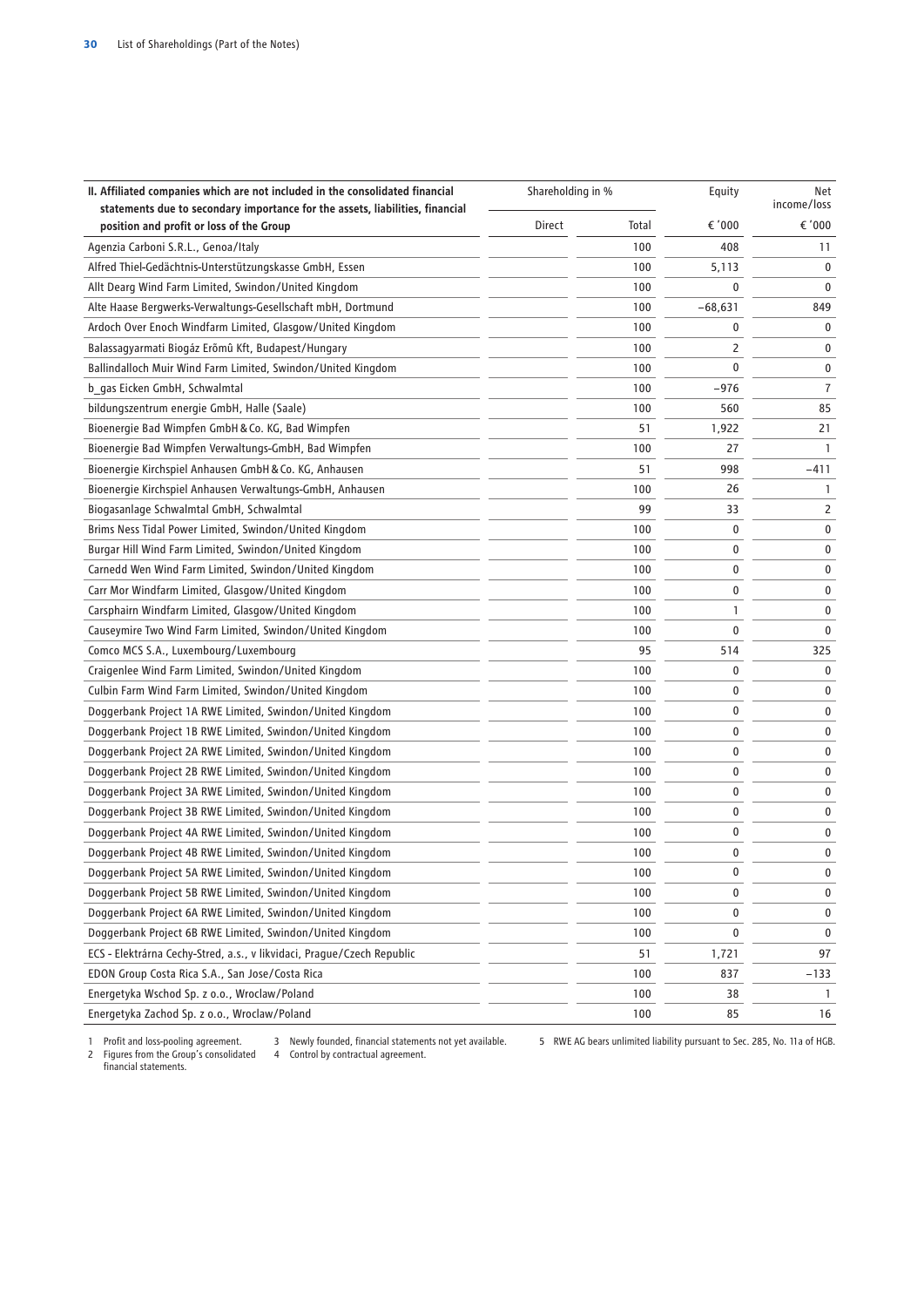| II. Affiliated companies which are not included in the consolidated financial<br>statements due to secondary importance for the assets, liabilities, financial | Shareholding in % |       | Equity   | Net<br>income/loss |
|----------------------------------------------------------------------------------------------------------------------------------------------------------------|-------------------|-------|----------|--------------------|
| position and profit or loss of the Group                                                                                                                       | Direct            | Total | € '000   | € '000             |
| Energie Mechernich Verwaltungs-GmbH, Mechernich                                                                                                                |                   | 100   |          |                    |
| Energiegesellschaft Leimen GmbH & Co. KG, Leimen                                                                                                               |                   | 75    | 1        | 7                  |
| Energiegesellschaft Leimen Verwaltungsgesellschaft mbH, Leimen                                                                                                 |                   | 75    | 23       | $\mathbf{1}$       |
| energienatur Gesellschaft für Erneuerbare Energien mbH, Siegburg                                                                                               |                   | 100   | 96       | -4                 |
| Energieversorgung Bad Bentheim Verwaltungs-GmbH, Bad Bentheim                                                                                                  |                   | 100   |          |                    |
| Energieversorgung Niederkassel GmbH & Co. KG, Niederkassel                                                                                                     |                   | 100   |          | 3                  |
| Energieversorung Niederkassel Verwaltung GmbH, Niederkassel                                                                                                    |                   | 100   |          | 3                  |
| enviaM Erneuerbare Energien Verwaltungsgesellschaft mbH, Markkleeberg                                                                                          |                   | 100   | 28       | $\overline{2}$     |
| <b>ESK GmbH, Dortmund</b>                                                                                                                                      |                   | 100   | 128      | 1,786              |
| Fernwärme Saarlouis-Steinrausch Investitionsgesellschaft mbH, Saarlouis                                                                                        |                   | 95    | 7,567    |                    |
| 'Finelectra' Finanzgesellschaft für Elektrizitäts-Beteiligungen AG,<br>Hausen/Switzerland                                                                      |                   | 100   | 13,724   | 585                |
| GBV Achtundzwanzigste Gesellschaft für Beteiligungsverwaltung, Essen                                                                                           | 100               | 100   | 25       | $\mathbbm{1}$      |
| GBV Einundzwanzigste Gesellschaft für Beteiligungsverwaltung, Essen                                                                                            | 100               | 100   | 25       | $\mathbb{I}$       |
| GBV Neunundzwanzigste Gesellschaft für Beteiligungsverwaltung, Essen                                                                                           | 100               | 100   | 25       | 1                  |
| GBV Siebenundzwanzigste Gesellschaft für Beteiligungsverwaltung, Essen                                                                                         | 100               | 100   | 25       | $\,$ $\,$          |
| GBV Verwaltungsgesellschaft mbH, Gundremmingen                                                                                                                 | 94                | 94    | 20       | 2                  |
| GBV Zweiundzwanzigste Gesellschaft für Beteiligungsverwaltung, Essen                                                                                           | 100               | 100   | 28       | $\mathbf{1}$       |
| GKB Gesellschaft für Kraftwerksbeteiligungen mbH, Cottbus                                                                                                      |                   | 100   | 139      | $\overline{7}$     |
| GkD Gesellschaft für kommunale Dienstleistungen mbH, Siegburg                                                                                                  |                   | 100   | 62       | $\mathbf{1}$       |
| Green Gecco Verwaltungs GmbH, Essen                                                                                                                            |                   | 51    | 29       | 3                  |
| GWG Kommunal GmbH, Grevenbroich                                                                                                                                |                   | 100   | 100      | 0                  |
| HM&A Verwaltungs GmbH i.L., Essen                                                                                                                              |                   | 100   | 378      | 1                  |
| Hospitec Facility Management GmbH, Saarbrücken                                                                                                                 |                   | 100   | $-1,794$ | 0                  |
| Infraestructuras de Aldehuelas, S.A., Soria/Spain                                                                                                              |                   | 100   | 428      | $\mathbf{0}$       |
| Infrastrukturgesellschaft Netz Lübz mbH, Hanover                                                                                                               |                   | 100   | 32       | $-12$              |
| Kazinc-BioEnergy Kft., Budapest/Hungary                                                                                                                        |                   | 100   | 2        | 0                  |
| Kieswerk Kaarst GmbH & Co. KG, Bergheim                                                                                                                        |                   | 51    | 668      | 70                 |
| Kieswerk Kaarst Verwaltungs GmbH, Bergheim                                                                                                                     |                   | 51    | 28       | $\mathbf 0$        |
| Kiln Pit Hill Wind Farm Limited, Swindon/United Kingdom                                                                                                        |                   | 100   | 0        | 0                  |
| KWS Kommunal-Wasserversorgung Saar GmbH, Saarbrücken                                                                                                           |                   | 100   | 30       | $\overline{1}$     |
| Lochelbank Wind Farm Limited, Swindon/United Kingdom                                                                                                           |                   | 100   | 0        | 0                  |
| Lößnitz Netz GmbH & Co. KG, Lössnitz                                                                                                                           |                   | 100   | 21       | $-4$               |
| Lößnitz Netz Verwaltungs GmbH, Lössnitz                                                                                                                        |                   | 100   | 26       | $\mathbf{1}$       |
| Mátrai Erömü Központi Karbantartó KFT, Visonta/Hungary                                                                                                         |                   | 100   | 2,978    | 359                |
| Meterplus Limited, Swindon/United Kingdom                                                                                                                      |                   | 100   | 0        | 0                  |
| MEWO Wohnungswirtschaft Verwaltungs-GmbH, Halle (Saale)                                                                                                        |                   | 100   | 45       | $\mathbf{1}$       |
| Middlemoor Wind Farm Limited, Swindon/United Kingdom                                                                                                           |                   | 100   | 0        | 0                  |
| MIROS Mineralische Rohstoffe, GmbH i.L., Bergheim                                                                                                              |                   | 100   | 0        | $-10$              |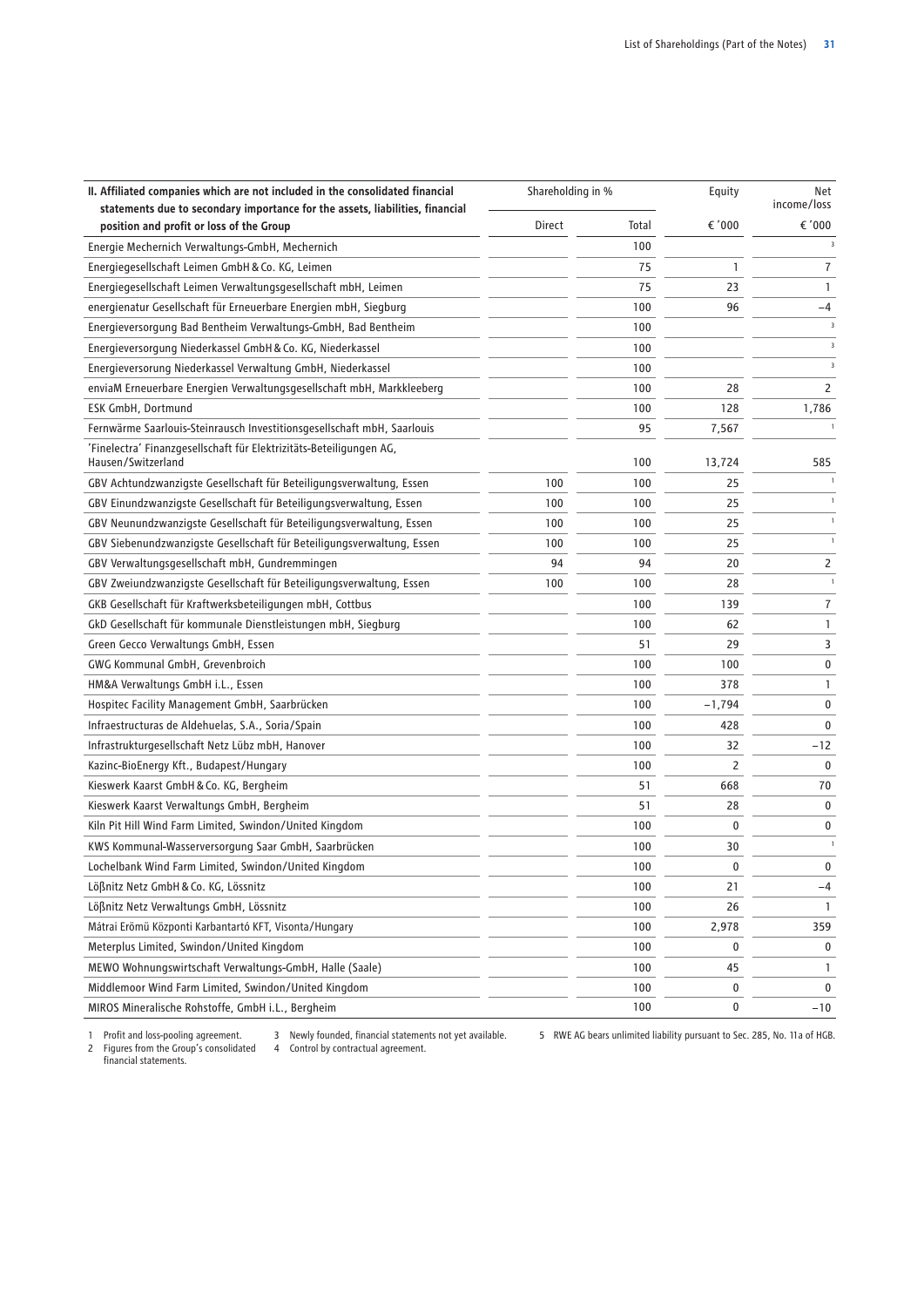| II. Affiliated companies which are not included in the consolidated financial<br>statements due to secondary importance for the assets, liabilities, financial | Shareholding in % |       | Equity | Net<br>income/loss      |
|----------------------------------------------------------------------------------------------------------------------------------------------------------------|-------------------|-------|--------|-------------------------|
| position and profit or loss of the Group                                                                                                                       | Direct            | Total | € '000 | € '000                  |
| Mitteldeutsche Netzgesellschaft mbH, Chemnitz                                                                                                                  |                   | 100   | 24     | $-1$                    |
| Netzgesellschaft Grimma GmbH & Co. KG, Grimma                                                                                                                  |                   | 100   |        |                         |
| Netzmanagement Grimma GmbH, Grimma                                                                                                                             |                   | 100   |        | 3                       |
| Netzwerke Saarwellingen GmbH, Saarwellingen                                                                                                                    |                   | 100   | 50     |                         |
| NEW Re GmbH, Mönchengladbach                                                                                                                                   |                   | 75    | 590    | 0                       |
| NEW Schwalm-Nette GmbH, Viersen                                                                                                                                |                   | 100   | 6,586  | 713                     |
| NEW Schwalm-Nette Netz GmbH, Viersen                                                                                                                           |                   | 100   | 25     | $-3$                    |
| Niederrheinwerke Impuls GmbH, Grefrath                                                                                                                         |                   | 67    | 220    | 145                     |
| NiersEnergieNetze Verwaltungs-GmbH, Kevelaer                                                                                                                   |                   | 51    |        | $\overline{\mathbf{3}}$ |
| North Kintyre Wind Farm Limited, Swindon/United Kingdom                                                                                                        |                   | 100   | 0      | 0                       |
| Novar Two Wind Farm Limited, Swindon/United Kingdom                                                                                                            |                   | 100   | 0      | 0                       |
| Npower Northern Supply Limited, Swindon/United Kingdom                                                                                                         |                   | 100   | 0      | $\mathbf 0$             |
| NRF Neue Regionale Fortbildung GmbH, Halle (Saale)                                                                                                             |                   | 100   | 160    | 27                      |
| Oschatz Netz GmbH & Co. KG. Oschatz                                                                                                                            |                   | 100   | $-10$  | $-35$                   |
| Oschatz Netz Verwaltungs GmbH, Oschatz                                                                                                                         |                   | 100   | 26     | $\mathbf{1}$            |
| Park Wiatrowy Dolice Sp. z o.o., Warsaw/Poland                                                                                                                 |                   | 100   | 1,334  | $-13$                   |
| Park Wiatrowy Elk Sp. z o.o., Warsaw/Poland                                                                                                                    |                   | 100   | 898    | $-13$                   |
| Park Wiatrowy Gaworzyce Sp. z o.o., Warsaw/Poland                                                                                                              |                   | 100   | 3,095  | 110                     |
| Park Wiatrowy Msciwojów Sp. z o.o., Warsaw/Poland                                                                                                              |                   | 100   | 2,148  | $-9$                    |
| Park Wiatrowy Prudziszki Sp. z o.o., Warsaw/Poland                                                                                                             |                   | 100   | 109    | -24                     |
| Park Wiatrowy Smigiel I Sp. z o.o., Warsaw/Poland                                                                                                              |                   | 100   | 2,763  | 29                      |
| Park Wiatrowy Znin Sp. z o.o., Warsaw/Poland                                                                                                                   |                   | 100   | 2,493  | -44                     |
| Projecta 15 GmbH, Saarbrücken                                                                                                                                  |                   | 100   | 16     | $\mathbf{1}$            |
| Projecta 5 - Entwicklungsgesellschaft für kommunale Dienstleistungen mbH,                                                                                      |                   |       |        |                         |
| Saarbrücken                                                                                                                                                    |                   | 100   | 17     | $-2$                    |
| PT Rheincoal Supply & Trading Indonesia, PT, Jakarta/Indonesia                                                                                                 |                   | 100   |        | $\overline{\mathbf{3}}$ |
| RD Hanau GmbH, Hanau                                                                                                                                           |                   | 100   | 0      | 0                       |
| Rebyl Limited, Swindon/United Kingdom                                                                                                                          |                   | 100   | 0      | $\mathbf 0$             |
| ReEnergie Niederrhein Biogas Schwalmtal GmbH & Co. KG, Schwalmtal                                                                                              |                   | 66    | 1,564  | 0                       |
| Rheinland Westfalen Energiepartner GmbH, Essen                                                                                                                 |                   | 100   | 5,369  | $\mathbf{1}$            |
| rhenagbau GmbH, Cologne                                                                                                                                        |                   | 100   | 1,258  | $\overline{1}$          |
| ROTARY-MATRA Kútfúró és Karbantartó KFT, Visonta/Hungary                                                                                                       |                   | 100   | 812    | 29                      |
| RWE & Turcas Dogalgaz Ithalat ve Ihracat A.S., Istanbul/Turkey                                                                                                 |                   | 100   | 314    | $-7$                    |
| RWE Australia Pty. Ltd., Brisbane/Australia                                                                                                                    |                   | 100   |        | $\overline{\mathbf{3}}$ |
| RWE Dea Guyana GmbH, Hamburg                                                                                                                                   |                   | 100   | 25     | 0                       |
| RWE Dea Petróleo e Gás do Brasil Ltda., Rio de Janeiro/Brazil                                                                                                  |                   | 100   | 48     | 0                       |
| RWE DEA Ukraine LLC, Kiev/Ukraine                                                                                                                              |                   | 100   | 35     | -223                    |
| RWE East Bucharest S.R.L, Bucharest/Romania                                                                                                                    |                   | 100   | 903    | -5                      |
| RWE Eurotest GmbH, Dortmund                                                                                                                                    |                   | 100   | 51     | $\mathbf{1}$            |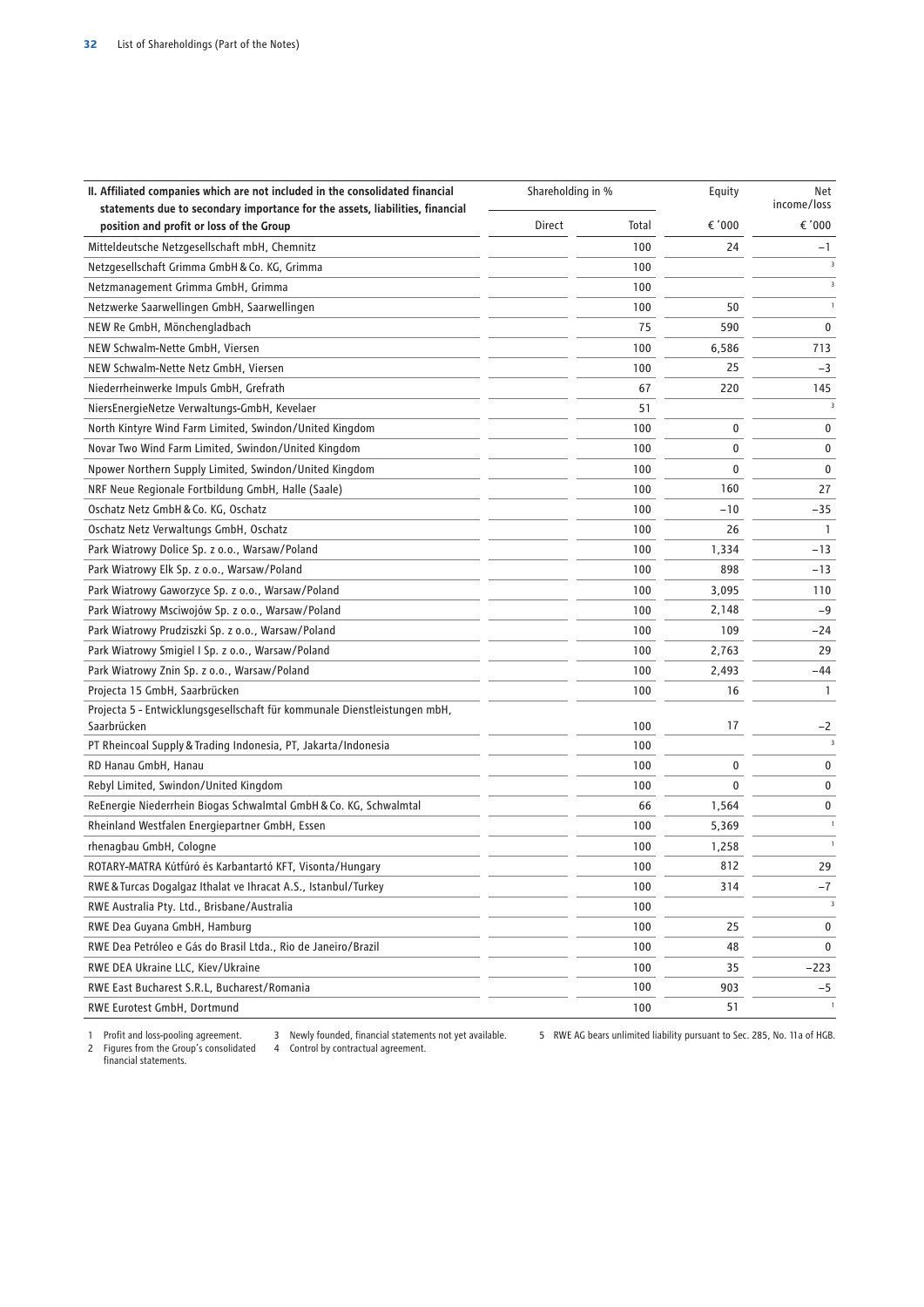| II. Affiliated companies which are not included in the consolidated financial<br>statements due to secondary importance for the assets, liabilities, financial | Shareholding in % |       | Equity | Net<br>income/loss |
|----------------------------------------------------------------------------------------------------------------------------------------------------------------|-------------------|-------|--------|--------------------|
| position and profit or loss of the Group                                                                                                                       | Direct            | Total | € '000 | € '000             |
| RWE Gas Transit, s.r.o., Prague/Czech Republic                                                                                                                 |                   | 100   | 4,949  | $-16$              |
| RWE Innogy d.o.o. za koristenje obnovljivih izvora energije,                                                                                                   |                   |       |        |                    |
| Sarajevo/Bosnia and Herzegovina                                                                                                                                |                   | 100   | 38     | $-68$              |
| RWE Innogy Kaskasi GmbH, Hamburg                                                                                                                               |                   | 100   | 99     | 1                  |
| RWE Innogy Serbia d.o.o., Belgrade/Serbia                                                                                                                      |                   | 100   | 0      | 0                  |
| RWE Innogy Windpark Bedburg GmbH & Co. KG, Essen                                                                                                               |                   | 100   | 996    | -5                 |
| RWE Innogy Windpark Bedburg Verwaltungs GmbH, Essen                                                                                                            |                   | 100   | 27     | 2                  |
| RWE Innogy Windpark Jüchen Verwaltungs GmbH, Essen                                                                                                             |                   | 100   | 33     | 8                  |
| RWE Pensionsfonds AG, Essen                                                                                                                                    | 100               | 100   | 3,739  | 16                 |
| RWE POLSKA Generation Sp. z o.o., Warsaw/Poland                                                                                                                |                   | 100   | 174    | -327               |
| RWE Power Benelux B.V., Hoofddorp/Netherlands                                                                                                                  |                   | 100   | 648    | 2                  |
| RWE Power Beteiligungsverwaltung GmbH & Co. KG, Grevenbroich                                                                                                   |                   | 100   | 0      | 0                  |
| <b>RWE Power Climate Protection China GmbH, Essen</b>                                                                                                          |                   | 100   | 25     | 1                  |
| RWE Power Climate Protection Clean Energy Technology (Beijing) Co., Ltd.,<br>Beijing/China                                                                     |                   | 100   | 1,801  | 63                 |
| RWE Power Climate Protection GmbH, Essen                                                                                                                       |                   | 100   | 23     |                    |
| RWE Power Climate Protection Southeast Asia Co., Ltd., Bangkok/Thailand                                                                                        |                   | 100   | 47     | 28                 |
| RWE Power Zweite Gesellschaft für Beteiligungsverwaltung mbH, Grevenbroich                                                                                     |                   | 100   | 24     | $\mathbf{1}$       |
| RWE Principal Investments (3) Limited, Halifax/Canada                                                                                                          |                   | 100   | 3,608  | $-13$              |
| RWE Principal Investments (4) Limited, Halifax/Canada                                                                                                          |                   | 100   | 0      | $-1$               |
| RWE Rhein Oel Ltd., London/United Kingdom                                                                                                                      |                   | 100   | $-1$   | 0                  |
| RWE Seabreeze I Verwaltungs GmbH, Bremerhaven                                                                                                                  |                   | 100   | 37     | 6                  |
| RWE Seabreeze II Verwaltungs GmbH, Bremerhaven                                                                                                                 |                   | 100   | 37     | 6                  |
| RWE Stiftung gemeinnützige GmbH, Essen                                                                                                                         | 100               | 100   | 59,621 | 437                |
| RWE Supply & Trading (India) Private Limited, Mumbai/India                                                                                                     |                   | 100   |        |                    |
| RWE Trading Services Ltd., Swindon/United Kingdom                                                                                                              |                   | 100   | 1,010  | 74                 |
| RWE Wärme Berlin GmbH, Berlin                                                                                                                                  |                   | 100   | 2,089  | 429                |
| RWE-EnBW Magyarország Energiaszolgáltató Korlátolt Felelösségü Társaság,<br>Budapest/Hungary                                                                   |                   | 70    | 324    | 63                 |
| SASKIA Informations-Systeme GmbH, Chemnitz                                                                                                                     |                   | 90    | 638    | 224                |
| SchlauTherm GmbH, Saarbrücken                                                                                                                                  |                   | 75    | 151    | 33                 |
| Securum AG, Zug/Switzerland                                                                                                                                    |                   | 100   | 3,027  | 31                 |
| Sinergy Energiakereskedõ Kft., Budapest/Hungary                                                                                                                |                   | 100   | 10     | 0                  |
| Snowgoat Glen Wind Farm Limited, Swindon/United Kingdom                                                                                                        |                   | 100   | 0      | 0                  |
| Stadtwerke Korschenbroich GmbH, Mönchengladbach                                                                                                                |                   | 100   | 20     | -5                 |
| Steinkohlendoppelblock Verwaltungs GmbH, Essen                                                                                                                 |                   | 100   | 255    | 50                 |
| Stromverwaltung Schwalmtal GmbH, Schwalmtal                                                                                                                    |                   | 100   |        | 3                  |
| Stroupster Wind Farm Limited, Swindon/United Kingdom                                                                                                           |                   | 100   | 0      | 0                  |
| Süwag Erneuerbare Energien GmbH, Frankfurt am Main                                                                                                             |                   | 100   | 124    | $\overline{1}$     |
| Süwag Vertrieb Management GmbH, Frankfurt am Main                                                                                                              |                   | 100   | 24     | 0                  |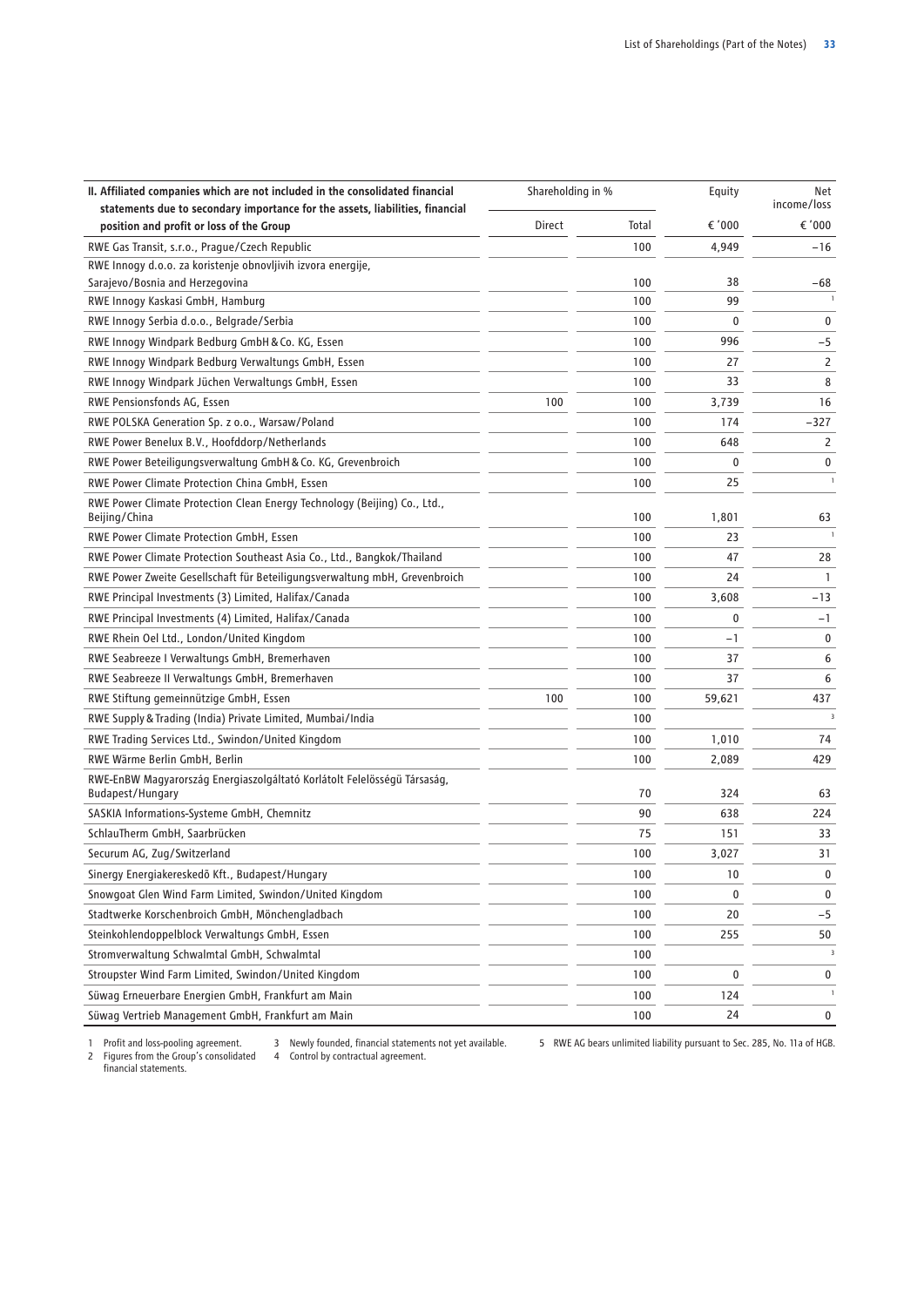| II. Affiliated companies which are not included in the consolidated financial<br>statements due to secondary importance for the assets, liabilities, financial | Shareholding in % |       | Equity         | <b>Net</b><br>income/loss |
|----------------------------------------------------------------------------------------------------------------------------------------------------------------|-------------------|-------|----------------|---------------------------|
| position and profit or loss of the Group                                                                                                                       | <b>Direct</b>     | Total | € '000         | € '000                    |
| Taff-Ely Wind Farm Project Limited, Swindon/United Kingdom                                                                                                     |                   | 100   | 105            | $\Omega$                  |
| Tarskavaig Wind Farm Limited, Swindon/United Kingdom                                                                                                           |                   | 100   | $\mathbf{0}$   | $\mathbf{0}$              |
| T.B.E. TECHNISCHE BERATUNG ENERGIE für wirtschaftliche Energieanwendung                                                                                        |                   |       |                |                           |
| GmbH, Duisburg                                                                                                                                                 |                   | 100   | 337            |                           |
| TEPLO Rumburk s.r.o., Rumburk/Czech Republic                                                                                                                   |                   | 98    | 242            | $-11$                     |
| Thermolux S.a.r.l., Luxembourg/Luxembourg                                                                                                                      |                   | 100   | 98             | $-484$                    |
| Thyssengas-Unterstützungskasse GmbH, Dortmund                                                                                                                  |                   | 100   | 41             | $-34$                     |
| Tisza BioTerm Kft., Budapest/Hungary                                                                                                                           |                   | 60    | 219            | $\mathbf{0}$              |
| Tisza-BioEnergy Kft, Budapest/Hungary                                                                                                                          |                   | 100   | $\overline{c}$ | $\mathbf{0}$              |
| TWS Technische Werke der Gemeinde Saarwellingen GmbH, Saarwellingen                                                                                            |                   | 51    | 2.886          | 625                       |
| Versuchsatomkraftwerk Kahl GmbH, Karlstein                                                                                                                     |                   | 80    | 542            | 31                        |
| Verwaltungsgesellschaft Dorsten Netz mbH, Dorsten                                                                                                              |                   | 100   |                | $\overline{3}$            |
| VKB-GmbH, Saarbrücken                                                                                                                                          |                   | 50    |                | $\overline{3}$            |
| VKN Saar Geschäftsführungsgesellschaft mbH, Ensdorf                                                                                                            |                   | 51    | 46             | $\overline{c}$            |
| VKN Saar Gesellschaft für Verwertung von Kraftwerksnebenprodukten und                                                                                          |                   |       |                |                           |
| Ersatzbrennstoffen mbH & Co. KG, Ensdorf                                                                                                                       |                   | 51    | 50             | 280                       |
| VSE - Windpark Merchingen GmbH & Co. KG, Saarbrücken                                                                                                           |                   | 100   | 2.484          | $-316$                    |
| VSE - Windpark Merchingen Verwaltungs GmbH, Saarbrücken                                                                                                        |                   | 100   | 57             | 2                         |
| VSE Stiftung gGmbH, Saarbrücken                                                                                                                                |                   | 100   | 2.577          | 19                        |
| Wärmeversorgung Schwaben GmbH, Augsburg                                                                                                                        |                   | 100   | 64             | 0                         |
| Windpark Jüchen GmbH & Co. KG, Essen                                                                                                                           |                   | 54    | 9,958          | 57                        |
| Windpark Losheim-Britten GmbH, Saarbrücken                                                                                                                     |                   | 100   |                | $\overline{\mathbf{3}}$   |
| Windpark Oberthal GmbH, Saarbrücken                                                                                                                            |                   | 100   |                | $\overline{\mathbf{3}}$   |
| Windpark Perl GmbH, Saarbrücken                                                                                                                                |                   | 100   |                | $\overline{3}$            |

2 Figures from the Group's consolidated 4 Control by contractual agreement. financial statements.

1 Profit and loss-pooling agreement. 3 Newly founded, financial statements not yet available. 5 RWE AG bears unlimited liability pursuant to Sec. 285, No. 11a of HGB.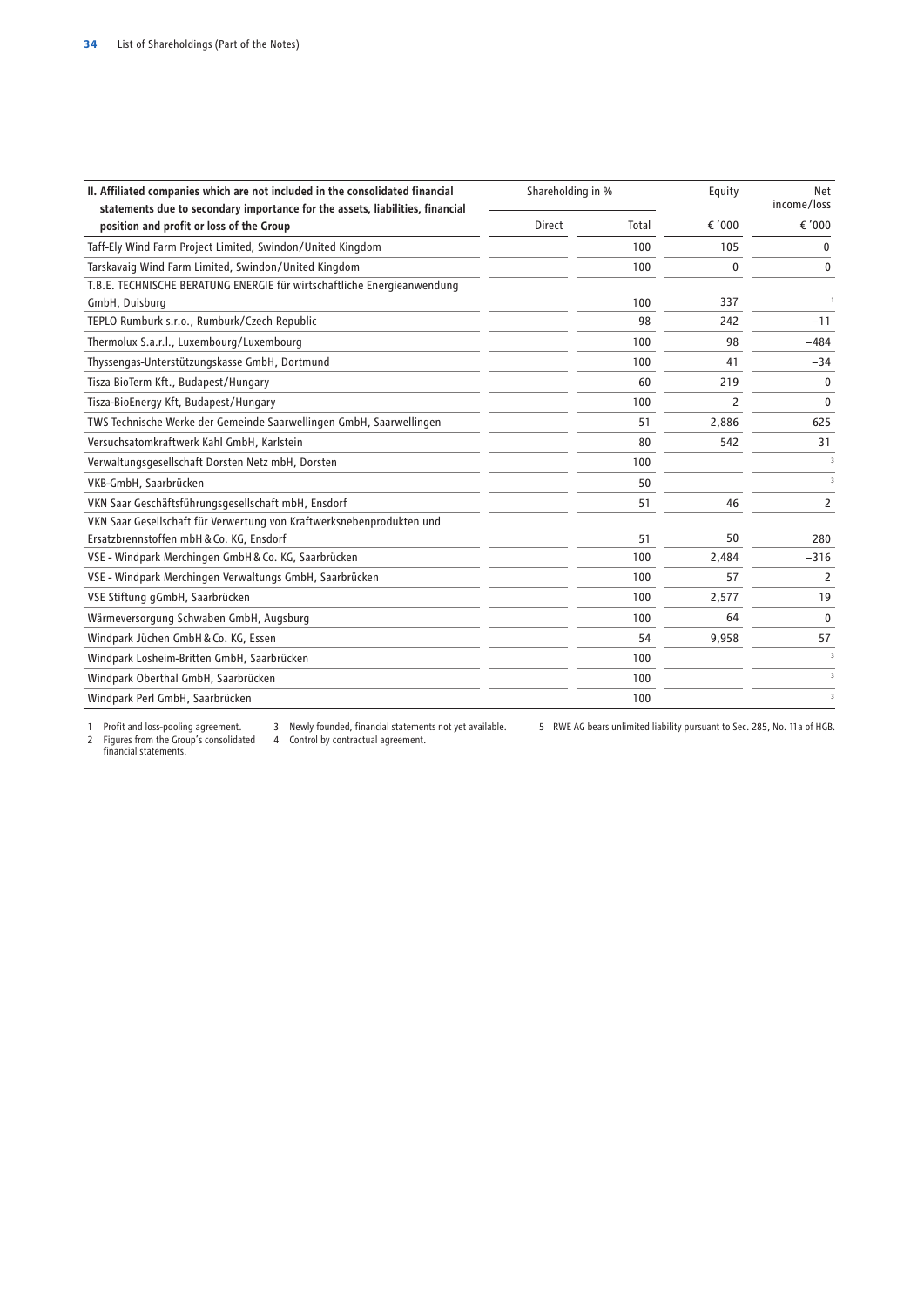| III. Companies accounted for using the equity method                                     |        | Shareholding in % |          | Net<br>income/loss |  |
|------------------------------------------------------------------------------------------|--------|-------------------|----------|--------------------|--|
|                                                                                          | Direct | Total             | € '000   | € '000             |  |
| Amprion GmbH, Dortmund                                                                   | 25     | 25                | 861,900  | 197,800            |  |
| AS 3 Beteiligungs GmbH, Essen                                                            |        | 51                | 0        | $-25,644$          |  |
| ATBERG - Eólicas do Alto Tâmega e Barroso, Lda., Ribeira de Pena/Portugal                |        | 40                | 2,142    | -191               |  |
| AVA Abfallverwertung Augsburg Gesellschaft mit beschränkter Haftung,<br>Augsburg         |        | 25                | 24,064   | 3,299              |  |
| AVU Aktiengesellschaft für Versorgungs-Unternehmen, Gevelsberg                           |        | 50                | 101,813  | 14,400             |  |
| BEW Netze GmbH, Wipperfürth                                                              |        | 61                | 10,892   | 1,425              |  |
| Blackhawk Mining LLC, Lexington/USA                                                      |        | 25                | 100,775  | $-7,441^2$         |  |
| Budapesti Disz- es Közvilagitasi Kft., Budapest/Hungary                                  |        | 50                | 30,666   | 1,086              |  |
| C-Power N.V., Oostende/Belgium                                                           |        | 27                | 170,695  | 5,918              |  |
| Delesto B.V., Delfzijl/Netherlands                                                       |        | 50                | 61,328   | 3,173              |  |
| Dortmunder Energie- und Wasserversorgung GmbH (DEW 21), Dortmund                         |        | 47                | 176,346  | 40,825             |  |
| EdeA VOF, Geleen/Netherlands                                                             |        | 50                | 36,300   | 0                  |  |
| EGG Holding B.V., 's-Hertogenbosch/Netherlands                                           |        | 50                | 10,597   | 1,687              |  |
| Electrorisk Verzekeringsmaatschappij N.V., Arnhem/Netherlands                            |        | 25                | 11,270   | $-70$              |  |
| Elsta B.V., Middelburg/Netherlands                                                       |        | 25                | 194      | 176                |  |
| Elsta B.V. & CO C.V., Middelburg/Netherlands                                             |        | 25                | 21,201   | 23,785             |  |
| Energie Nordeifel GmbH & Co. KG, Kall                                                    |        | 50                | 11.479   | $3,362^2$          |  |
| Energieversorgung Guben GmbH, Guben                                                      |        | 45                | 5,870    | 527                |  |
| Energieversorgung Hürth GmbH, Hürth                                                      |        | 25                | 4,961    | $\bf{0}$           |  |
| Energieversorgung Oberhausen AG, Oberhausen                                              |        | 10                | 30,305   | 10,973             |  |
| Energiewacht N.V., Veendam/Netherlands                                                   |        | 50                | 22,175   | 3,856              |  |
| ENNI Energie & Umwelt Niederrhein GmbH, Moers                                            |        | 20                | 38,995   | 9,526              |  |
| Enovos International S. A., Luxembourg/Luxembourg                                        |        | 18                | 723,683  | 54,862             |  |
| EPZ - N.V. Elektriciteits Produktiemmaatschappij Zuid-Nederland,<br>Borssele/Netherlands |        | 30                | 69,672   | 34,703             |  |
| EWR Aktiengesellschaft, Worms                                                            |        | 2                 | 74,307   | 14,447             |  |
| EWR Dienstleistungen GmbH & Co. KG, Worms                                                |        | 50                | 140,747  | 14,498             |  |
| EWR GmbH - Energie und Wasser für Remscheid, Remscheid                                   |        | 20                | 83,816   | 13,785             |  |
| Fovarosi Gazmuvek Zrt., Budapest/Hungary                                                 |        | 50                | 119,307  | 24,470             |  |
| Freiberger Stromversorgung GmbH (FSG), Freiberg                                          |        | 30                | 9,017    | 1,669              |  |
| FSO GmbH & Co. KG, Oberhausen                                                            |        | 50                | 26,951   | $11,621^2$         |  |
| Gas- und Wasserwerke Bous-Schwalbach GmbH, Bous                                          |        | 49                | 13,597   | 1,559              |  |
| Geas Energiewacht B.V., Enschede/Netherlands                                             |        | 50                | 9,096    | 1,838              |  |
| GNS Gesellschaft für Nuklear-Service mbH, Essen                                          |        | 28                | 6,253    | $5,521^2$          |  |
| Greater Gabbard Offshore Winds Limited, Reading/United Kingdom                           |        | 50                | 139,604  | 50,244             |  |
| Grosskraftwerk Mannheim Aktiengesellschaft, Mannheim                                     |        | 40                | 114,142  | 6,647              |  |
| Gwynt Y Môr Offshore Wind Farm Limited, Swindon/United Kingdom                           |        | 60                | $-3,380$ | 4                  |  |
| HIDROERG - Projectos Energéticos, Lda., Lisbon/Portugal                                  |        | 32                | 9,045    | 301                |  |
| Innogy Renewables Technology Fund I GmbH & Co. KG, Essen                                 |        | 78                | 45,356   | $-16,550$          |  |
| Innogy Venture Capital GmbH, Essen                                                       |        | 75                | 199      | 80                 |  |

1 Profit and loss-pooling agreement. 3 Newly founded, financial statements not yet available. 5 RWE AG bears unlimited liability pursuant to Sec. 285, No. 11a of HGB.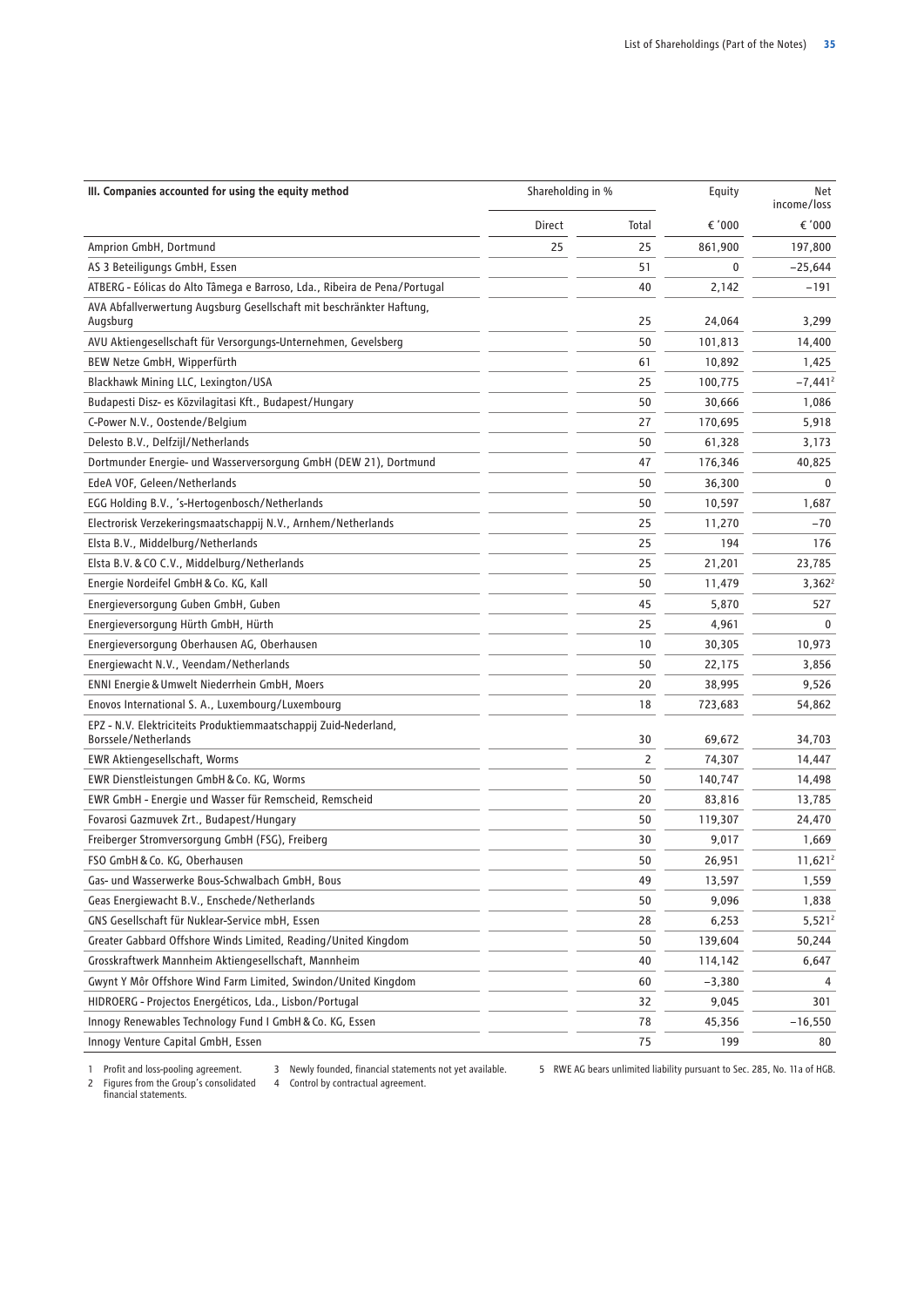| III. Companies accounted for using the equity method                                     | Shareholding in % |       | Equity           | Net<br>income/loss |
|------------------------------------------------------------------------------------------|-------------------|-------|------------------|--------------------|
|                                                                                          | Direct            | Total | € '000           | € '000             |
| Kärntner Energieholding Beteiligungs GmbH, Klagenfurt/Austria                            |                   | 49    | 566,843          | 87,297             |
| KELAG-Kärntner Elektrizitäts-AG, Klagenfurt/Austria                                      |                   | 13    | 644,840          | $96,226^2$         |
| Kemkens B.V., Oss/Netherlands                                                            |                   | 49    | 15,641           | 6,753              |
| KEW Kommunale Energie- und Wasserversorgung AG, Neunkirchen                              |                   | 29    | 73,133           | 9,919              |
| Konsortium Energieversorgung Opel oHG der RWE Innogy GmbH und der                        |                   |       |                  |                    |
| Kraftwerke Mainz-Wiesbaden AG, Karlstein                                                 |                   | 67    | 35,206           | 16,707             |
| MAINGAU Energie GmbH, Obertshausen                                                       |                   | 47    | 19,757           | 5,034              |
| medl GmbH, Mülheim an der Ruhr                                                           |                   | 49    | 21,829           | $\Omega$           |
| Mingas-Power GmbH, Essen                                                                 |                   | 40    | 3,394            | 2,725              |
| Nebelhornbahn-Aktiengesellschaft, Oberstdorf                                             |                   | 27    | 4,922            | 361                |
| Pfalzwerke Aktiengesellschaft, Ludwigshafen                                              |                   | 27    | 205,885          | $31,682^2$         |
| PRENU Projektgesellschaft für Rationelle Energienutzung in Neuss mbH, Neuss              |                   | 50    | 232              | $-22$              |
| Projecta 14 GmbH, Saarbrücken                                                            |                   | 50    | 38,359           | 2,134              |
| Propan Rheingas GmbH & Co KG, Brühl                                                      |                   | 30    | 16,776           | 2,238              |
| Przedsiêbiorstwo Wodociagów i Kanalizacji Sp. z o.o., Dabrowa Górnica/Poland             |                   | 34    | 31,076           | 1,923              |
| Rain Biomasse Wärmegesellschaft mbH, Rain                                                |                   | 75    | 6,515            | 508                |
| Regionalgas Euskirchen GmbH & Co. KG, Euskirchen                                         |                   | 43    | 61,253           | 13,989             |
| RheinEnergie AG, Cologne                                                                 |                   | 20    | 741,918          | 171,676            |
| Rhein-Main-Donau AG, Munich                                                              |                   | 22    | 110,169          | $\Omega$           |
| Sampi Anlagen-Vermietungs GmbH & Co. Objekt Meerbusch KG, Mainz                          |                   | 100   | 555              | 1,328              |
| Schluchseewerk Aktiengesellschaft, Laufenburg (Baden)                                    |                   | 50    | 59,339           | 2,809              |
| SHW/RWE Umwelt Aqua Vodogradnja d.o.o., Zagreb/Croatia                                   |                   | 50    | 1,424            | 104                |
| Siegener Versorgungsbetriebe GmbH, Siegen                                                |                   | 25    | 22,766           | 3,985              |
| Société Electrique de l'Our S.A., Luxembourg/Luxembourg                                  |                   | 40    | 11,770           | $-1,1592$          |
| SpreeGas Gesellschaft für Gasversorgung und Energiedienstleistung mbH,<br>Cottbus        |                   | 33    | 34,093           | 5,530              |
| SSW Stadtwerke St. Wendel GmbH & Co. KG, St. Wendel                                      |                   | 50    | 20,215           |                    |
|                                                                                          |                   | 35    |                  | 1,988              |
| Stadtwerke Aschersleben GmbH, Aschersleben<br>Stadtwerke Bernburg GmbH, Bernburg (Saale) |                   | 45    | 15,831<br>31,709 | 2,617<br>5,468     |
| Stadtwerke Bitterfeld-Wolfen GmbH, Bitterfeld-Wolfen                                     |                   | 40    |                  |                    |
|                                                                                          |                   |       | 20,789           | 1,913              |
| Stadtwerke Bühl GmbH, Bühl                                                               |                   | 30    | 22,107           | $\mathbf{0}$       |
| Stadtwerke Duisburg Aktiengesellschaft, Duisburg                                         |                   | 20    | 164,077          | 1,006              |
| Stadtwerke Dülmen Dienstleistungs- und Beteiligungs-GmbH & Co. KG, Dülmen                |                   | 50    | 26,286           | 3,526              |
| Stadtwerke Emmerich GmbH, Emmerich am Rhein                                              |                   | 25    | 12,115           | 2,843              |
| Stadtwerke Essen Aktiengesellschaft, Essen                                               |                   | 29    | 117,597          | 26,784             |
| Stadtwerke Geldern GmbH, Geldern                                                         |                   | 49    | 8,595            | 615                |
| Stadtwerke GmbH Bad Kreuznach, Bad Kreuznach                                             |                   | 25    | 39,925           | $\mathbf 0$        |
| Stadtwerke Kirn GmbH, Kirn                                                               |                   | 49    | 2,137            | 360                |

2 Figures from the Group's consolidated 4 Control by contractual agreement. financial statements.

1 Profit and loss-pooling agreement. 3 Newly founded, financial statements not yet available. 5 RWE AG bears unlimited liability pursuant to Sec. 285, No. 11a of HGB.<br>2 Figures from the Group's consolidated 4 Control by co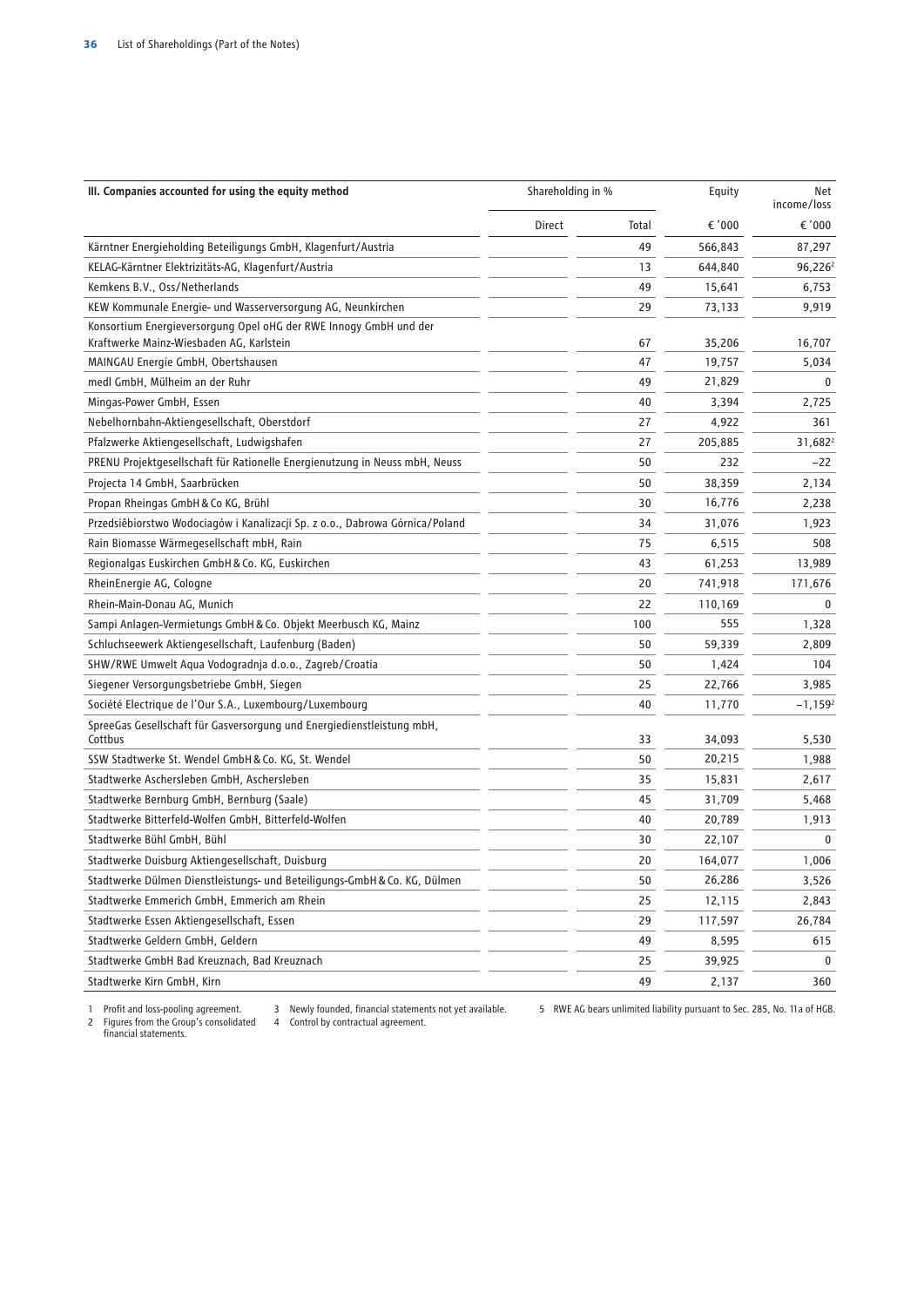| III. Companies accounted for using the equity method               | Shareholding in % |       | Equity    | Net<br>income/loss  |
|--------------------------------------------------------------------|-------------------|-------|-----------|---------------------|
|                                                                    | <b>Direct</b>     | Total | € '000    | $\epsilon$ '000     |
| Stadtwerke Lingen GmbH, Lingen (Ems)                               |                   | 40    | 13,471    | $\mathbf{0}$        |
| Stadtwerke Meerane GmbH, Meerane                                   |                   | 24    | 12,578    | 1,805               |
| Stadtwerke Meinerzhagen GmbH, Meinerzhagen                         |                   | 27    | 20,895    | 829                 |
| Stadtwerke Merseburg GmbH, Merseburg                               |                   | 40    | 20,392    | 3,563               |
| Stadtwerke Merzig GmbH, Merzig                                     |                   | 50    | 15,906    | 1,703               |
| Stadtwerke Neuss Energie und Wasser GmbH, Neuss                    |                   | 25    | 88,344    | 11,880              |
| Stadtwerke Radevormwald GmbH, Radevormwald                         |                   | 50    | 4,818     | 1,289               |
| Stadtwerke Ratingen GmbH, Ratingen                                 |                   | 25    | 44,011    | 3,179               |
| Stadtwerke Reichenbach/Vogtland GmbH, Reichenbach im Vogtland      |                   | 24    | 12,979    | 2,354               |
| Stadtwerke Saarlouis GmbH, Saarlouis                               |                   | 49    | 33,522    | 4,667               |
| Stadtwerke Velbert GmbH, Velbert                                   |                   | 50    | 82,005    | 7,211               |
| Stadtwerke Weißenfels GmbH, Weissenfels                            |                   | 24    | 23,660    | 3,815               |
| Stadtwerke Willich GmbH, Willich                                   |                   | 25    | 12,581    | $\mathbf{0}$        |
| Stadtwerke Zeitz GmbH, Zeitz                                       |                   | 24    | 20,434    | 3,000               |
| Stromnetz Günzburg GmbH & Co. KG, Günzburg                         |                   | 49    |           | $\overline{3}$      |
| Südwestfalen Energie und Wasser AG, Hagen                          |                   | 19    | 229,559   | 23,729 <sup>2</sup> |
| SVS-Versorgungsbetriebe GmbH, Stadtlohn                            |                   | 38    | 20,930    | 2,592               |
| TCP Petcoke Corporation, Dover/USA                                 |                   | 50    | 16,692    | 13,890 <sup>2</sup> |
| TE Plomin d.o.o., Plomin/Croatia                                   |                   | 50    | 29,731    | 1,151               |
| URANIT GmbH, Jülich                                                |                   | 50    | 73,683    | 62,650              |
| Vliegasunie B.V., De Bilt/Netherlands                              |                   | 43    | 17.009    | 14,052              |
| Východoslovenská energetika a.s., Košice/Slovakia                  |                   | 49    | 217,763   | 66,794 <sup>2</sup> |
| Wasser- und Energieversorgung Kreis St. Wendel GmbH, St. Wendel    |                   | 28    | 20,274    | 1,343               |
| wbm Wirtschaftsbetriebe Meerbusch GmbH, Meerbusch                  |                   | 40    | 20,414    | 2,954               |
| WestEnergie und Verkehr GmbH, Geilenkirchen                        |                   | 50    | 41,067    | 11,113              |
| Zagrebacke otpadne vode d.o.o., Zagreb/Croatia                     |                   | 48    | 155,511   | 22,421              |
| Zagrebacke otpadne vode-upravljanje i pogon d.o.o., Zagreb/Croatia |                   | 33    | 2,803     | 3,972               |
| Zephyr Investments Limited, Swindon/United Kingdom                 |                   | 33    | $-41,740$ | $-13,910^{2}$       |
| Zwickauer Energieversorgung GmbH, Zwickau                          |                   | 27    | 39,360    | 8,784               |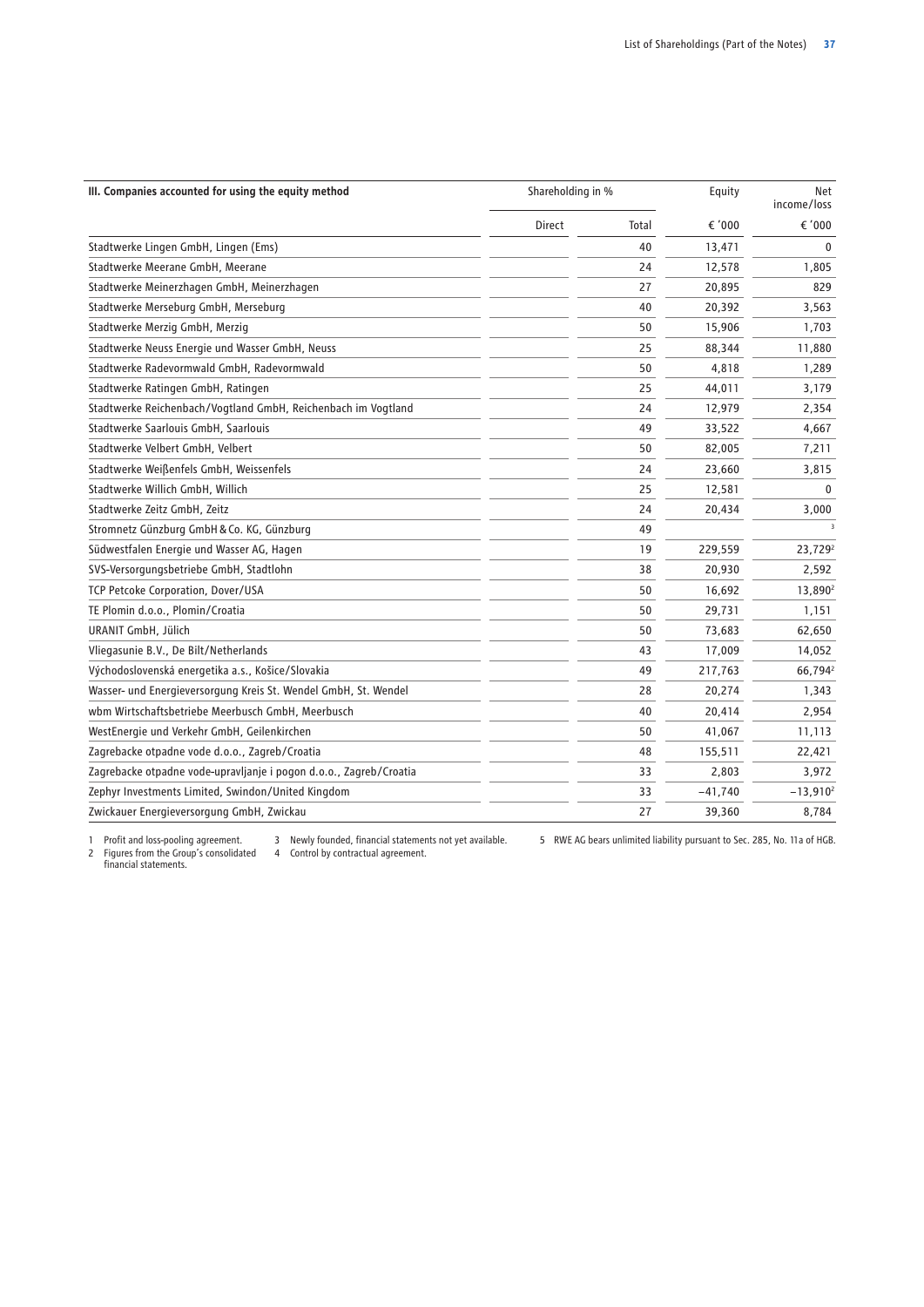| income/loss<br>secondary importance for the assets, liabilities, financial position and profit<br>€ '000<br>or loss of the Group<br>Direct<br>Total<br>Abwasser-Gesellschaft Knapsack, GmbH, Hürth<br>33<br>440<br>Awotec Gebäude Servicegesellschaft mbH, Saarbrücken<br>48<br>94<br>Bäderbetriebsgesellschaft St. Ingbert GmbH, St. Ingbert<br>49<br>70 | € '000<br>210<br>$-1$<br>12<br>4,476<br>-32<br>0<br>142<br>0 |
|-----------------------------------------------------------------------------------------------------------------------------------------------------------------------------------------------------------------------------------------------------------------------------------------------------------------------------------------------------------|--------------------------------------------------------------|
|                                                                                                                                                                                                                                                                                                                                                           |                                                              |
|                                                                                                                                                                                                                                                                                                                                                           |                                                              |
|                                                                                                                                                                                                                                                                                                                                                           |                                                              |
|                                                                                                                                                                                                                                                                                                                                                           |                                                              |
| 16,054<br>BC-Eromu Kft., Miskolc/Hungary<br>74                                                                                                                                                                                                                                                                                                            |                                                              |
| BIG Breitband-Infrastrukturges. Cochem Zell mbH, Cochem-Zell<br>21<br>132                                                                                                                                                                                                                                                                                 |                                                              |
| 50<br>25<br>Biogas Mönchengladbach-Süd GmbH & Co. KG, Mönchengladbach                                                                                                                                                                                                                                                                                     |                                                              |
| Breer Gebäudedienste Heidelberg GmbH, Heidelberg<br>45<br>301                                                                                                                                                                                                                                                                                             |                                                              |
| Brockloch Rig Windfarm Limited, Glasgow/United Kingdom<br>50<br>1                                                                                                                                                                                                                                                                                         |                                                              |
| CARBON CDM Korea Ltd., Seoul/South Korea<br>49<br>6,999                                                                                                                                                                                                                                                                                                   | 5,845                                                        |
| $-108$<br>CARBON Climate Protection GmbH, Langenlois/Austria<br>50                                                                                                                                                                                                                                                                                        | 469                                                          |
| CARBON Egypt Ltd., Cairo/Egypt<br>49<br>4,230                                                                                                                                                                                                                                                                                                             | 4,339                                                        |
| CUT! Energy GmbH, Essen<br>49<br>$-116$                                                                                                                                                                                                                                                                                                                   | $-176$                                                       |
| CZT Valašské Mezirící s.r.o., Valašské Mezirící/Czech Republic<br>20<br>174                                                                                                                                                                                                                                                                               | 30                                                           |
| DES Dezentrale Energien Schmalkalden GmbH, Schmalkalden<br>30<br>73                                                                                                                                                                                                                                                                                       | 16                                                           |
| Deutsche Gesellschaft für Wiederaufarbeitung von Kernbrennstoffen<br>680<br>AG & Co. oHG, Gorleben<br>31                                                                                                                                                                                                                                                  | 172                                                          |
| 25<br>Doggerbank Project 1 Bizco Limited, Reading/United Kingdom<br>0                                                                                                                                                                                                                                                                                     | 0                                                            |
| Doggerbank Project 2 Bizco Limited, Reading/United Kingdom<br>0<br>25                                                                                                                                                                                                                                                                                     | 0                                                            |
| 25<br>Doggerbank Project 3 Bizco Limited, Reading/United Kingdom<br>0                                                                                                                                                                                                                                                                                     | 0                                                            |
| 0<br>Doggerbank Project 4 Bizco Limited, Reading/United Kingdom<br>25                                                                                                                                                                                                                                                                                     | 0                                                            |
| Doggerbank Project 5 Bizco Limited, Reading/United Kingdom<br>25<br>0                                                                                                                                                                                                                                                                                     | 0                                                            |
| 25<br>$\mathbf{0}$<br>Doggerbank Project 6 Bizco Limited, Reading/United Kingdom                                                                                                                                                                                                                                                                          | 0                                                            |
| ELE-GEW Photovoltaikgesellschaft mbH, Gelsenkirchen<br>49<br>34                                                                                                                                                                                                                                                                                           | 9                                                            |
| ELE-RAG Montan Immobilien Erneuerbare Energien GmbH, Bottrop<br>50<br>56                                                                                                                                                                                                                                                                                  | 21                                                           |
| ELE-Scholven-Wind GmbH, Gelsenkirchen<br>30<br>692                                                                                                                                                                                                                                                                                                        | 167                                                          |
| Enercraft Energiemanagement OHG haftungsbeschränkt, Frankfurt am Main<br>50<br>1,633                                                                                                                                                                                                                                                                      | 0                                                            |
| Energie BOL GmbH, Ottersweier<br>50<br>26                                                                                                                                                                                                                                                                                                                 | $\mathbf{1}$                                                 |
| Energie Nordeifel Beteiligungs-GmbH, Kall<br>50<br>27                                                                                                                                                                                                                                                                                                     | 2                                                            |
| 50<br>Energie Service Saar GmbH, Völklingen<br>$-1,533$                                                                                                                                                                                                                                                                                                   | 131                                                          |
| Energiepartner Dörth GmbH, Dörth<br>49<br>27                                                                                                                                                                                                                                                                                                              | 4                                                            |
| 22<br>Energiepartner Elsdorf GmbH, Elsdorf<br>40                                                                                                                                                                                                                                                                                                          | 2                                                            |
| Energiepartner Hermeskeil GmbH, Hermeskeil<br>20                                                                                                                                                                                                                                                                                                          | $\sqrt{3}$                                                   |
| 0<br>Energiepartner Kerpen GmbH, Kerpen<br>49                                                                                                                                                                                                                                                                                                             | $-27$                                                        |
| Energiepartner Projekt GmbH, Essen<br>49                                                                                                                                                                                                                                                                                                                  |                                                              |
| Energiepartner Solar Kreuztal GmbH, Kreuztal<br>40<br>24                                                                                                                                                                                                                                                                                                  | $\mathbf{1}$                                                 |
| Energiepartner Wesseling GmbH, Wesseling<br>25<br>30                                                                                                                                                                                                                                                                                                      | 0                                                            |
| Energieversorgung Beckum GmbH & Co. KG, Beckum<br>34<br>3,119                                                                                                                                                                                                                                                                                             | 751                                                          |
| Energieversorgung Beckum Verwaltungs-GmbH, Beckum<br>34<br>49                                                                                                                                                                                                                                                                                             | 3                                                            |
| Energieversorgung Marienberg GmbH, Marienberg<br>49<br>1,770                                                                                                                                                                                                                                                                                              | 1,144                                                        |
| Energieversorgung Oelde GmbH, Oelde<br>25<br>7,441                                                                                                                                                                                                                                                                                                        | 1,866                                                        |
| Enerventis GmbH & Co. KG, Saarbrücken<br>33<br>1,090                                                                                                                                                                                                                                                                                                      | 116                                                          |
| Ensys AG, Frankfurt am Main<br>1,015<br>25                                                                                                                                                                                                                                                                                                                | -961                                                         |

1 Profit and loss-pooling agreement. 3 Newly founded, financial statements not yet available. 5 RWE AG bears unlimited liability pursuant to Sec. 285, No. 11a of HGB.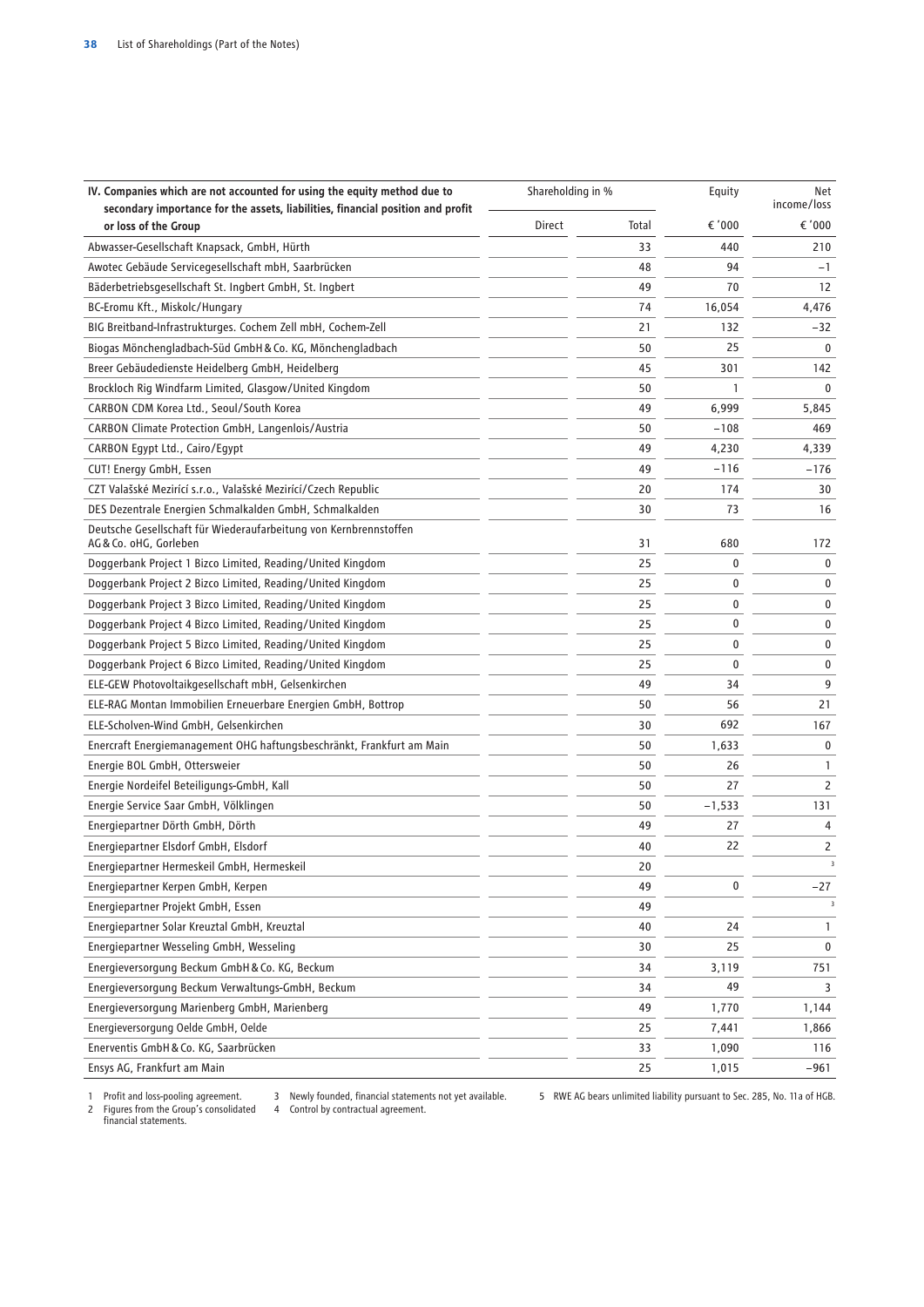| IV. Companies which are not accounted for using the equity method due to<br>secondary importance for the assets, liabilities, financial position and profit | Shareholding in % |          | Equity     | Net<br>income/loss |
|-------------------------------------------------------------------------------------------------------------------------------------------------------------|-------------------|----------|------------|--------------------|
| or loss of the Group                                                                                                                                        | Direct            | Total    | € '000     | € '000             |
| Eólica de la Mata, S.A., Soria/Spain                                                                                                                        |                   | 26       | 607        | 0                  |
| Eólica de Sarnago, S.A., Soria/Spain                                                                                                                        |                   | 50       | 78         | 0                  |
| Erdgasversorgung Industriepark Leipzig Nord GmbH, Leipzig                                                                                                   |                   | 50       | 462        | 27                 |
| ESG Energie Schmallenberg GmbH, Schmallenberg                                                                                                               |                   | 44       | 25         | $\mathbf 0$        |
| EWC Windpark Cuxhaven GmbH, Munich                                                                                                                          |                   | 50       | 910        | 257                |
| EWV Baesweiler GmbH & Co. KG, Baesweiler                                                                                                                    |                   | 45       | 1,184      | 173                |
| EWV Baesweiler Verwaltungs GmbH, Baesweiler                                                                                                                 |                   | 45       | 26         | $\mathbf{1}$       |
| FAMOS - Facility Management Osnabrück GmbH, Osnabrück                                                                                                       |                   | 49       | 109        | 8                  |
| Fernwärmeversorgung Zwönitz GmbH, Zwönitz                                                                                                                   |                   | 50       | 2,772      | 184                |
| Forewind Limited, Swindon/United Kingdom                                                                                                                    |                   | 25       | 0          | 0                  |
| FSO Verwaltungs-GmbH, Oberhausen                                                                                                                            |                   | 50       | 31         | $\mathbf{1}$       |
| Galloper Wind Farm Limited, Reading/United Kingdom                                                                                                          |                   | 50       | $-2$       | $-4$               |
| Gasgesellschaft Kerken Wachtendonk mbH, Kerken                                                                                                              |                   | 49       | 2,478      | 277                |
| Gasnetzgesellschaft Wörrstadt mbH & Co. KG, Saulheim                                                                                                        |                   | 49       |            | 3                  |
| Gasnetzgesellschaft Wörrstadt Verwaltungs-GmbH, Wörrstadt                                                                                                   |                   | 49       |            | 3                  |
| Gasversorgung Delitzsch GmbH, Delitzsch                                                                                                                     |                   | 49       | 5,702      | 957                |
| Gemeindewerke Everswinkel GmbH, Everswinkel                                                                                                                 |                   | 45       | 4,537      | 37                 |
| Gemeindewerke Namborn GmbH, Namborn                                                                                                                         |                   | 49       | 686        | 165                |
| Gemeindewerke Schwalbach GmbH, Schwalbach                                                                                                                   |                   | 49       | 550        | 103                |
| Gemeinschaftswerk Hattingen GmbH, Essen                                                                                                                     |                   | 52       | 2,045      | $-2,894$           |
| GfB, Gesellschaft für Baudenkmalpflege mbH, Idar-Oberstein                                                                                                  |                   | 20       | 65         | 9                  |
| GfS Gesellschaft für Simulatorschulung mbH, Essen                                                                                                           |                   | 31       | 54         | 3                  |
| GKW Dillingen GmbH & Co. KG, Saarbrücken                                                                                                                    |                   | 25       | 19,651     | 4,313              |
| Green Bioenergie Cereshof GmbH, Selfkant                                                                                                                    |                   | 49       |            |                    |
| GREEN GECCO Beteiligungsgesellschaft mbH & Co. KG, Troisdorf                                                                                                |                   | 21       | 48,655     | 986                |
| GREEN GECCO Beteiligungsgesellschaft-Verwaltungs GmbH, Troisdorf                                                                                            |                   | 21       | 33         | 1                  |
| GREEN Gesellschaft für regionale und erneuerbare Energie mbH, Stolberg                                                                                      |                   | 49       | 10         | 8                  |
| Green Solar Herzogenrath GmbH, Herzogenrath                                                                                                                 |                   | 45       | 2,933      | 133                |
| Greenplug GmbH, Hamburg                                                                                                                                     |                   | 49       | 1,000      | 0                  |
| GWE-energis Netzgesellschaft mbH & Co. KG, Eppelborn                                                                                                        |                   | 50       | -49        | 124                |
| GWE-energis-Geschäftsführungs-GmbH, Eppelborn                                                                                                               |                   | 50       | 31         | $\mathbf{1}$       |
| HOCHTEMPERATUR-KERNKRAFTWERK GmbH (HKG). Gemeinsames Europäisches                                                                                           |                   |          |            |                    |
| Unternehmen, Hamm                                                                                                                                           |                   | 31       | 0          | 0                  |
| Homepower Retail Limited, Swindon/United Kingdom                                                                                                            |                   | 50       | $-27,407$  | $\mathbf{0}$       |
| Hungáriavíz Vagyonkezelő Zrt., Budapest/Hungary                                                                                                             |                   | 49       | 19,875     | $-25,558$          |
| Infrastrukturgemeinschaft Windpark Losheim GbR, Losheim                                                                                                     |                   | 40       |            |                    |
| IWW Rheinisch-Westfälisches Institut für Wasserforschung gemeinnützige GmbH,                                                                                |                   |          |            |                    |
| Mülheim an der Ruhr<br>Kavernengesellschaft Staßfurt mbH, Stassfurt                                                                                         |                   | 30<br>50 | 997<br>824 | $-226$<br>385      |
| KAWAG AG Co. KG, Pleidelsheim                                                                                                                               |                   |          |            |                    |
| KAWAG Netze GmbH & Co. KG, Frankfurt am Main                                                                                                                |                   | 49<br>49 | 0<br>1     | $-1$<br>0          |
| KAWAG Netze Verwaltungsgesellschaft mbH, Frankfurt am Main                                                                                                  |                   | 49       | 25         | $\mathbf 0$        |
| KEVAG Telekom GmbH, Koblenz                                                                                                                                 |                   |          |            |                    |
|                                                                                                                                                             |                   | 50       | 2,385      | 753                |

1 Profit and loss-pooling agreement. 3 Newly founded, financial statements not yet available. 5 RWE AG bears unlimited liability pursuant to Sec. 285, No. 11a of HGB.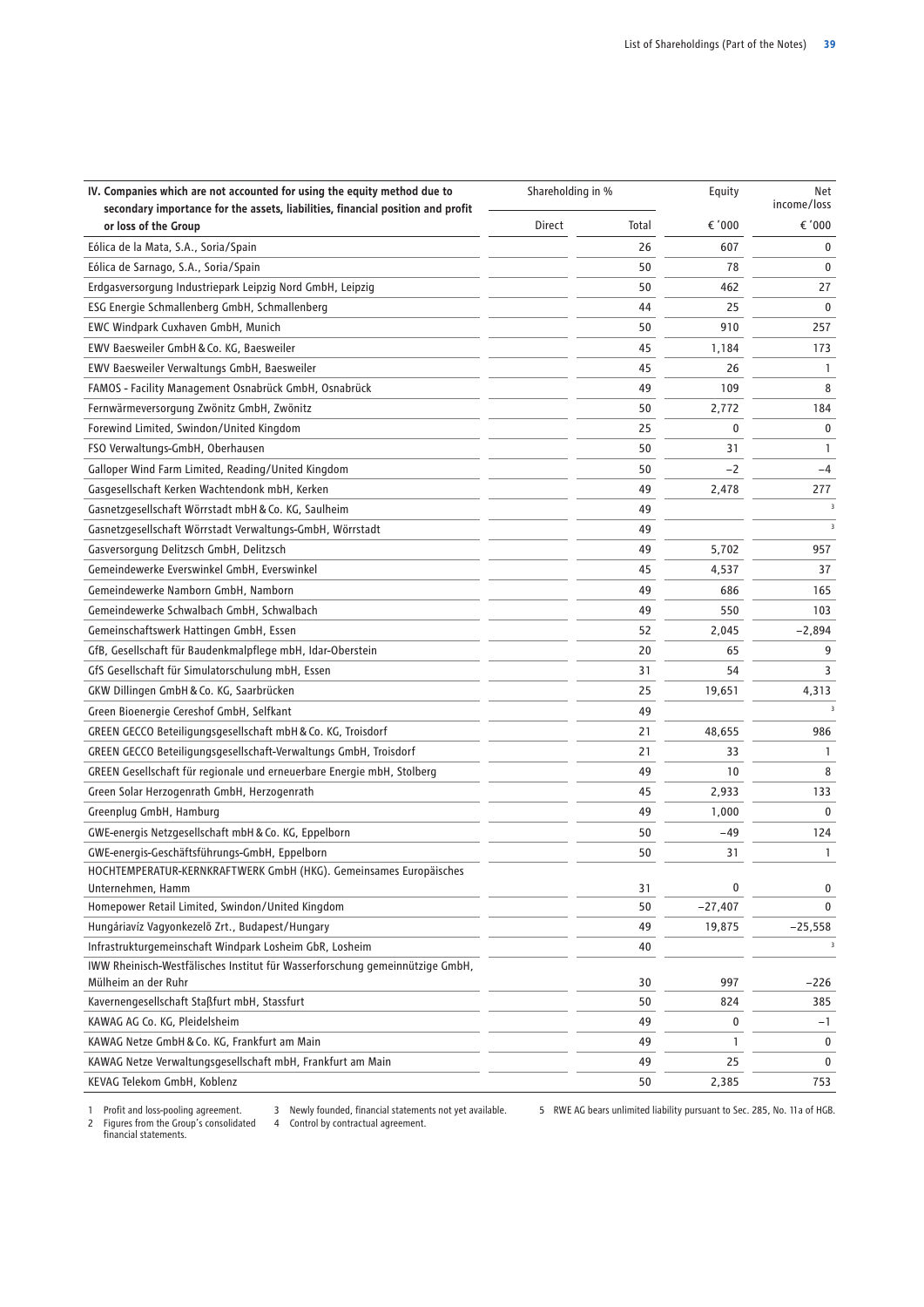| IV. Companies which are not accounted for using the equity method due to<br>secondary importance for the assets, liabilities, financial position and profit | Shareholding in % |       | Equity | Net<br>income/loss      |  |
|-------------------------------------------------------------------------------------------------------------------------------------------------------------|-------------------|-------|--------|-------------------------|--|
| or loss of the Group                                                                                                                                        | Direct            | Total | € '000 | € '000                  |  |
| Klärschlammentsorgung Hesselberg Service GmbH, Unterschwaningen                                                                                             |                   | 49    | 21     | $-1$                    |  |
| KlickEnergie GmbH & Co. KG, Neuss                                                                                                                           |                   | 65    |        | $\overline{\mathbf{3}}$ |  |
| KlickEnergie Verwaltungs-GmbH, Neuss                                                                                                                        |                   | 65    |        | $\overline{\mathbf{3}}$ |  |
| K-net GmbH, Kaiserslautern                                                                                                                                  |                   | 25    | 960    | 50                      |  |
| Kommunale Dienste Marpingen GmbH, Marpingen                                                                                                                 |                   | 49    | 2,856  | 288                     |  |
| Kommunale Dienste Tholey GmbH, Tholey                                                                                                                       |                   | 49    | 967    | 208                     |  |
| Kommunale Entsorgung Neunkirchen Geschäftsführungsgesellschaft mbH,<br>Neunkirchen                                                                          |                   | 50    | 52     | 1                       |  |
| Kommunale Entsorgung Neunkirchen (KEN) GmbH & Co. KG, Neunkirchen                                                                                           |                   | 46    | 2,733  | 152                     |  |
| Kommunalwerk Rudersberg GmbH & Co. KG, Rudersberg                                                                                                           |                   | 50    | $-7$   | $-8$                    |  |
| Kommunalwerk Rudersberg Verwaltungs-GmbH, Rudersberg                                                                                                        |                   | 50    | 22     | $-3$                    |  |
| Kraftwerk Buer Betriebsgesellschaft mbH i.L., Gelsenkirchen                                                                                                 |                   | 50    | 13     | 0                       |  |
| Kraftwerk Buer GbR, Gelsenkirchen                                                                                                                           |                   | 50    | 5,113  | 0                       |  |
| Kraftwerk Voerde OHG der STEAG GmbH und RWE Power AG, Voerde                                                                                                |                   | 25    | 4,840  | 403                     |  |
| Kraftwerk Wehrden GmbH, Völklingen                                                                                                                          |                   | 33    | 10,627 | 29                      |  |
| KSG Kraftwerks-Simulator-Gesellschaft mbH, Essen                                                                                                            |                   | 31    | 538    | 26                      |  |
| KSP Kommunaler Service Püttlingen GmbH, Püttlingen                                                                                                          |                   | 40    | 85     | 77                      |  |
| KÜCKHOVENER Deponiebetrieb GmbH & Co. KG, Bergheim                                                                                                          |                   | 50    | 39     | $-9$                    |  |
| KÜCKHOVENER Deponiebetrieb Verwaltungs-GmbH, Bergheim                                                                                                       |                   | 50    | 37     | 2                       |  |
| MBS Ligna Therm GmbH i. L., Hofheim am Taunus                                                                                                               |                   | 33    | $-96$  | $-86$                   |  |
| Moravske Hidroelektrane d.o.o., Belgrade/Serbia                                                                                                             |                   | 51    | 3,890  | -54                     |  |
| Naturstrom Betriebsgesellschaft Oberhonnefeld mbH, Koblenz                                                                                                  |                   | 25    | 146    | $-2$                    |  |
| Netzanbindung Tewel OHG, Cuxhaven                                                                                                                           |                   | 25    | 1,178  | 14                      |  |
| Netzgesellschaft Bühlertal GmbH & Co. KG, Bühlertal                                                                                                         |                   | 50    | $-10$  | 0                       |  |
| Netzgesellschaft Korb GmbH & Co. KG, Korb                                                                                                                   |                   | 50    | -4     | $-2$                    |  |
| Netzgesellschaft Korb Verwaltungs-GmbH, Korb                                                                                                                |                   | 50    | 23     | 1                       |  |
| Netzgesellschaft Lauf GmbH & Co. KG, Lauf                                                                                                                   |                   | 50    | $-5$   | 0                       |  |
| Netzgesellschaft Leutenbach GmbH & Co. KG, Leutenbach                                                                                                       |                   | 50    |        | $\overline{\mathbf{3}}$ |  |
| Netzgesellschaft Leutenbach Verwaltungs-GmbH, Leutenbach                                                                                                    |                   | 50    | 23     | $-2$                    |  |
| Netzgesellschaft Ottersweier GmbH & Co. KG, Ottersweier                                                                                                     |                   | 50    | -6     | 0                       |  |
| Netzgesellschaft Rheda-Wiedenbrück GmbH & Co. KG, Rheda-Wiedenbrück                                                                                         |                   | 49    |        | $\overline{\mathbf{3}}$ |  |
| Netzgesellschaft Rheda-Wiedenbrück Verwaltungs-GmbH, Rheda-Wiedenbrück                                                                                      |                   | 49    | 25     | 0                       |  |
| NiersEnergieNetze GmbH & Co. KG, Kevelaer                                                                                                                   |                   | 51    |        | $\overline{\mathbf{3}}$ |  |
| Ningxia Antai New Energy Resources Joint Stock Co., Ltd., Yinchuan/China                                                                                    |                   | 25    | 22,176 | 5,840                   |  |
| Objektverwaltungsgesellschaft Dampfkraftwerk Bernburg mbH, Hanover                                                                                          |                   | 58    | 568    | 56                      |  |
| Offshore Trassenplanungs-GmbH OTP, Hanover                                                                                                                  |                   | 50    | 90     | 0                       |  |
| Peißenberger Wärmegesellschaft mbH, Peissenberg                                                                                                             |                   | 50    | 1,246  | 371                     |  |
| prego services mbH, Saarbrücken                                                                                                                             |                   | 37    | 7,160  | -780                    |  |
| Propan Rheingas GmbH, Brühl                                                                                                                                 |                   | 28    | 44     | 2                       |  |
| Recklinghausen Netzgesellschaft mbH & Co. KG, Recklinghausen                                                                                                |                   | 50    |        | $\overline{\mathbf{3}}$ |  |
| Recklinghausen Netz-Verwaltungsgesellschaft mbH, Recklinghausen                                                                                             |                   | 49    |        | $\overline{\mathbf{3}}$ |  |
| Renergie Stadt Wittlich GmbH, Wittlich                                                                                                                      |                   | 30    | 20     | $-5$                    |  |
| rhenag - Thüga Rechenzentrum GbR, Cologne                                                                                                                   |                   | 50    | 187    | 178                     |  |

1 Profit and loss-pooling agreement. 3 Newly founded, financial statements not yet available. 5 RWE AG bears unlimited liability pursuant to Sec. 285, No. 11a of HGB.<br>2 Figures from the Group's consolidated 4 Control by co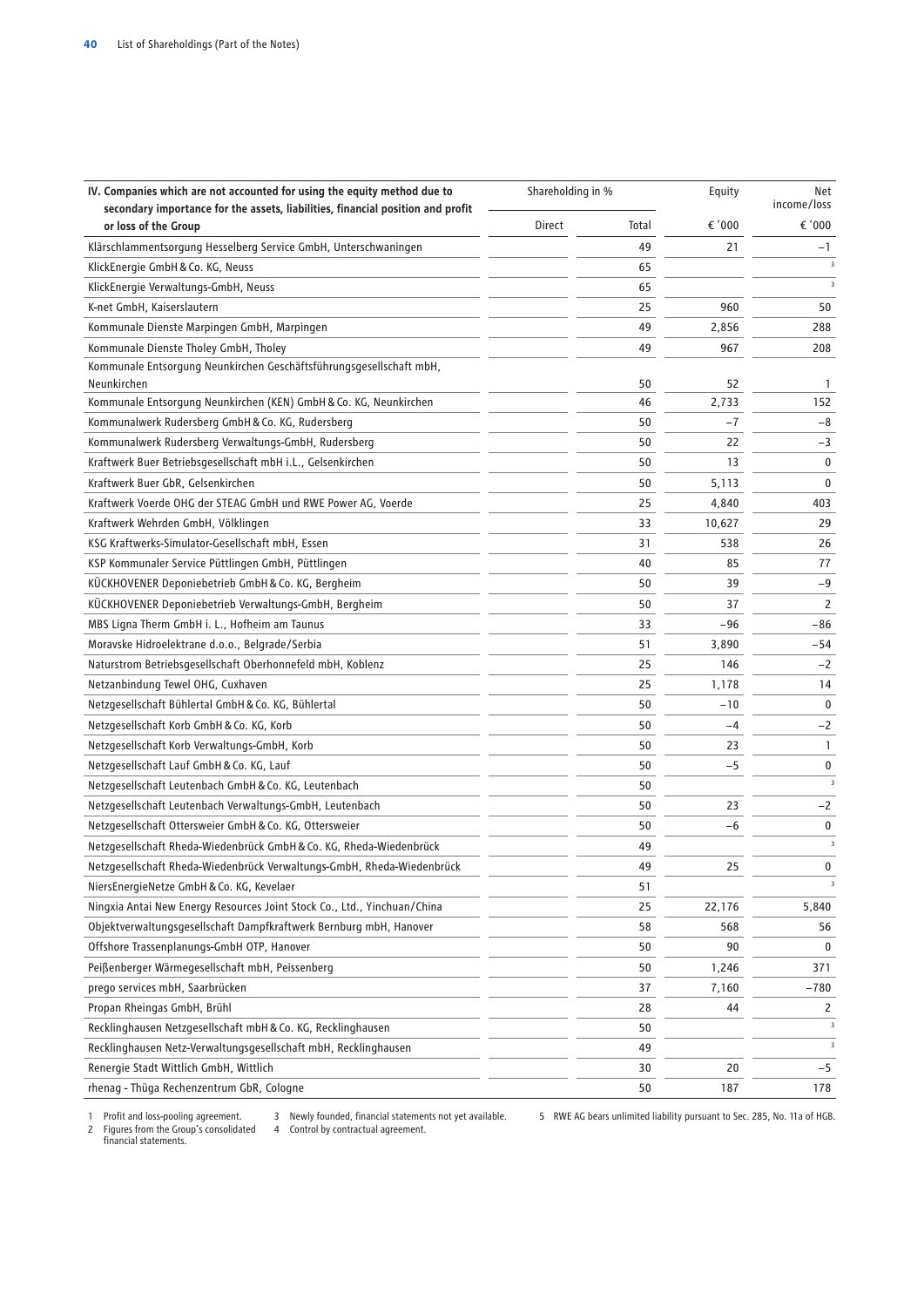| IV. Companies which are not accounted for using the equity method due to<br>secondary importance for the assets, liabilities, financial position and profit | Shareholding in % |       | Equity   | Net<br>income/loss      |
|-------------------------------------------------------------------------------------------------------------------------------------------------------------|-------------------|-------|----------|-------------------------|
| or loss of the Group                                                                                                                                        | Direct            | Total | € $'000$ | € '000                  |
| RIWA GmbH Gesellschaft für Geoinformationen, Kempten                                                                                                        |                   | 33    | 1,285    | 287                     |
| RKH Rheinkies Hitdorf GmbH & Co. KG i.L., Bergheim                                                                                                          |                   | 33    | 329      | 12                      |
| RKH Rheinkies Hitdorf Verwaltungs GmbH i.L., Bergheim                                                                                                       |                   | 33    | 43       | $\mathbf 0$             |
| RurEnergie GmbH, Düren                                                                                                                                      |                   | 25    | 169      | $-227$                  |
| RWE Power International Middle East LLC, Dubai/UAE                                                                                                          |                   | 49    |          |                         |
| Sandersdorf-Brehna Netz GmbH & Co. KG, Sandersdorf-Brehna                                                                                                   |                   | 49    | 13,413   | 180                     |
| SolarProjekt Mainaschaff GmbH, Mainaschaff                                                                                                                  |                   | 50    | 45       | 6                       |
| SolarProjekt Rheingau-Taunus GmbH, Bad Schwalbach                                                                                                           |                   | 50    | 268      | 119                     |
| SSW Stadtwerke St. Wendel Geschäftsführungsgesellschaft mbH, St. Wendel                                                                                     |                   | 50    | 107      | 4                       |
| Stadtentwässerung Schwerte GmbH, Schwerte                                                                                                                   |                   | 48    | 51       | 0                       |
| Städtische Werke Borna GmbH, Borna                                                                                                                          |                   | 37    | 3,193    | 327                     |
| Städtisches Wasserwerk Eschweiler GmbH, Eschweiler                                                                                                          |                   | 25    | 3,805    | 25                      |
| Stadtwerke - Strom Plauen GmbH & Co. KG, Plauen                                                                                                             |                   | 49    | 4,642    | 535                     |
| Stadtwerke Ahaus GmbH, Ahaus                                                                                                                                |                   | 36    | 11,086   | 1,813                   |
| Stadtwerke Aue GmbH, Aue                                                                                                                                    |                   | 24    | 12,602   | 1,682                   |
| Stadtwerke Dillingen/Saar Gesellschaft mbH, Dillingen                                                                                                       |                   | 49    | 5,327    | 1,092                   |
| Stadtwerke Dülmen Verwaltungs-GmbH, Dülmen                                                                                                                  |                   | 50    | 29       | 0                       |
| Stadtwerke Gescher GmbH, Gescher                                                                                                                            |                   | 42    | 2,936    | 455                     |
| Stadtwerke Langenfeld GmbH, Langenfeld                                                                                                                      |                   | 20    | 7,751    | 5,087                   |
| Stadtwerke Lübbecke GmbH, Lübbecke                                                                                                                          |                   | 25    | 16,894   | 1,839                   |
| Stadtwerke Oberkirch GmbH, Oberkirch                                                                                                                        |                   | 33    | 6,192    | 0                       |
| Stadtwerke Roßlau Fernwärme GmbH, Dessau-Rosslau                                                                                                            |                   | 49    | 1,592    | 412                     |
| Stadtwerke Schwarzenberg GmbH, Schwarzenberg/Erzgeb.                                                                                                        |                   | 28    | 14,346   | 1,542                   |
| Stadtwerke Steinfurt GmbH, Steinfurt                                                                                                                        |                   | 48    | 6,602    | 928                     |
| Stadtwerke Unna GmbH, Unna                                                                                                                                  |                   | 24    | 12,523   | 2,330                   |
| Stadtwerke Vlotho GmbH, Vlotho                                                                                                                              |                   | 25    | 4,780    | 172                     |
| Stadtwerke Wadern GmbH, Wadern                                                                                                                              |                   | 49    | 3,516    | 328                     |
| Stadtwerke Weilburg GmbH, Weilburg                                                                                                                          |                   | 20    | 8,101    | 833                     |
| Stadtwerke Werl GmbH, Werl                                                                                                                                  |                   | 25    | 6,735    | 2,905                   |
| STEAG - Kraftwerksbetriebsgesellschaft mbH, Essen                                                                                                           |                   | 21    | 325      | $\mathbf{0}$            |
| Stromnetz Diez GmbH & Co. KG, Diez                                                                                                                          |                   | 25    | 1,162    | 47                      |
| Stromnetz Diez Verwaltungsgesellschaft mbH, Diez                                                                                                            |                   | 25    | 26       | $\mathbf{1}$            |
| Stromnetz Günzburg Verwaltungs GmbH, Günzburg                                                                                                               |                   | 49    |          | 3                       |
| Stromnetz Verbandsgemeinde Katzenelnbogen GmbH & Co. KG, Katzenelnbogen                                                                                     |                   | 49    |          | 3                       |
| Stromnetz Verbandsgemeinde Katzenelnbogen Verwaltungsgesellschaft mbH,<br>Katzenelenbogen                                                                   |                   | 49    |          |                         |
| Stromnetz VG Diez GmbH & Co. KG, Altendiez                                                                                                                  |                   | 49    |          | $\overline{\mathbf{3}}$ |
| Stromnetz VG Diez Verwaltungsgesellschaft mbH, Altendiez                                                                                                    |                   | 49    |          | $\overline{\mathbf{3}}$ |
| Stromnetzgesellschaft Neunkirchen-Seelscheid mbH & Co.KG, Neunkirchen-                                                                                      |                   |       |          |                         |
| Seelscheid                                                                                                                                                  |                   | 49    |          | 3                       |
| SWL-energis Netzgesellschaft mbH & Co. KG, Lebach                                                                                                           |                   | 50    | 3,684    | 659                     |
| SWL-energis-Geschäftsführungs-GmbH, Lebach                                                                                                                  |                   | 50    | 32       | 2                       |
| Talsperre Nonnweiler Aufbereitungsgesellschaft mbH, Saarbrücken                                                                                             |                   | 23    | 560      | 71                      |

1 Profit and loss-pooling agreement. 3 Newly founded, financial statements not yet available. 5 RWE AG bears unlimited liability pursuant to Sec. 285, No. 11a of HGB.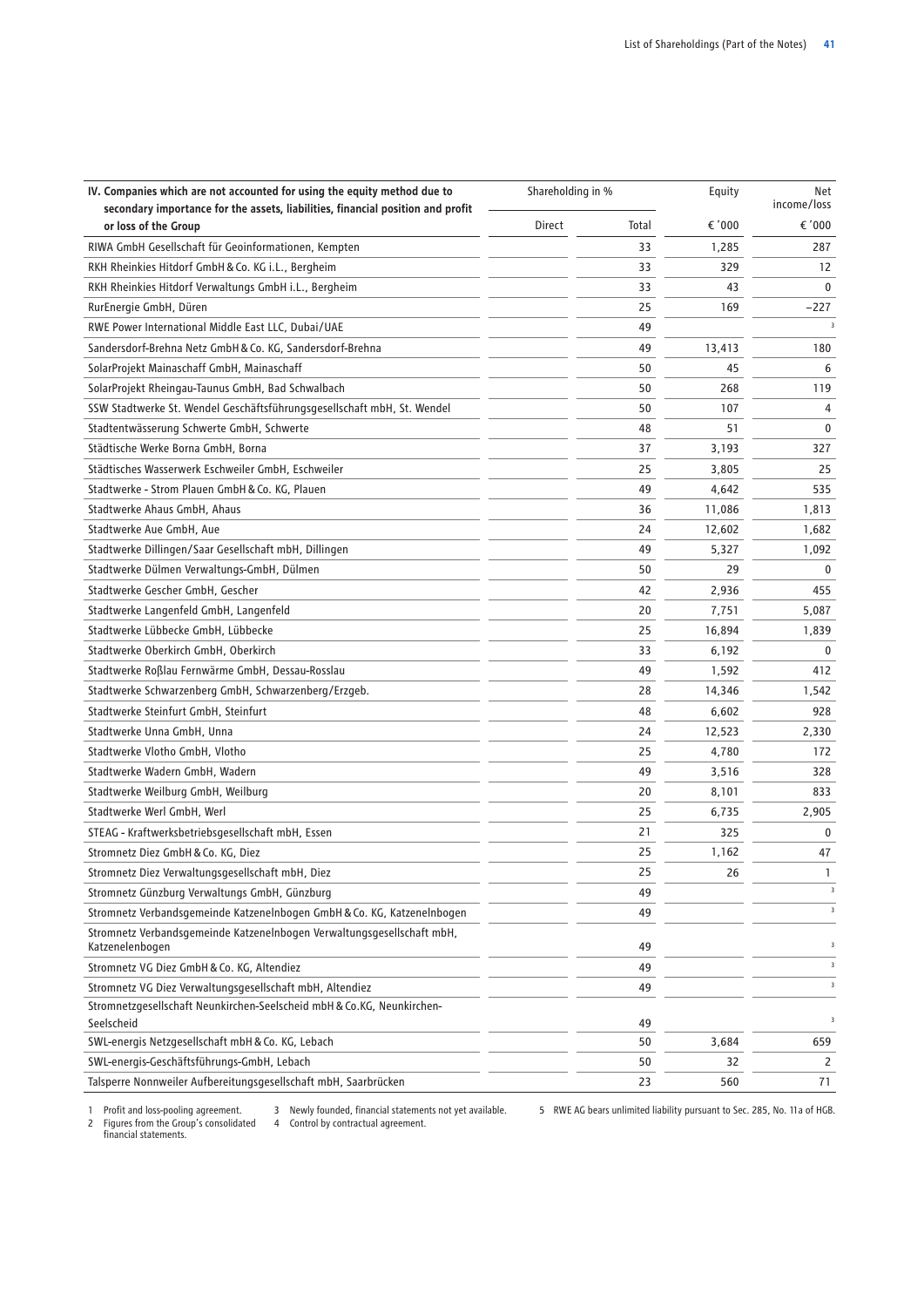| IV. Companies which are not accounted for using the equity method due to                                |        | Shareholding in % |              | Net<br>income/loss |
|---------------------------------------------------------------------------------------------------------|--------|-------------------|--------------|--------------------|
| secondary importance for the assets, liabilities, financial position and profit<br>or loss of the Group | Direct | Total             | € $'000$     | € '000             |
| Technische Werke Naumburg GmbH, Naumburg (Saale)                                                        |        | 49                | 7,394        | 610                |
| Teplarna Kyjov, a.s., Kyjov/Czech Republic                                                              |        | 32                | 19,927       | $-4,634$           |
| TEPLO Votice s.r.o., Votice/Czech Republic                                                              |        | 20                | 99           | 33                 |
| The Bristol Bulk Company Limited, London/United Kingdom                                                 |        | 25                | 1            | 0                  |
| Toledo PV A.E.I.E., Madrid/Spain                                                                        |        | 33                | 908          | 265                |
| trilan GmbH, Trier                                                                                      |        | 26                | 826          | 376                |
| TVK Eromu Termelo es Szolgáltató Korlatolt Felelossegu Tarsasag, Tiszaujvaros/<br>Hungary               |        | 74                | 15.537       | 4,119              |
| TWE Technische Werke Ensdorf GmbH, Ensdorf                                                              |        | 49                | 2,394        | 66                 |
| TWL Technische Werke der Gemeinde Losheim GmbH, Losheim                                                 |        | 50                | 5,752        | 1,250              |
| TWM Technische Werke der Gemeinde Merchweiler GmbH, Merchweiler                                         |        | 49                | 1,859        | 68                 |
| TWN Trinkwasserverbund Niederrhein GmbH, Grevenbroich                                                   |        | 33                | 162          | 11                 |
| TWRS Technische Werke der Gemeinde Rehlingen - Siersburg GmbH, Rehlingen                                |        | 35                | 4,699        | 174                |
| Umspannwerk Putlitz GmbH & Co. KG, Frankfurt am Main                                                    |        | 25                | $\mathbf{0}$ | $-169$             |
| Untere Iller Aktiengesellschaft, Landshut                                                               |        | 40                | 1,134        | 41                 |
| Untermain EnergieProjekt AG & Co. KG, Kelsterbach                                                       |        | 49                |              | $\overline{3}$     |
| Untermain Erneuerbare Energien Verwaltungs-GmbH, Raunheim                                               |        | 25                | 25           | 0                  |
| Verteilnetze Energie Weißenhorn GmbH & Co. KG, Weissenhorn                                              |        | 35                | 843          | 220                |
| Verwaltungsgesellschaft Energie Weißenhorn GmbH, Weissenhorn                                            |        | 35                | 24           | 1                  |
| Verwaltungsgesellschaft GKW Dillingen mbH, Saarbrücken                                                  |        | 25                | 155          | 7                  |
| VEW-VKR Fernwärmeleitung Shamrock-Bochum GbR, Gelsenkirchen                                             |        | 45                | $\mathbf{0}$ | 0                  |
| Voltaris GmbH, Maxdorf                                                                                  |        | 50                | 2,397        | 910                |
| Wärmeversorgung Mücheln GmbH, Mücheln                                                                   |        | 49                | 848          | 85                 |
| Wärmeversorgung Wachau GmbH, Markkleeberg OT Wachau                                                     |        | 49                | 140          | 9                  |
| Wärmeversorgung Würselen GmbH, Würselen                                                                 |        | 49                | 1,315        | 60                 |
| Wasserver- und Abwasserentsorgungsgesellschaft 'Thüringer Holzland' mbH,<br>Hermsdorf                   |        | 49                | 4,529        | 477                |
| Wasserverbund Niederrhein Gesellschaft mit beschränkter Haftung, Krefeld                                |        | 42                | 9,620        | 575                |
| Wasserversorgung Main-Taunus GmbH, Frankfurt am Main                                                    |        | 49                | 106          | 4                  |
| Wasserwerk Wadern GmbH, Wadern                                                                          |        | 49                | 3,435        | 196                |
| WEV Warendorfer Energieversorgung GmbH, Warendorf                                                       |        | 25                | 2,173        | 2,008              |
| Windenergie Frehne GmbH & Co. KG, Marienfliess                                                          |        | 41                | 7,575        | 199                |
| Windenergiepark Heidenrod GmbH, Heidenrod                                                               |        | 51                |              | $\sqrt{3}$         |
| WINDTEST Grevenbroich GmbH, Grevenbroich                                                                |        | 38                | 272          | 132                |
| WLN Wasserlabor Niederrhein GmbH, Mönchengladbach                                                       |        | 45                | 343          | 17                 |
| Wohnungsbaugesellschaft für das Rheinische Braunkohlenrevier GmbH, Cologne                              |        | 50                | 47,225       | 1,547              |
| WVG-Warsteiner Verbundgesellschaft mbH, Warstein                                                        |        | 35                | 1,310        | 560                |
| WVL Wasserversorgung Losheim GmbH, Losheim                                                              |        | 50                | 4,886        | 241                |
| WWS Wasserwerk Saarwellingen GmbH, Saarwellingen                                                        |        | 49                | 3,213        | 169                |
| Zugló-Therm Kft., Budapest/Hungary                                                                      |        | 49                | 3,799        | -533               |
| Zweckverband Wasser Nalbach, Nalbach                                                                    |        | 49                | 1,717        | 70                 |

1 Profit and loss-pooling agreement. 3 Newly founded, financial statements not yet available. 5 RWE AG bears unlimited liability pursuant to Sec. 285, No. 11a of HGB.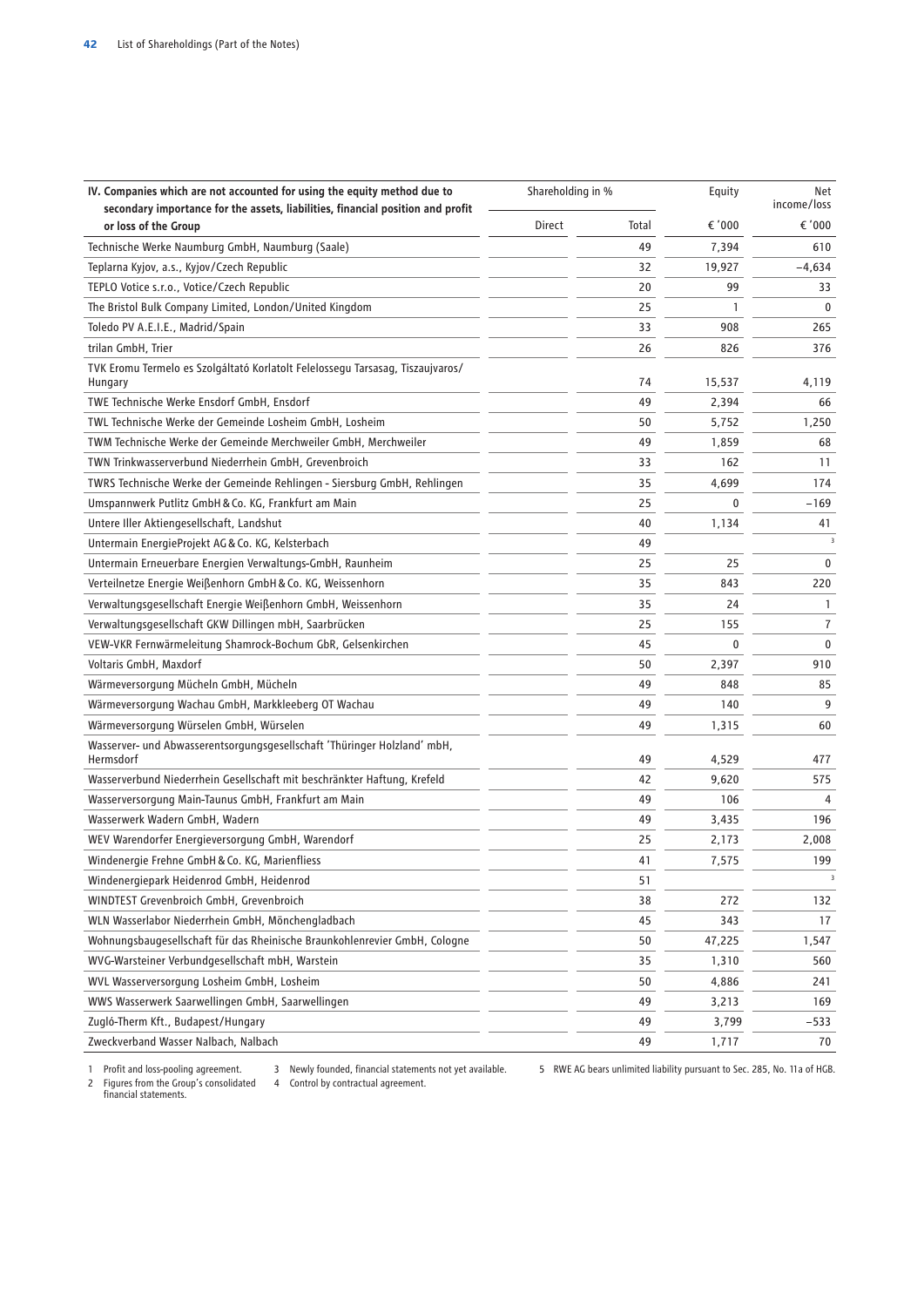| V. Other investments                                                                                              | Shareholding in % |                | Equity  | Net<br>income/loss  |
|-------------------------------------------------------------------------------------------------------------------|-------------------|----------------|---------|---------------------|
|                                                                                                                   | Direct            | Total          | € '000  | € '000              |
| Aarewerke AG, Klingnau/Switzerland                                                                                |                   | 30             | 20,043  | 1,286               |
| APEP Dachfonds GmbH & Co. KG, Munich                                                                              | 48                | 48             | 595,699 | 58,751              |
| AURICA AG, Aarau/Switzerland                                                                                      |                   | 8              | 92      |                     |
| BEW Bergische Energie- und Wasser-GmbH, Wipperfürth                                                               |                   | 19             | 25,478  | 4,220               |
| BFG-Bernburger Freizeit GmbH, Bernburg (Saale)                                                                    |                   | 1              | 9,465   | $-4,238$            |
| CELP II Chrysalix Energy II US Limited Partnership, Vancouver/Canada                                              |                   | 6              | 0       | 0                   |
| CELP III Chrysalix Energy III US Limited Partnership, Vancouver/Canada                                            |                   | 11             | 0       | 0                   |
| Deutsches Forschungszentrum für künstliche Intelligenz GmbH, Kaiserslautern                                       |                   | 4              |         | 3                   |
| Die BürgerEnergie eG, Dortmund                                                                                    |                   | 2              |         | 3                   |
| DII GmbH, Munich                                                                                                  | 8                 | 8              | 2,970   | 187                 |
| eins energie in sachsen GmbH & Co. KG, Chemnitz                                                                   |                   | 9              | 444,143 | 64,776              |
| Elektrocieplownia Bedzin S.A., Bedzin/Poland                                                                      |                   | 4              | 21,775  | 2,461               |
| Energías Renovables de Ávila, S.A., Madrid/Spain                                                                  |                   | 17             | 595     | 0                   |
| Energieagentur Region Trier GmbH, Trier                                                                           |                   | 10             | 25      | 19                  |
| Energiegenossenschaft Chemnitz-Zwickau e.G., Chemnitz                                                             |                   | 7              | 103     | $\overline{7}$      |
| Energiehandel Saar GmbH & Co. KG, Neunkirchen                                                                     |                   | 1              | 414     | -5                  |
| Energiehandel Saar Verwaltungs-GmbH, Neunkirchen                                                                  |                   | 2              | 25      | 0                   |
| Energieversorgung Limburg GmbH, Limburg an der Lahn                                                               |                   | 10             | 24,886  | 3,291               |
| Entwicklungsgesellschaft Neu-Oberhausen mbH-ENO, Oberhausen                                                       |                   | 2              | 744     | $-1,115$            |
| Erdgas Münster GmbH, Münster                                                                                      |                   | 5              | 6,060   | 11,993 <sup>2</sup> |
| Erdgas Westthüringen Beteiligungsgesellschaft mbH, Bad Salzungen                                                  |                   | 10             | 25,181  | 3,099               |
| ESV-ED GmbH & Co. KG, Buchloe                                                                                     |                   | 4              | 124     | $-79$               |
| European Energy Exchange AG, Leipzig                                                                              |                   | 4              | 113,696 | 11,813 <sup>2</sup> |
| Fernkälte Geschäftsstadt Nord GbR, Hamburg                                                                        |                   | 10             | 0       | $\mathbf{0}$        |
| GasLINE Telekommunikationsnetz-Geschäftsführungsgesellschaft deutscher<br>Gasversorgungsunternehmen mbH, Straelen |                   | 10             | 58      | 2                   |
| GasLINE Telekommunikationsnetzgesellschaft deutscher Gasversorgungs-                                              |                   |                |         |                     |
| unternehmen mbH & Co. KG, Straelen                                                                                |                   | 10             | 41,000  | 47,966              |
| Gemeinschafts-Lehrwerkstatt Neheim-Hüsten GmbH, Arnsberg                                                          |                   | 7              | 1,125   | 81                  |
| Gesellschaft für Stadtmarketing Bottrop mbH, Bottrop                                                              |                   | 3              | 161     | $-366$              |
| Gesellschaft für Wirtschaftsförderung Duisburg mbH, Duisburg                                                      |                   | 1              | 864     | $-1,770$            |
| GSG Wohnungsbau Braunkohle GmbH, Cologne                                                                          |                   | 15             | 42,411  | 253                 |
| High-Tech Gründerfonds II GmbH & Co. KG, Bonn                                                                     |                   | T              | 15,532  | $\mathsf{U}$        |
| Hubject GmbH, Berlin                                                                                              |                   | 17             | 3,622   | $-1,778$            |
| ISR Internationale Schule am Rhein in Neuss GmbH, Neuss                                                           |                   | 6              | -86     | $-56$               |
| IZES gGmbH, Saarbrücken                                                                                           |                   | 9              | 630     | $-74$               |
| KEV Energie GmbH, Kall                                                                                            |                   | 2              | 457     | 0                   |
| Kreis-Energie-Versorgung Schleiden GmbH, Kall                                                                     |                   | $\overline{c}$ | 7,598   | 0                   |
| Neckar-Aktiengesellschaft, Stuttgart                                                                              |                   | 12             | 10,179  | 0                   |
| Neustromland GmbH & Co. KG, Saarbrücken                                                                           |                   | 5              |         | 3                   |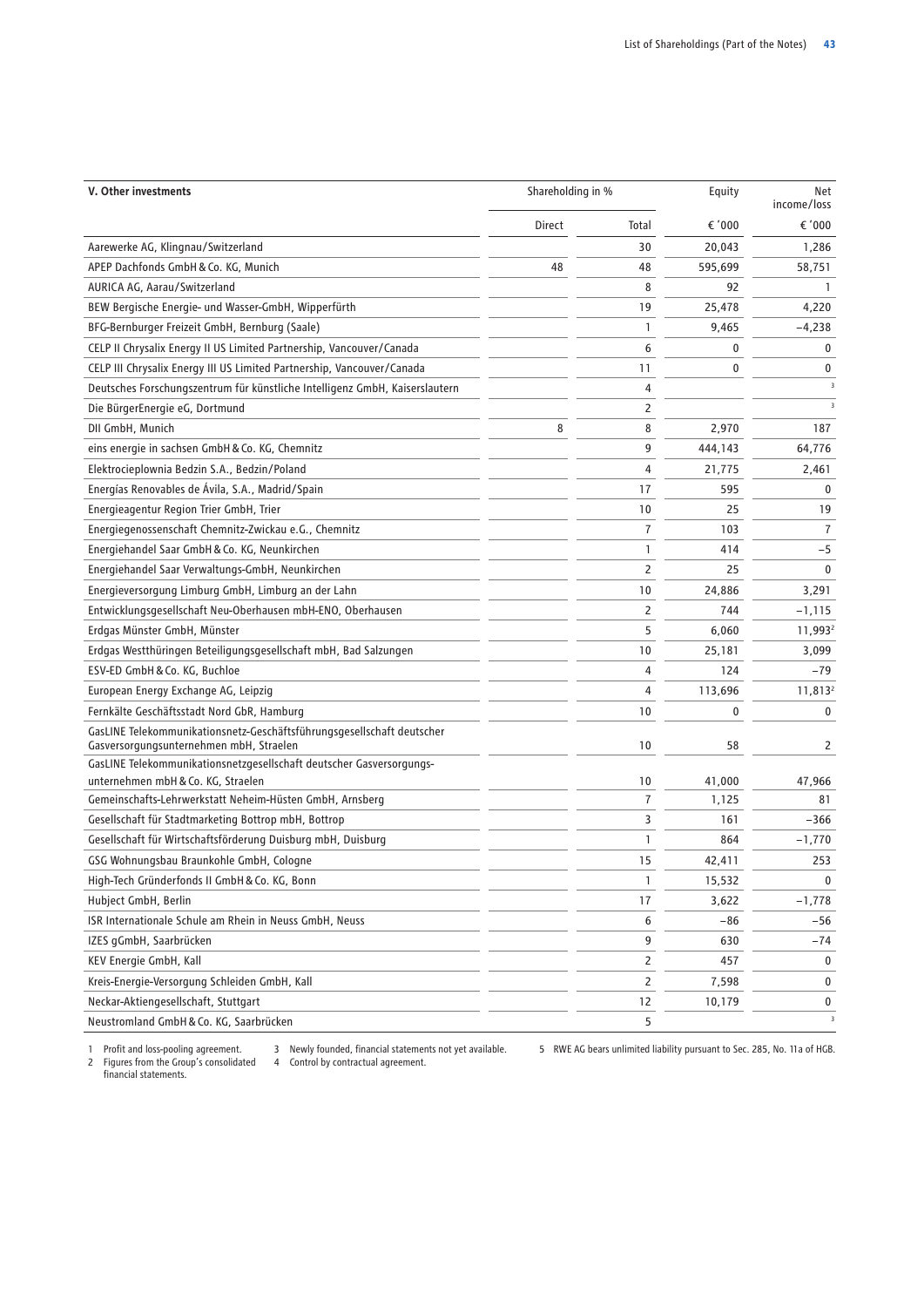| V. Other investments                                                                                    | Shareholding in % |       | Equity | Net<br>income/loss |
|---------------------------------------------------------------------------------------------------------|-------------------|-------|--------|--------------------|
|                                                                                                         | Direct            | Total | € '000 | € '000             |
| Ökostrom Saar Biogas Losheim KG, Merzig                                                                 |                   | 10    | $-335$ | $-3$               |
| Oppenheim Private Equity Institutionelle Anleger GmbH & Co. KG, Cologne                                 | 26                | 26    | 9,015  | 912                |
| Parkstad Energiediensten B.V., Voerendaal/Netherlands                                                   |                   | 0     | 0      | $\mathbf 0$        |
| Parque Eólico Cassiopea, S.L., Oviedo/Spain                                                             |                   | 10    | 54     | $-1$               |
| Parque Eólico Escorpio, S.A., Oviedo/Spain                                                              |                   | 10    | 538    | $-4$               |
| Parque Eólico Leo, S.L., Oviedo/Spain                                                                   |                   | 10    | 138    | $-5$               |
| Parque Eólico Sagitario, S.L., Oviedo/Spain                                                             |                   | 10    | 127    | $-1$               |
| PEAG Holding GmbH, Dortmund                                                                             | 12                | 12    | 13,659 | 31                 |
| pro regionale energie eG, Diez                                                                          |                   | 2     | 1,300  | 44                 |
| Promocion y Gestion Cáncer, S.L., Oviedo/Spain                                                          |                   | 10    | 65     | $-1$               |
| PSI AG für Produkte und Systeme der Informationstechnologie, Berlin                                     |                   | 18    | 83,278 | 5,856              |
| ratioenergie GmbH & Co. KG, Ostseebad Nienhagen                                                         |                   | 8     |        | $\overline{3}$     |
| ROSOLA Grundstücks-Vermietungsgesellschaft mbH & Co. Objekt Alzenau KG,<br>Düsseldorf                   |                   | 100   | 0      | 419                |
| SALUS Grundstücks-Vermietungsges. mbH & Co. Objekt Leipzig KG, Düsseldorf                               |                   | 100   | $-34$  | 15                 |
| Sdruzení k vytvorení a vyuzívání digitální technické mapy mesta Pardubic, Pardu-<br>bice/Czech Republic |                   | 12    | 153    | 42                 |
| SE SAUBER ENERGIE GmbH & Co. KG, Cologne                                                                |                   | 17    | 853    | 117                |
| SE SAUBER ENERGIE Verwaltungs-GmbH, Cologne                                                             |                   | 17    | 105    | 8                  |
| SET Fund II C.V., Amsterdam/Netherlands                                                                 |                   | 30    | 0      | $\mathbf 0$        |
| SET Sustainable Energy Technology Fund C.V., Amsterdam/Netherlands                                      |                   | 50    | 0      | $\mathbf 0$        |
| Solarpark St. Wendel GmbH, St. Wendel                                                                   |                   | 15    | 1,003  | 173                |
| SolarRegion RengsdorferLAND eG, Rengsdorf                                                               |                   | 2     | 313    | 14                 |
| Stadtmarketing-Gesellschaft Gelsenkirchen mbH, Gelsenkirchen                                            |                   | 2     | -1     | 57                 |
| Stadtwerke Detmold GmbH, Detmold                                                                        |                   | 12    | 31,495 | $\mathbf 0$        |
| Stadtwerke ETO GmbH & Co. KG, Telgte                                                                    |                   | 3     | 29,990 | 3,138              |
| Stadtwerke Porta Westfalica GmbH, Porta Westfalica                                                      |                   | 12    | 7,272  | 628                |
| Stadtwerke Sulzbach GmbH, Sulzbach                                                                      |                   | 15    | 11,431 | 2,268              |
| Stadtwerke Völklingen Netz GmbH, Völklingen                                                             |                   | 18    | 16,387 | 1,874              |
| Stadtwerke Völklingen Vertrieb GmbH, Völklingen                                                         |                   | 18    | 7,301  | 2,569              |
| Store-X storage capacity exchange GmbH, Leipzig                                                         |                   | 12    | 857    | 357                |
| SWT Stadtwerke Trier Versorgungs-GmbH, Trier                                                            |                   | 19    | 51,441 | 9,560              |
| Technologiezentrum Jülich GmbH, Jülich                                                                  |                   | 5     | 814    | 67                 |
| TGZ Halle TECHNOLOGIE- UND GRÜNDERZENTRUM HALLE GmbH, Halle (Saale)                                     |                   | 15    | 14,289 | 133                |
| Transport- und Frischbeton-GmbH & Co. KG Aachen, Aachen                                                 |                   | 17    | 390    | 137                |
| Trianel GmbH, Aachen                                                                                    |                   | 3     | 84,922 | 2,290              |
| Trinkaus Secondary GmbH & Co. KGaA, Düsseldorf                                                          | 43                | 43    | 13,008 | 2,307              |
| Umspannwerk Lübz GbR, Lübz                                                                              |                   | 18    | 10     | 2                  |
| Union Group, a.s., Ostrava/Czech Republic                                                               |                   | 2     | 83,473 | 59,067             |

2 Figures from the Group's consolidated 4 Control by contractual agreement. financial statements.

3 Newly founded, financial statements not yet available. 5 RWE AG bears unlimited liability pursuant to Sec. 285, No. 11a of HGB.<br>4 Control by contractual agreement.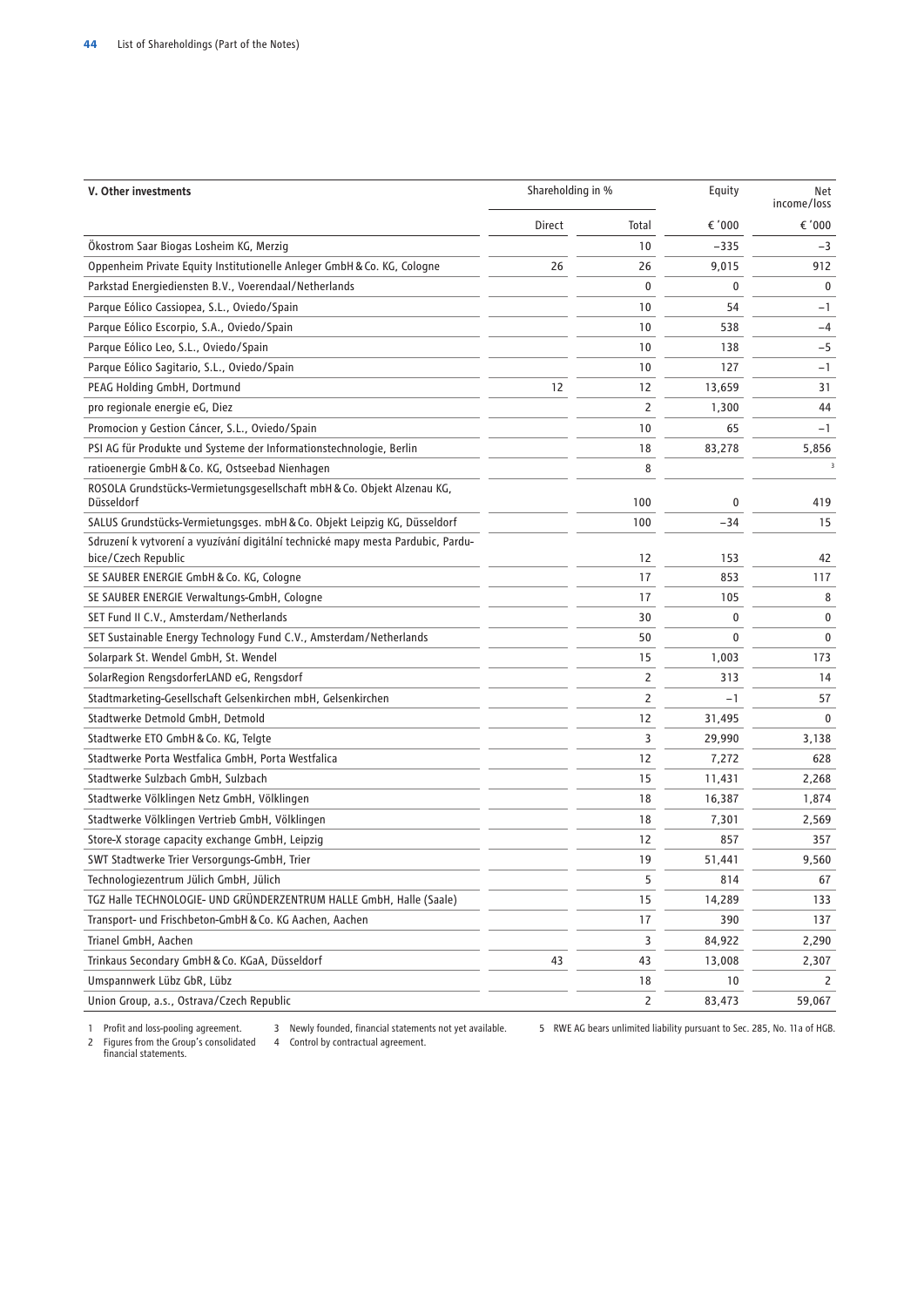| V. Other investments                                                | Shareholding in % |       | Equity     | Net<br>income/loss |
|---------------------------------------------------------------------|-------------------|-------|------------|--------------------|
|                                                                     | <b>Direct</b>     | Total | € '000     | € '000             |
| Untermain ErneuerbareEnergien GmbH & Co. KG, Raunheim               |                   | 17    |            |                    |
| URSUS, Warsaw/Poland                                                |                   |       | $-114.463$ | $-1,192$           |
| vitronet Holding GmbH, Essen                                        |                   | 15    | 9,098      | 114                |
| WASSERWERKE PADERBORN GmbH, Paderborn                               |                   | 10    | 24,105     | $\mathbf{0}$       |
| WiN Emscher-Lippe Gesellschaft zur Strukturverbesserung mbH, Herten |                   |       | 160        | $-399$             |
| Windpark Saar GmbH & Co. Repower KG, Freisen                        |                   | 10    | 8.317      | 440                |
| Zellstoff Stendal GmbH, Arneburg                                    |                   | 17    | 41.391     | $-3,125$           |

1 Profit and loss-pooling agreement. 3 Newly founded, financial statements not yet available. 5 RWE AG bears unlimited liability pursuant to Sec. 285, No. 11a of HGB.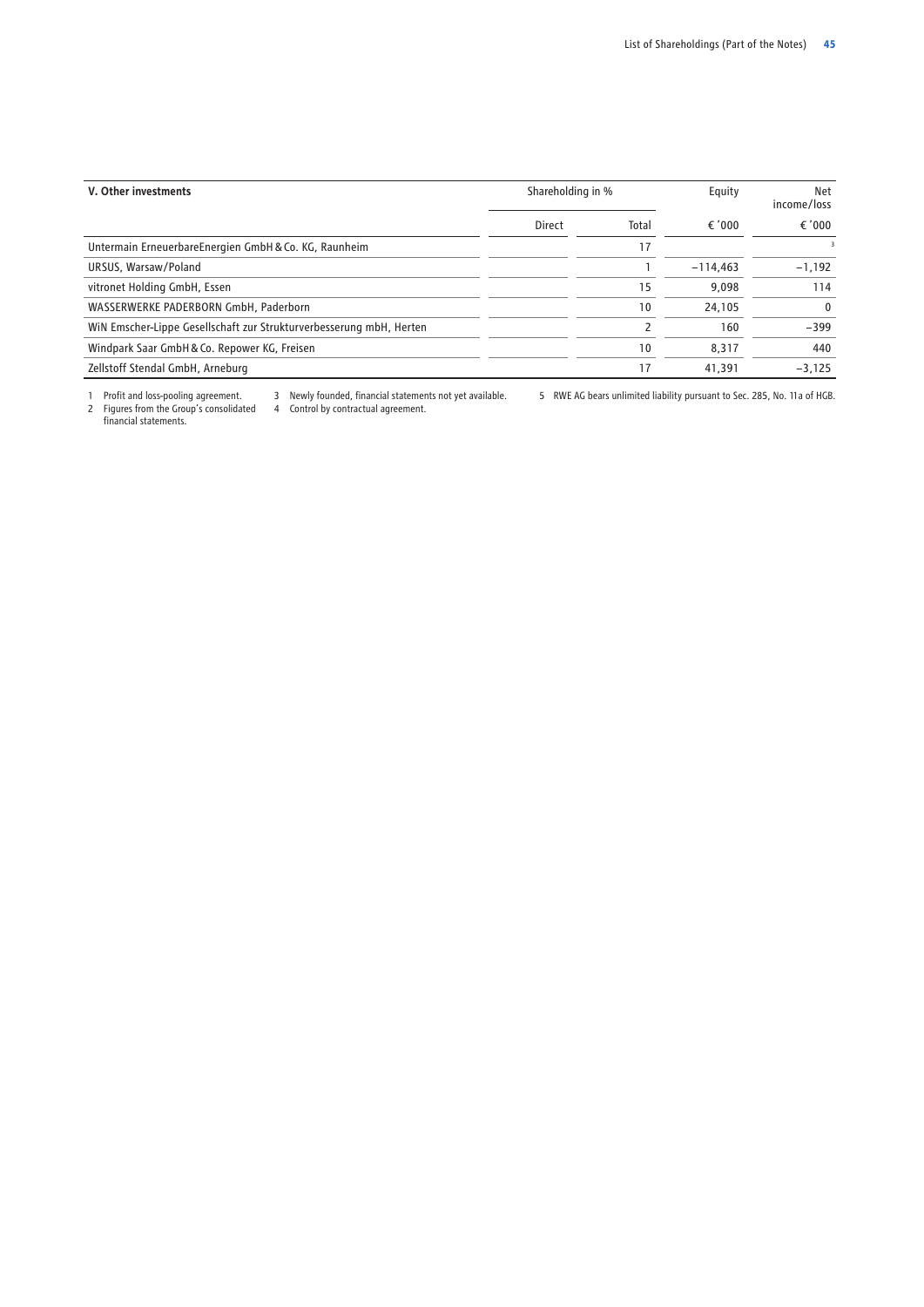# BOARDS (PART OF THE NOTES)

As of 14 February 2014

## Supervisory Board

#### **Dr. Manfred Schneider**

Cologne Chairman Year of birth: 1938 Member since: 10 December 1992

## Other appointments:

• Linde AG (Chairman)

#### **Frank Bsirske**

Berlin Deputy Chairman Chairman of ver.di Vereinte Dienstleistungsgewerkschaft Year of birth: 1952 Member since: 9 January 2001

#### Other appointments:

- • Deutsche Bank AG
- Deutsche Postbank AG
- • IBM Central Holding GmbH
- KfW Bankengruppe

#### **Dr. Paul Achleitner2**

Munich Chairman of the Supervisory Board of Deutsche Bank AG Year of birth: 1956 – until 18 April 2013 –

#### Other appointments:

- • Bayer AG
- • Daimler AG
- • Deutsche Bank AG (Chairman)

#### **Werner Bischoff1**

Monheim am Rhein Former member of the Main Executive Board of IG Bergbau, Chemie, Energie Year of birth: 1947 Member since: 13 April 2006

Other appointments:

- • RWE Dea AG
- • RWE Power AG

#### **Carl-Ludwig von Boehm-Bezing2**

Bad Soden Former member of the Management Board of Deutsche Bank AG Year of birth: 1940 – until 18 April 2013 –

#### **Reiner Böhle1**

Witten Chairman of the General Works Council of RWE Deutschland AG Year of birth: 1960 Member since: 1 January 2013

Other appointments:

• RWE Deutschland AG

#### **Dr. Werner Brandt**

Bad Homburg Member of the Executive Board of SAP AG Year of birth: 1954 Member since: 18 April 2013

Other appointments:

- • Deutsche Lufthansa AG
- Qiagen N.V.

#### **Dieter Faust1**

Eschweiler Chairman of the Group Works Council of RWE Year of birth: 1958 Member since: 1 August 2005

Other appointments:

- • RWE Generation SE
- • RWE Power AG

#### **Roger Graef**

Bollendorf Managing Director of Verband der kommunalen RWE-Aktionäre GmbH Year of birth: 1943 Member since: 20 April 2011

#### **Arno Hahn1**

Waldalgesheim Chairman of the General Works Council of RWE Vertrieb AG Year of birth: 1962 Member since: 1 July 2012

Other appointments:

• RWE Vertrieb AG

Member of comparable domestic and foreign supervisory boards of commercial enterprises.

1 Employee representative.

2 Information valid as of the date of retirement.

<sup>•</sup>  Member of other mandatory supervisory boards.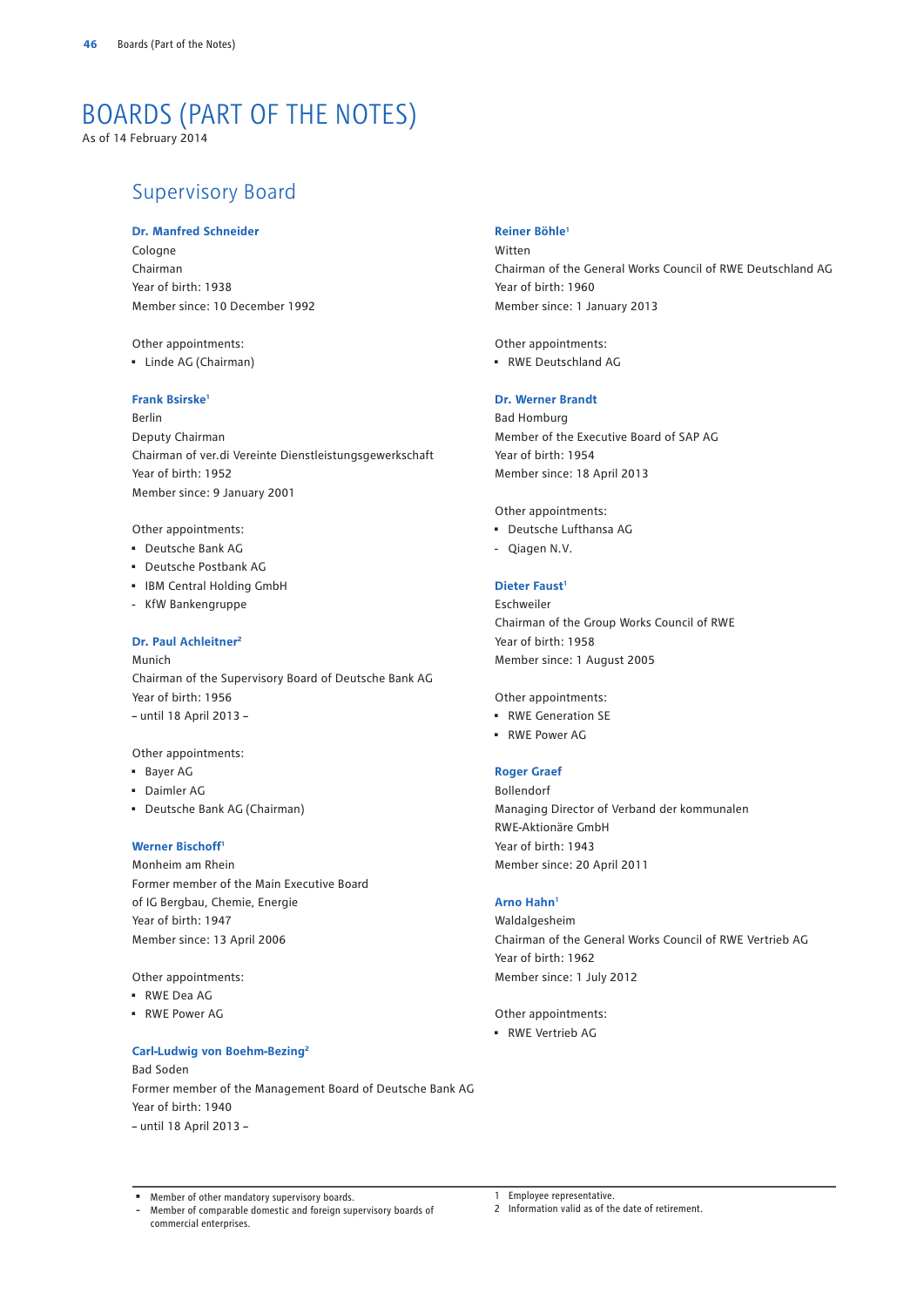#### **Manfred Holz1**

Grevenbroich Deputy Chairman of the General Works Council of RWE Power AG Year of birth: 1954 Member since: 20 April 2011

#### Other appointments:

• RWE Generation SE

#### **Prof. Dr.-Ing. Dr.-Ing. E. h. Hans-Peter Keitel**

Essen Vice-President of the Federation of German Industries Year of birth: 1947 Member since: 18 April 2013

#### Other appointments:

- • Commerzbank AG
- • EADS Deutschland GmbH
- • National-Bank AG
- • ThyssenKrupp AG
- • Voith GmbH
- EADS N.V.

#### **Frithjof Kühn**

Sankt Augustin Chief Administrative Officer, Rhein-Sieg Rural District Year of birth: 1943 Member since: 1 February 2010

#### Other appointments:

- • RW Holding AG
- Energie- und Wasserversorgung Bonn/Rhein-Sieg GmbH
- Gemeinnützige Wohnungsbaugesellschaft für den Rhein-Sieg-Kreis GmbH (Chairman)
- Kreissparkasse Köln
- Rhein-Sieg-Abfallwirtschaftsgesellschaft AöR (Chairman)
- Rhein-Sieg-Verkehrsgesellschaft mbH (Chairman)

#### **Hans Peter Lafos**<sup>1</sup>

#### Bergheim

Regional District Sector Head, Utilities and Disposal (Sector 2), ver.di Vereinte Dienstleistungsgewerkschaft, District of NRW Year of birth: 1954 Member since: 28 October 2009

Other appointments:

- • GEW Köln AG
- • RWE Deutschland AG
- • RWE Generation SE
- • RWE Power AG

#### **Christine Merkamp1**

Cologne Head of Controlling, Upgrading, RWE Power AG Year of birth: 1967 Member since: 20 April 2011

#### **Dagmar Mühlenfeld**

Mülheim an der Ruhr Mayor of the City of Mülheim an der Ruhr Year of birth: 1951 Member since: 4 January 2005

Other appointments:

- • RW Holding AG (Chairwoman)
- Beteiligungsholding Mülheim an der Ruhr GmbH
- Flughafen Essen/Mülheim GmbH (Chairwoman)
- medl GmbH (Chairwoman)
- Mülheim & Business GmbH (Chairwoman)
- Sparkasse Mülheim an der Ruhr AöR

#### **Dagmar Schmeer1**

Saarbrücken Technical Officer Grid Services at VSE Verteilnetz GmbH Year of birth: 1967 Member since: 9 August 2006

Other appointments:

• VSE AG

• Member of other mandatory supervisory boards. Member of comparable domestic and foreign supervisory boards of

commercial enterprises.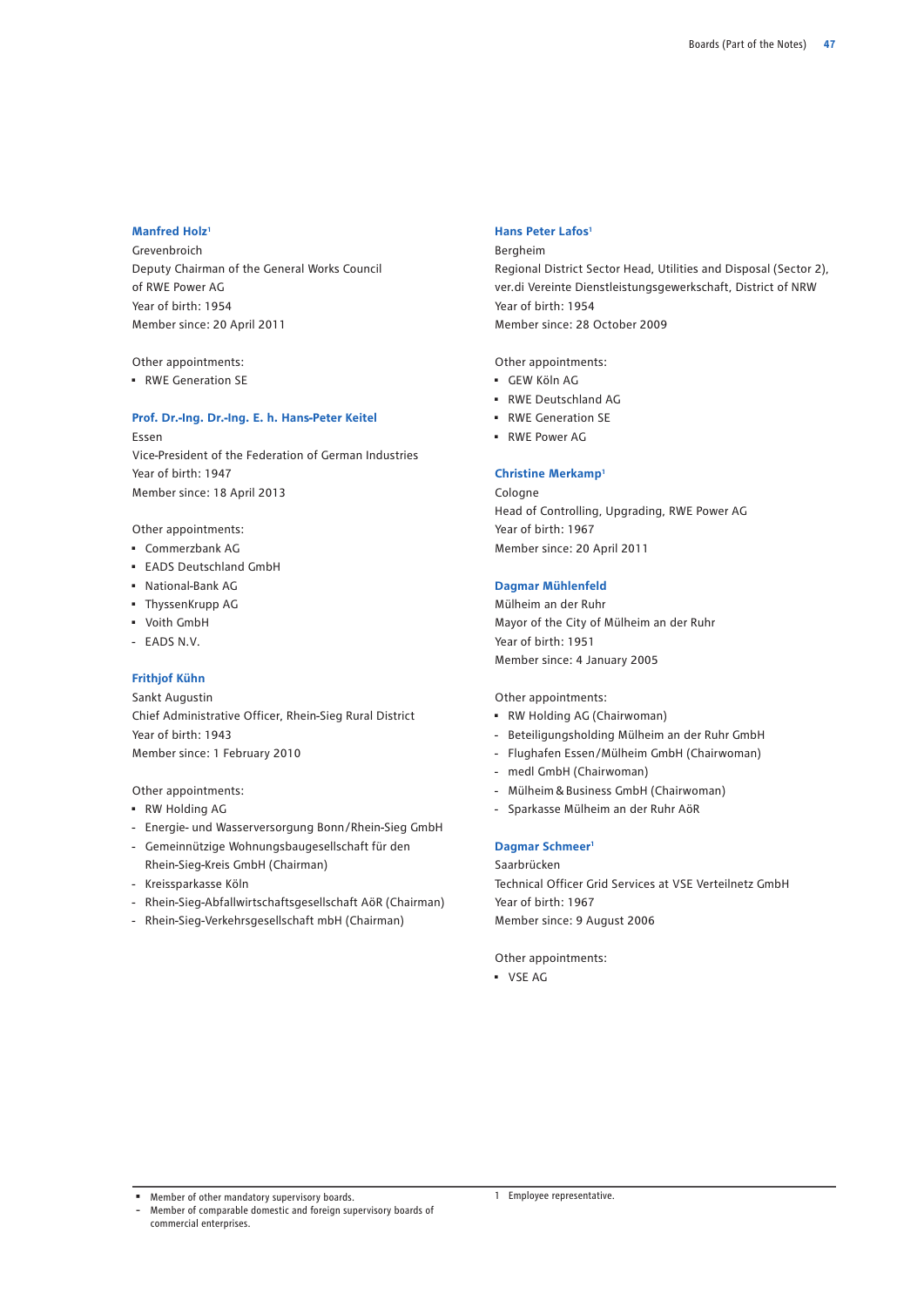#### **Prof. Dr.-Ing. Dr.-Ing. E. h. Dr. h. c. Ekkehard D. Schulz**

Krefeld Former Chairman of the Executive Board of ThyssenKrupp AG Year of birth: 1941 Member since: 13 April 2006

Other appointments:

- • Bayer AG
- • MAN SE

#### **Dr. Wolfgang Schüssel**

Vienna Former Federal Chancellor of Austria Year of birth: 1945 Member since: 1 March 2010

#### Other appointments:

- Bertelsmann Stiftung

#### **Ullrich Sierau**

Dortmund Mayor of the City of Dortmund Year of birth: 1956 Member since: 20 April 2011

Other appointments:

- • Dortmunder Stadtwerke AG (Chairman)
- Emschergenossenschaft
- KEB Holding AG (Chairman)
- Klinikum Dortmund gGmbH (Chairman)
- KSBG Kommunale Verwaltungsgesellschaft GmbH
- Medicos Holding GmbH & Co. KG
- Schüchtermann-Schiller'sche Kliniken Bad Rothenfelde GmbH&Co. KG
- Sparkasse Dortmund (Chairman)

#### **Manfred Weber1**

Wietze Chairman of the General Works Council of RWE Dea AG Year of birth: 1947 Member since: 1 December 2008

Other appointments:

• RWE Dea AG

#### **Dr. Dieter Zetsche**

**Stuttgart** Chairman of the Executive Board of Daimler AG Year of birth: 1953 Member since: 16 July 2009

## Supervisory Board Committees

#### **Executive Committee of the Supervisory Board**

Dr. Manfred Schneider (Chairman) Dr. Paul Achleitner – until 18 April 2013 – Frank Bsirske Manfred Holz Dagmar Mühlenfeld Dagmar Schmeer Prof. Dr.-Ing. Dr.-Ing. E.h. Dr. h.c. Ekkehard D. Schulz Dr. Wolfgang Schüssel – since 18 April 2013 – Manfred Weber

## **Mediation Committee in accordance with Sec. 27, Para. 3 of**

**the German Co-Determination Act (MitbestG)** Dr. Manfred Schneider (Chairman) Werner Bischoff Frank Bsirske Prof. Dr.-Ing. Dr.-Ing. E. h. Dr. h. c. Ekkehard D. Schulz

#### **Personnel Affairs Committee**

Dr. Manfred Schneider (Chairman) Dr. Paul Achleitner - until 18 April 2013 - Rainer Böhle Frank Bsirske Dieter Faust Prof. Dr.-Ing. Dr.-Ing. E.h. Hans-Peter Keitel – since 18 April 2013 – Frithjof Kühn

#### **Audit Committee**

Dr. Werner Brandt (Chairman) – since 18 April 2013 – Carl-Ludwig von Boehm-Bezing (Chairman) – until 18 April 2013 – Werner Bischoff Dieter Faust Arno Hahn Prof. Dr.-Ing. Dr.-Ing. E.h. Dr. h. c. Ekkehard D. Schulz Ullrich Sierau

#### **Nomination Committee**

Dr. Manfred Schneider (Chairman) Dr. Paul Achleitner – until 18 April 2013 – Prof. Dr.-Ing. Dr.-Ing. E. h. Hans-Peter Keitel – since 18 April 2013 – Frithjof Kühn

commercial enterprises.

<sup>•</sup>  Member of other mandatory supervisory boards. Member of comparable domestic and foreign supervisory boards of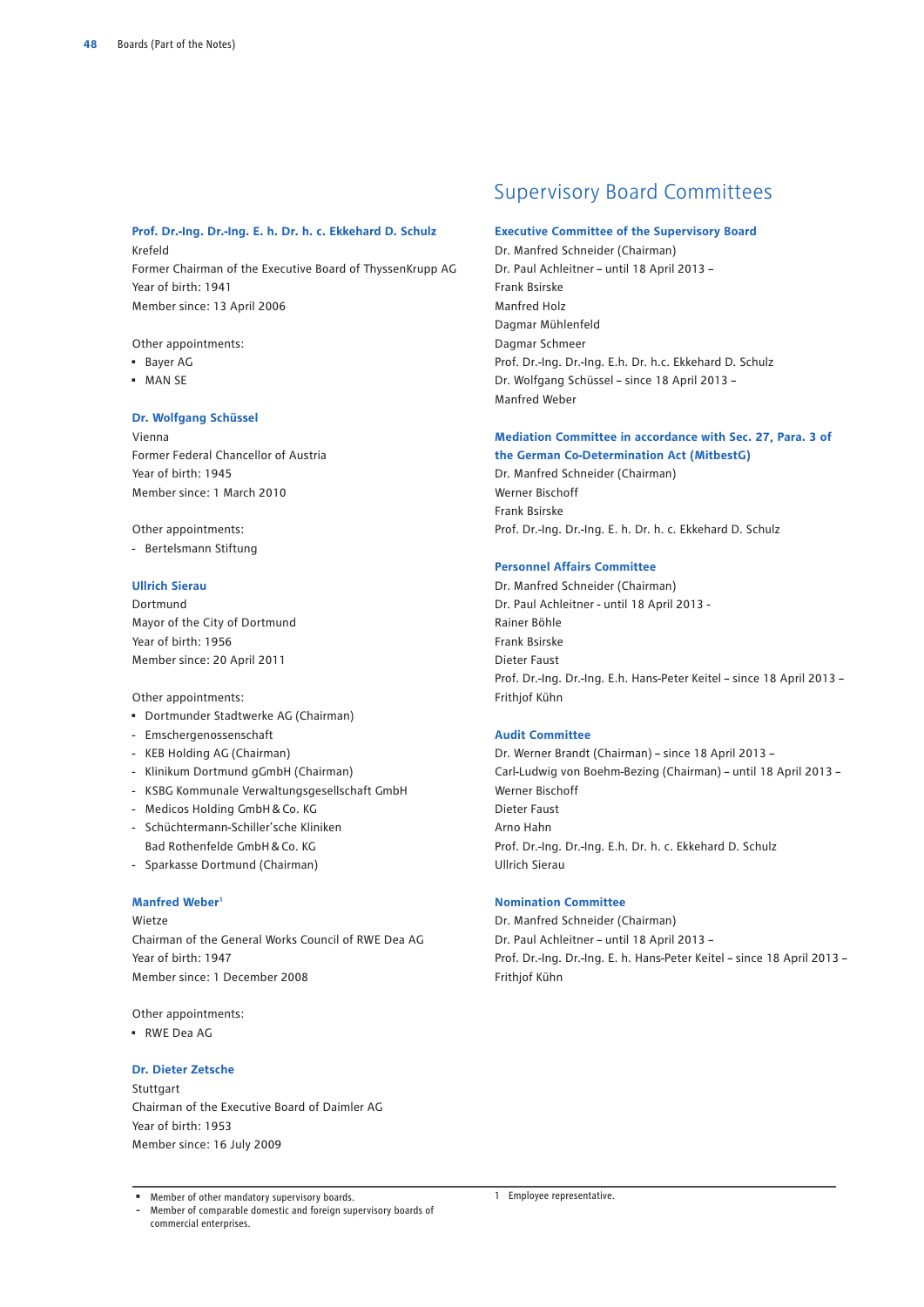## Executive Board

**Peter Terium** (Chief Executive Officer) Chairman of the Executive Board of RWE AG since 1 July 2012, appointed until 31 August 2016

Other appointments:

- • RWE Dea AG (Chairman)
- • RWE IT GmbH (Chairman)
- • RWE Supply&Trading GmbH (Chairman)

#### **Dr. Rolf Martin Schmitz** (Deputy Chairman and Chief

Operating Officer) Deputy Chairman of the Executive Board of RWE AG since 1 July 2012 Member of the Executive Board of RWE AG since 1 May 2009, appointed until 31 January 2019

Other appointments:

- • RWE Deutschland AG (Chairman)
- • RWE Generation SE (Chairman)
- • RWE Innogy GmbH
- • RWE Power AG (Chairman)
- • Süwag Energie AG (Chairman)
- • TÜV Rheinland AG
- Essent N.V.
- KELAG-Kärntner Elektrizitäts-AG
- RWE Turkey Holding A.S. (Chairman)

#### **Dr. Bernhard Günther** (Chief Financial Officer)

Member of the Executive Board of RWE AG since 1 July 2012, appointed until 30 June 2017

Other appointments:

- • RWE Deutschland AG
- • RWE Generation SE
- • RWE Pensionsfonds AG (Chairman)
- • RWE Power AG
- Essent N.V.

**Uwe Tigges** (Labour Director) Member of the Executive Board of RWE AG since 1 January 2013, appointed until 31 December 2015

Other appointments:

- • Amprion GmbH
- • RWE Generation SE
- • RWE Pensionsfonds AG
- • RWE Service GmbH (Chairman)

#### • Member of other mandatory supervisory boards.

Member of comparable domestic and foreign supervisory boards of commercial enterprises.

## Exiting Members of the Executive Board

**Dr. Leonhard Birnbaum** (former Chief Commercial Officer)<sup>1</sup> Member of the Executive Board of RWE AG until 22 March 2013

Other appointments:

- • Georgsmarienhütte Holding GmbH
- RWE Turkey Holding A.S.

**Alwin Fitting** (former Labour Director) Member of the Executive Board of RWE AG until 31 March 2013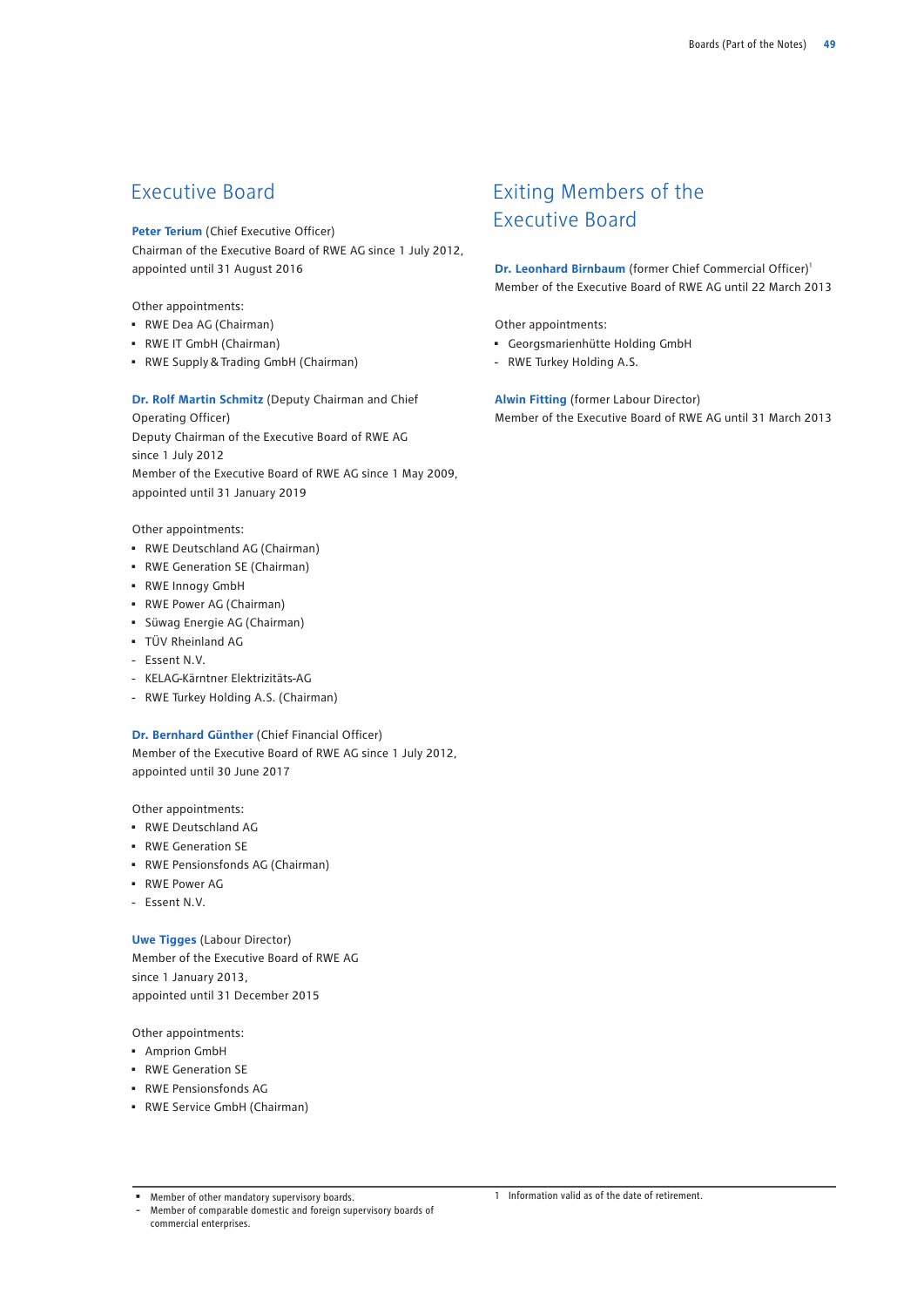# Independent Auditor's Report

## To RWE Aktiengesellschaft, Essen

## Report on the Annual Financial Statements

We have audited the accompanying annual financial statements of RWE Aktiengesellschaft, Essen, which comprise the balance sheet, the income statement and the notes to the financial statements, together with the bookkeeping system, for the business year from 1 January 2013 to 31 December 2013.

Board of Managing Directors' Responsibility for the Annual Financial Statements

The Board of Managing Directors of RWE Aktiengesellschaft is responsible for the maintenance of the books and records and the preparation of these annual financial statements. This responsibility includes that these annual financial statements are prepared in accordance with German commercial law and that these annual financial statements give a true and fair view of the net assets, financial position and results of operations of the Company in accordance with (German) principles of proper accounting. The Board of Managing Directors is also responsible for the internal controls as the Board of Managing Directors determines are necessary to enable the preparation of annual financial statements that are free from material misstatement, whether due to fraud or error.

#### Auditor's Responsibility

Our responsibility is to express an opinion on these annual financial statements, together with the bookkeeping system, based on our audit. We conducted our audit in accordance with § (Article) 317 HGB ("Handelsgesetzbuch": "German Commercial Code") and German generally accepted standards for the audit of financial statements promulgated by the Institut der Wirtschaftsprüfer (Institute of Public Auditors in Germany, IDW) and additionally observed the International Standards on Auditing (ISA). Accordingly, we are required to comply with ethical requirements and plan and perform the audit to obtain reasonable assurance about whether the annual financial statements are free from material misstatement.

An audit involves performing audit procedures to obtain audit evidence about the amounts and disclosures in the annual financial statements. The selection of audit procedures depends on the auditor's professional judgment. This includes the assessment of the risks of material misstatement of the annual financial statements, whether due to fraud or error. In assessing those risks, the auditor considers the internal control system relevant to the Company's preparation of annual financial statements that give a true and fair view. The aim of this is to plan and perform audit procedures that are appropriate in the given circumstances, but not for the purpose of expressing an opinion on the effectiveness of the Company's internal control system.

An audit also includes evaluating the appropriateness of accounting policies used and the reasonableness of accounting estimates made by the Board of Managing Directors, as well as evaluating the overall presentation of the annual financial statements.

We believe that the audit evidence we have obtained is sufficient and appropriate to provide a basis for our audit opinion.

#### Audit Opinion

According to § 322 Abs. (paragraph) 3 Satz (sentence) 1 HGB, we state that our audit of the annual financial statements has not led to any reservations.

In our opinion based on the findings of our audit, the annual financial statements comply, in all material respects, with the legal requirements and give a true and fair view of the net assets and financial position of the Company as at 31 December 2013, as well as the results of operations for the business year then ended in accordance with (German) principles of proper accounting.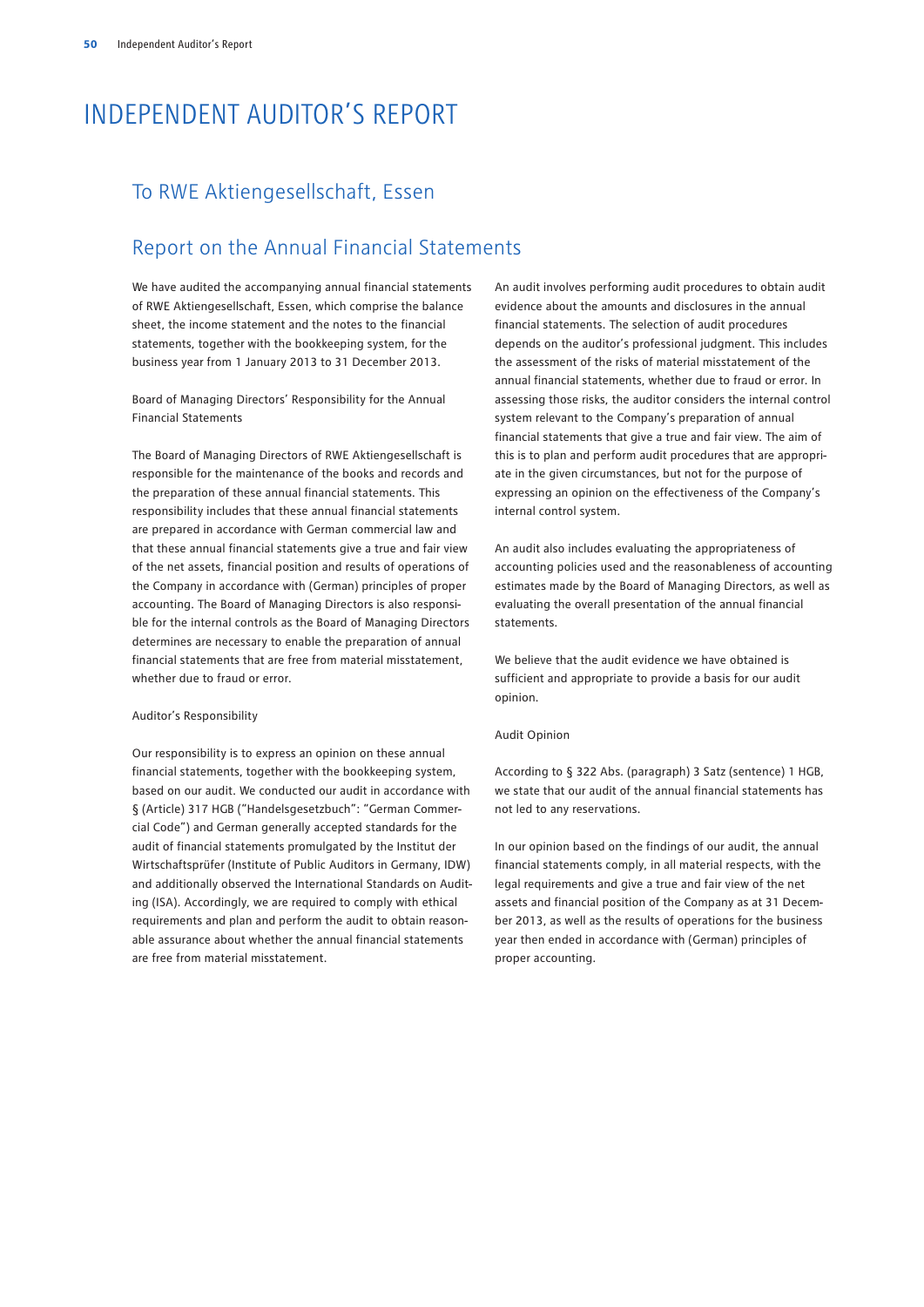## Report on the Management Report

We have audited the accompanying management report of RWE Aktiengesellschaft, Essen, which is combined with the group management report, for the business year from 1 January 2013 to 31 December 2013. The Board of Managing Directors of RWE Aktiengesellschaft is responsible for the preparation of the combined management report in accordance with the German legal requirements. We conducted our audit in accordance with § 317 Abs. 2 HGB and German generally accepted standards for the audit of the combined management report promulgated by the Institut der Wirtschaftsprüfer (Institute of Public Auditors in Germany) (IDW). Accordingly, we are required to plan and perform the audit of the combined management report to obtain reasonable assurance about whether the combined management report is consistent with the annual financial statements and the audit findings, as a whole provides a suitable view of the Company's position and suitably presents the opportunities and risks of future development.

According to § 322 Abs. 3 Satz 1 HGB we state, that our audit of the combined management report has not led to any reservations.

In our opinion based on the findings of our audit of the annual financial statements and combined management report, the combined management report is consistent with the annual financial statements, as a whole provides a suitable view of the Company's position and suitably presents the opportunities and risks of future development.

Essen, 18 February 2014

PricewaterhouseCoopers Aktiengesellschaft Wirtschaftsprüfungsgesellschaft

Michael Reuther **Markus Dittmann** Wirtschaftsprüfer Wirtschaftsprüfer (German Public Auditor) (German Public Auditor)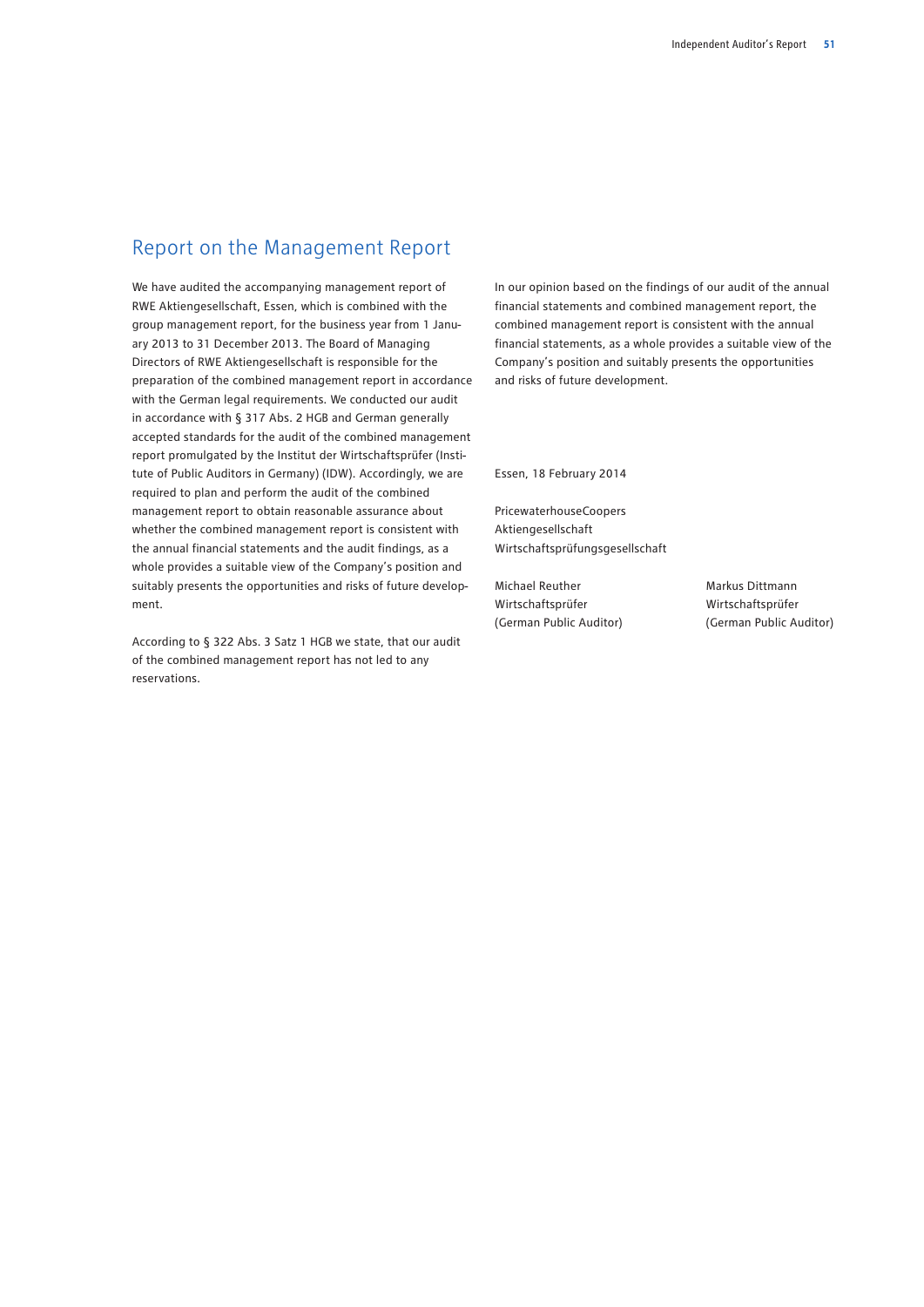# Financial Calendar

| <b>16 April 2014</b>  | Annual General Meeting                             |
|-----------------------|----------------------------------------------------|
| <b>17 April 2014</b>  | Dividend payment                                   |
| 14 May 2014           | Interim report on the first quarter of 2014        |
| <b>14 August 2014</b> | Interim report on the first half of 2014           |
| 13 November 2014      | Interim report on the first three quarters of 2014 |
| <b>10 March 2015</b>  | Annual report for fiscal 2014                      |
| <b>23 April 2015</b>  | Annual General Meeting                             |
| <b>24 April 2015</b>  | Dividend payment                                   |
| 13 May 2015           | Interim report on the first quarter of 2015        |
| <b>13 August 2015</b> | Interim report on the first half of 2015           |
| 12 November 2015      | Interim report on the first three quarters of 2015 |

The Annual General Meeting and all events concerning the publication of the financial reports are broadcast live on the internet and recorded. We will keep the recordings on our website for at least twelve months.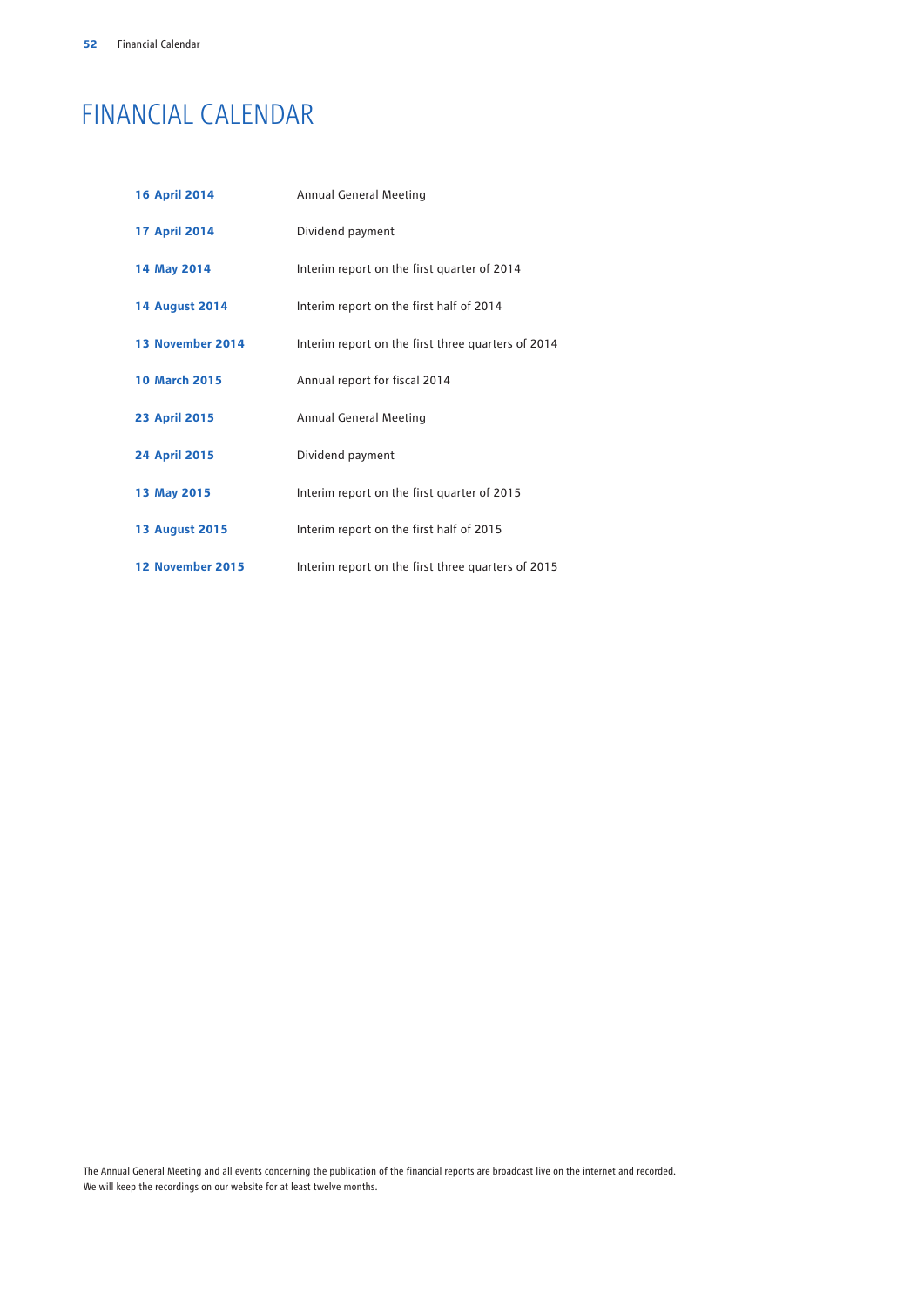# **IMPRINT**

#### **RWE Aktiengesellschaft**

Opernplatz 1 45128 Essen Germany

Phone +49 201 12-00 Fax +49 201 12-15199 E-mail contact@rwe.com

#### **Investor Relations:**

Phone +49 201 12-15025 Fax +49 201 12-15265 E-mail invest@rwe.com

#### **Corporate Communications:**

Phone +49 201 12-15250 Fax +49 201 12-15094

For annual reports, interim reports and further information on RWE, please visit us on the internet at **www.rwe.com**

This report was published on 4 March 2014. This is a translation of the German financial statements. In case of divergence from the German version, the German version shall prevail.

#### **Typesetting and production:**

CHIARI GmbH – Agentur für Markenkommunikation, Düsseldorf

RWE is a member of DIRK – the German Investor Relations Association.